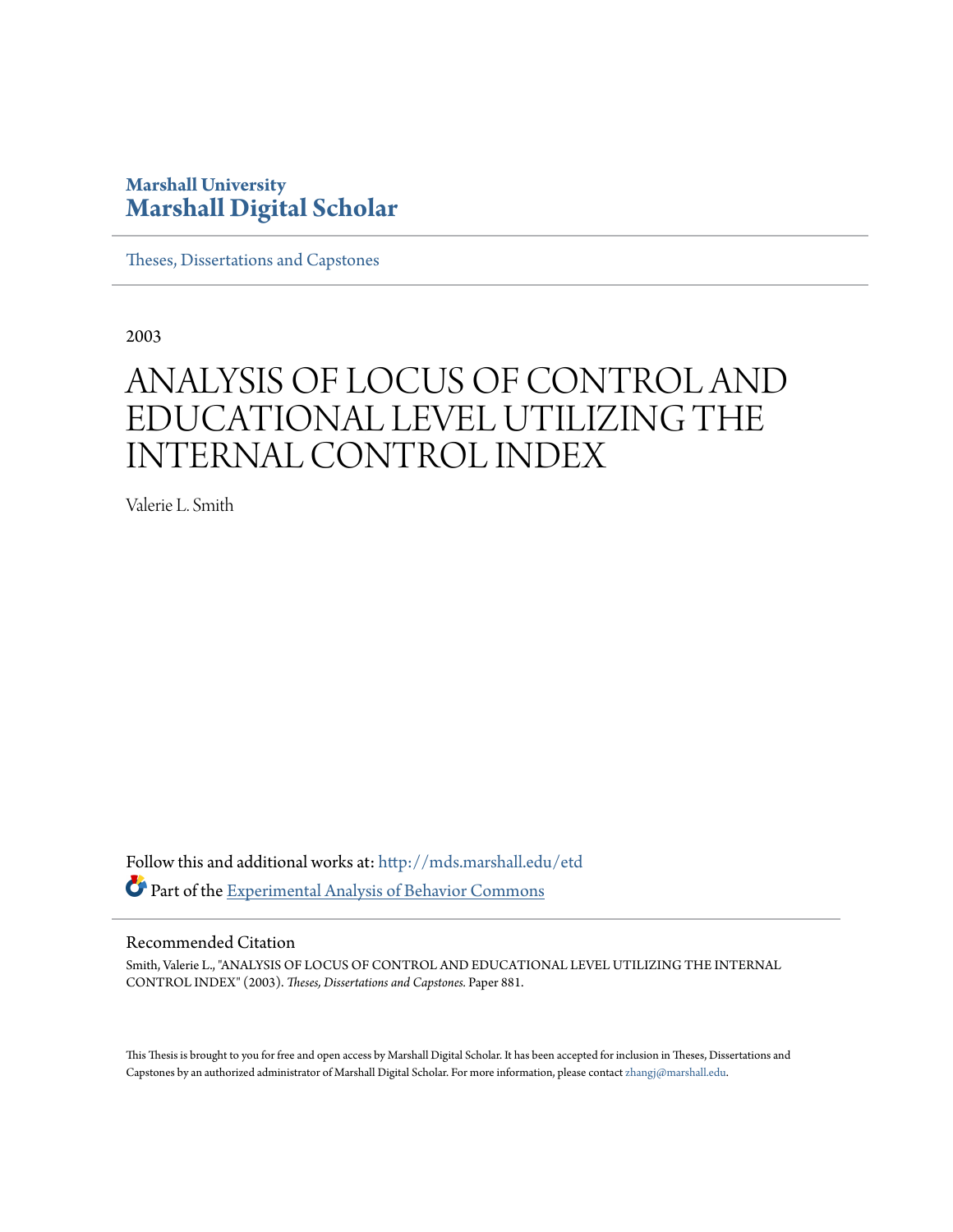### ANALYSIS OF LOCUS OF CONTROL AND EDUCATIONAL LEVEL UTILIZING THE INTERNAL CONTROL INDEX

Thesis submitted to The Graduate College of Marshall University

A Thesis Submitted in Partial Fulfillment Of the Requirements For the Degree of Master of Arts in Psychology Diagnosis and Intervention

> by Valerie L. Smith

Tony Goudy, Ph.D., Committee Chairperson Robert Rubenstein, Ed.D. Elizabeth Kelley Boyles, Ph.D. Stephen L. O'Keefe, Ph.D.

Marshall University Graduate College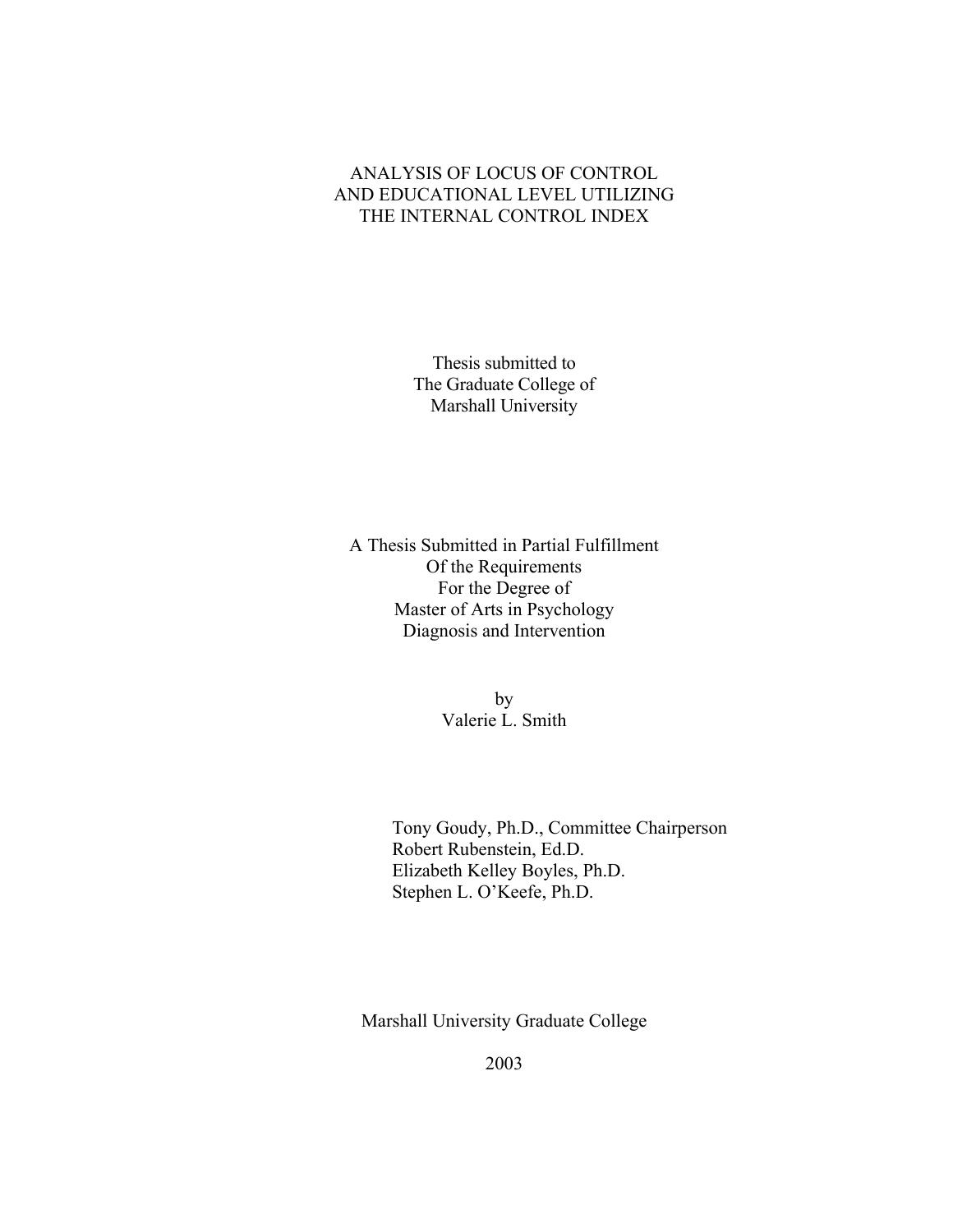Abstract

This study is a comparison of Locus of Control as measured by the Internal Control Index (ICI) between adult subjects of high school education or less and adult subjects attending graduate school or of graduate school education or above. The study was conducted to determine if the Internal Control Index for the graduate level educated population was significantly different from that of the non-college-educated population. The Internal Control Index (ICI), by Patricia Duttweiler was used as the instrument for this study. A sample of 100 male and female subjects was used from the West Virginia and Ohio areas. Each participant received a questionnaire asking his or her age, gender, and education level. Also, a copy of the Internal Locus of Control index survey was distributed to each participant. There were 50 non college-educated subjects with a high school education or less and 50 graduate-level educated subjects with a graduate level education or higher participating in this study. The survey was self-administered and given on a volunteer basis. The results of this particular study indicated that there was a statistically significant difference in locus of control between subjects of high school education or less and graduate level education or higher.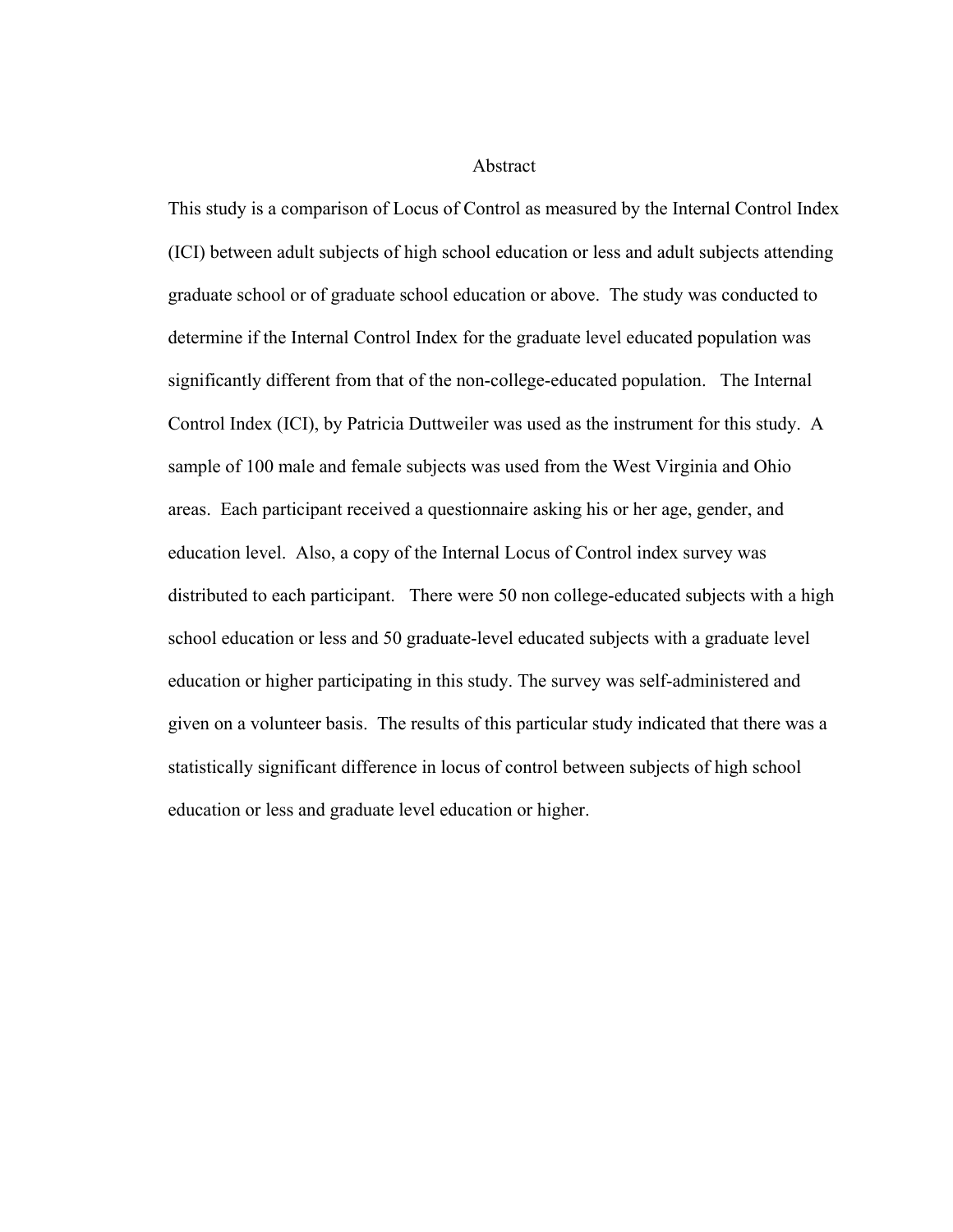#### Acknowledgment

I must thank Dr. Tony Goudy for answering all my questions and helping me to believe that the completion of this thesis and this program were attainable goals and helping me to look at things a little more clearly. I would like to thank Tracey Morris for her insight and guidance toward completing this project. I would also like to thank my family and friends for their understanding in hearing me say over and over again how I needed to be working on my thesis and all the while, not really understanding what "it" was all about or the time required to complete this project. I would like to thank Dr. Robert Rubenstein, Dr. Elizabeth Boyles, and Dr. Stephen O'Keefe for agreeing to sit on my thesis committee and helping to make this project a reality. At the close of this procedure, I also received unbelievable guidance and support from Sherri Ritter who helped me with the electronic submission and finalization process. I would also like to thank Becky Sloan for her guidance in acquiring the proper signatures and paperwork for completion. Finally, I must thank Joe Baldwin, my boss, for allowing me to take time off work and supporting me in this endeavor and Dan Mitchell, a fellow co-worker, for his computer expertise and his guidance with my research.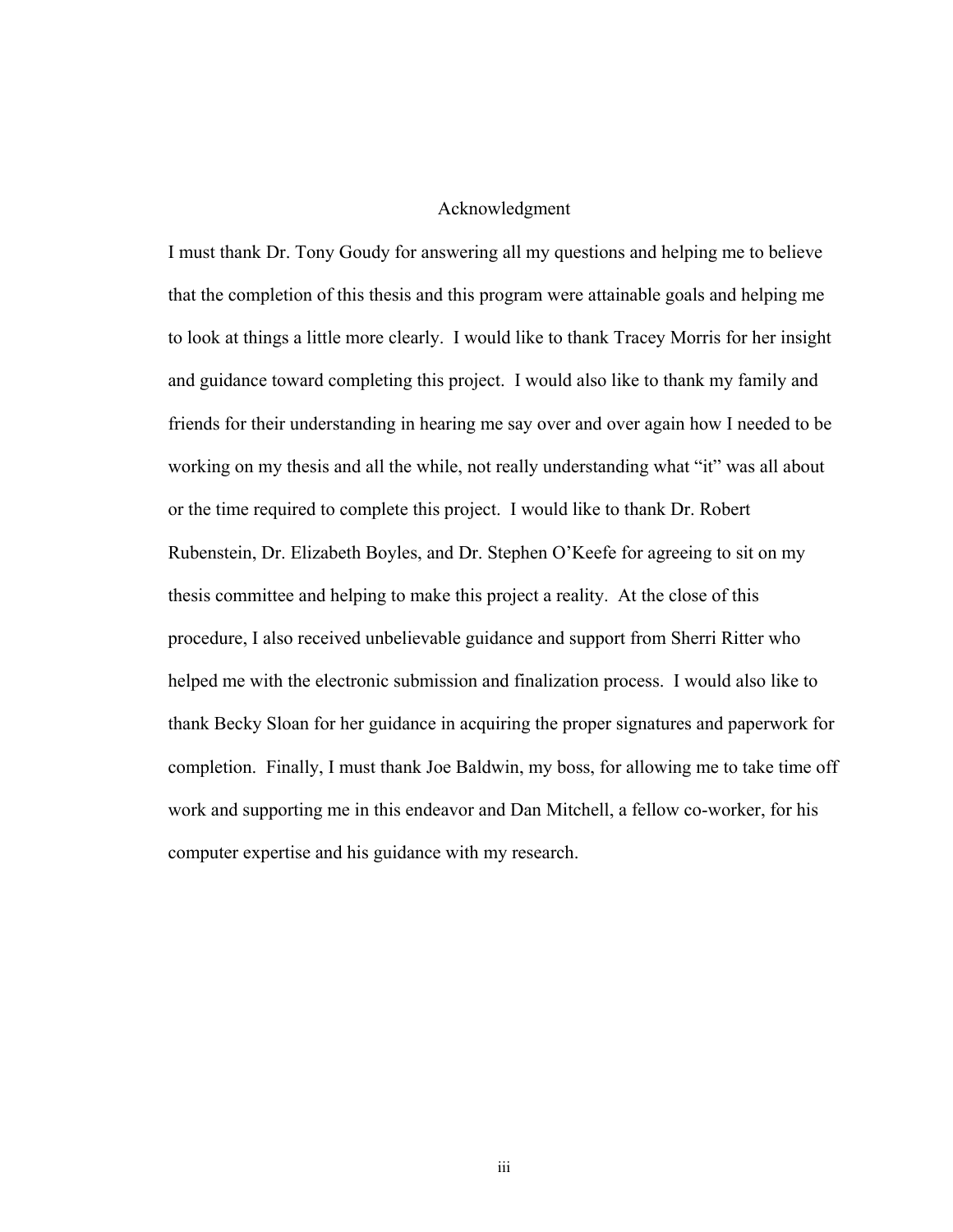### Table of Contents

| ANALYSIS OF LOCUS OF CONTROL AND EDUCATIONAL LEVEL UTILIZING THE INTERNAL |  |
|---------------------------------------------------------------------------|--|
|                                                                           |  |
|                                                                           |  |
|                                                                           |  |
| AN ANALYSIS OF LOCUS OF CONTROL AND EDUCATION LEVEL UTILIZING THE         |  |
|                                                                           |  |
|                                                                           |  |
|                                                                           |  |
|                                                                           |  |
|                                                                           |  |
|                                                                           |  |
|                                                                           |  |
|                                                                           |  |
|                                                                           |  |
|                                                                           |  |
|                                                                           |  |
|                                                                           |  |
|                                                                           |  |
|                                                                           |  |
|                                                                           |  |
|                                                                           |  |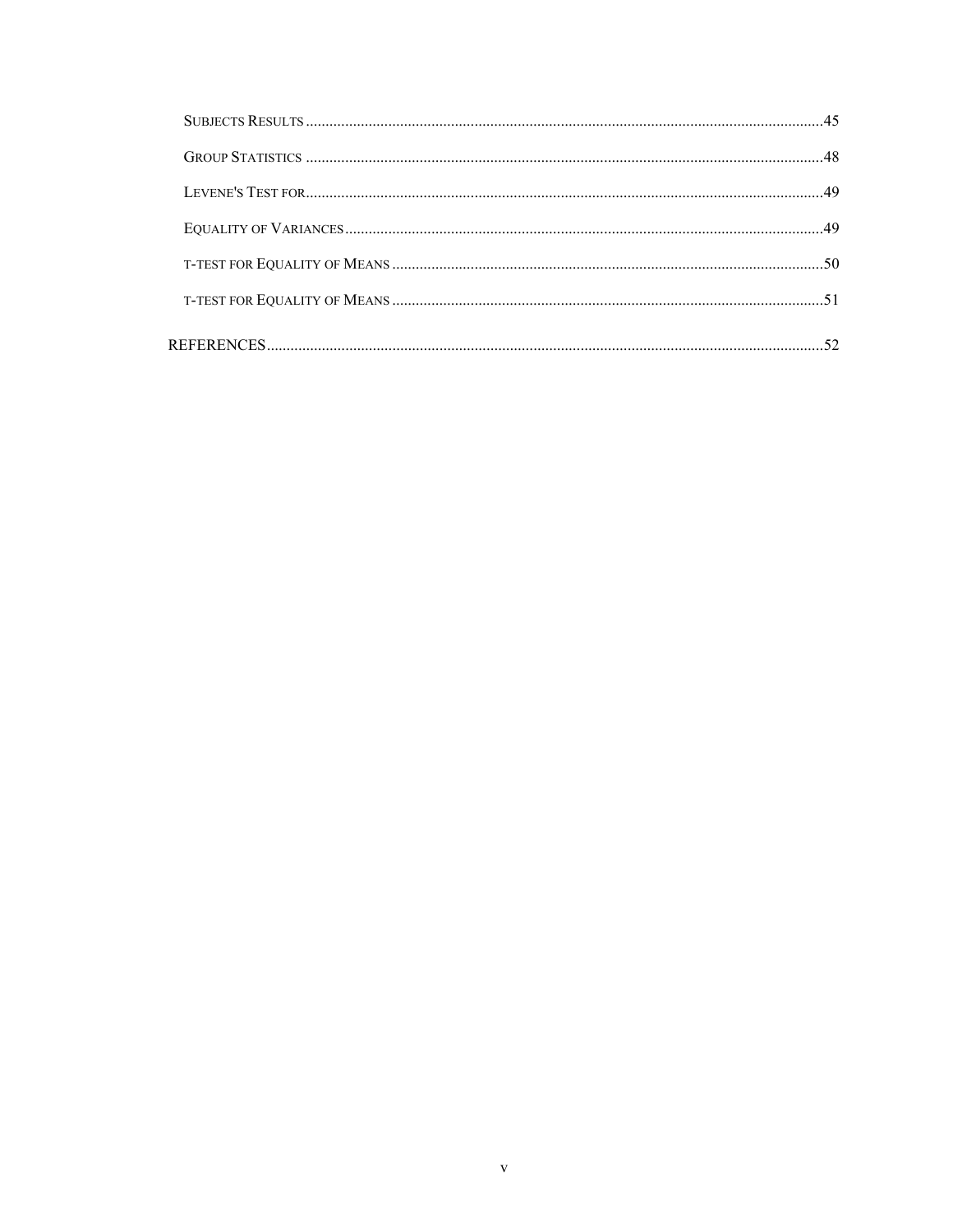# AN ANALYSIS of LOCUS of CONTROL and EDUCATION LEVEL UTILIZING the INTERNAL CONTROL INDEX

The concept of locus of control, although relatively new (Rotter, 1954), has received considerable attention in the study of psychological differences (Lefcourt, 1976; Phares, 1976). Locus of control refers to a person's belief about control over life events (Findley & Cooper, 1983). Some people feel personally responsible for the things that happen to them. These people are labeled internals. Others feel that their outcomes in life are determined by forces beyond their control. These people are labeled externals (Findley & Cooper, 1983). Obviously, most people fall between these two extremes, forming a continuous distribution of locus of control beliefs. Locus of control is thought to be a relatively enduring dispositional characteristic, although certainly modifiable through experience (Findley & Cooper, 1983).

The concept of locus of control concerns the extent to which people believe that what happens to them is dependent upon their own behaviors and therefore controllable, or, alternatively, whether events are the product of non-contingent factors such as luck, fate or powerful others (Elliot, 1997). Arising from the Social Learning Theory of Rotter (1954), the concept of locus of control was articulated in the seminal 1966 paper which has proved to be the most cited article in the psychological and social science literature of the past two decades, with 4,700 citations by the end of the 1980's (Rotter, 1990).

Rotter's definition, which describes internal-external locus of control as a reinforcement that is perceived by the subject as following some action of his own but not being entirely contingent upon his action, then, in our culture, it is typically perceived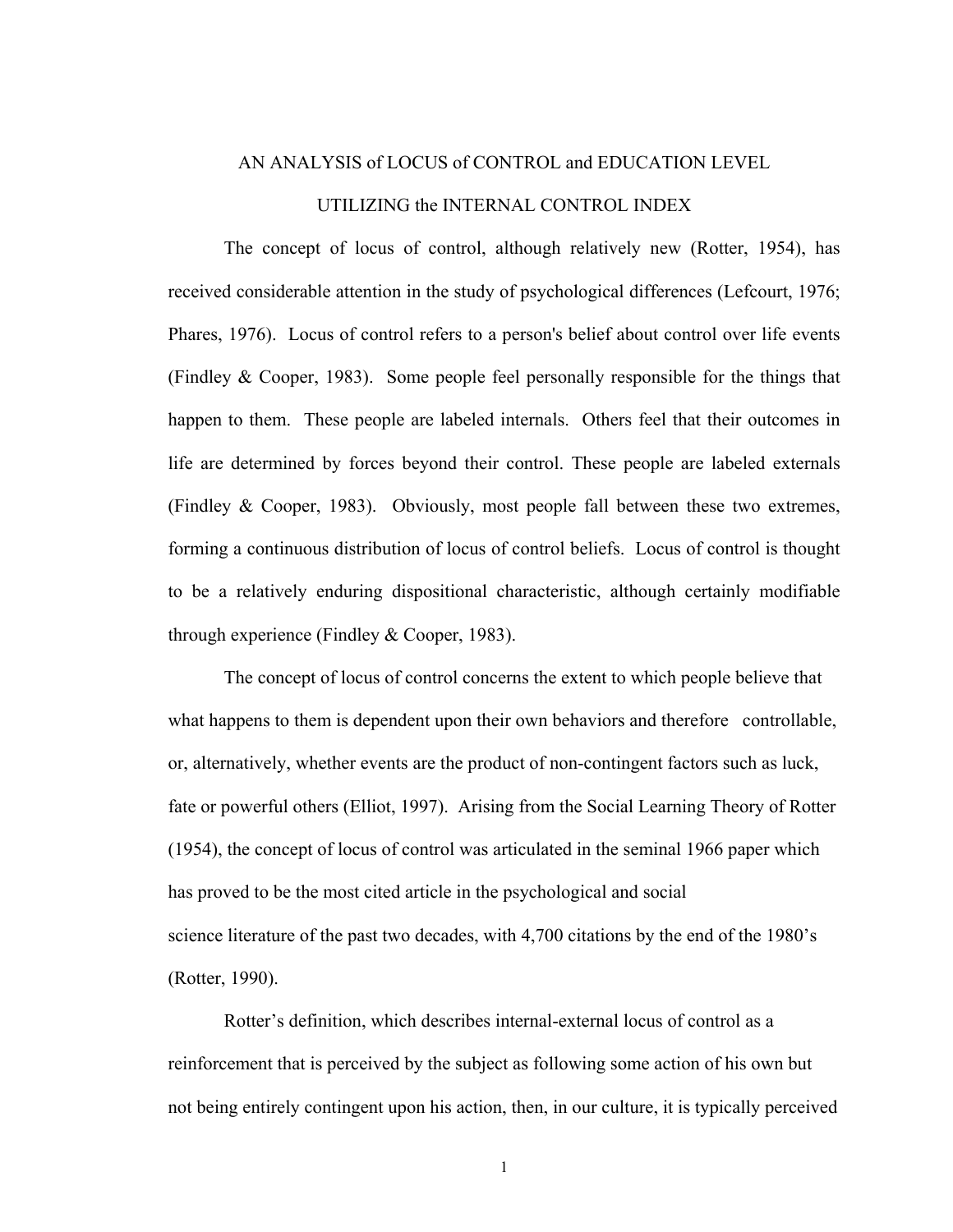as the result of luck, chance, fate, as under the control of powerful others, or as unpredictable because of the great complexity of the forces surrounding him. When the event is interpreted in this way by an individual, we have labeled this a belief in external control (Rotter, 1966). If the person perceives that the event is contingent upon his own behavior or his own relatively permanent characteristics, we have termed this a belief in internal control (Rotter, 1966).

People might ponder the reasons for the phenomenal interest of locus of control. Rotter (1975,1982) argues that it may reflect the perception of increasing social problems of the complexity of our world, with the attendant feelings of powerlessness and vulnerability. Lefcourt's wide-ranging review (1982) reaches a similar conclusion.

Over nearly four decades, internal vs. external locus of control of reinforcement (Rotter, 1966) has stimulated thousands of studies in Psychology and Education. Grounded in Rotters social learning theory (e.g., Rotter, Chance, & Phares, 1972), IE refers to people's generalized expectations for control over reinforcements. Internals believe that the outcomes in their lives depend at least somewhat on their actions and choices; externals believe that outcomes depend on chance, fate or powerful other people (Rotter, 1972).

Major literature reviews show that internals and externals differ in numerous ways, particularly in terms of their cognitive activity and environmental mastery. Because they are more perceptive of their situations, internals seem to exert more control over their lives in part by their knowledge of their environments (Lefcourt, 1976). Internals more readily acquire and utilize information that is relevant to their goal situation even when it seemingly is not relevant (Phares, 1976)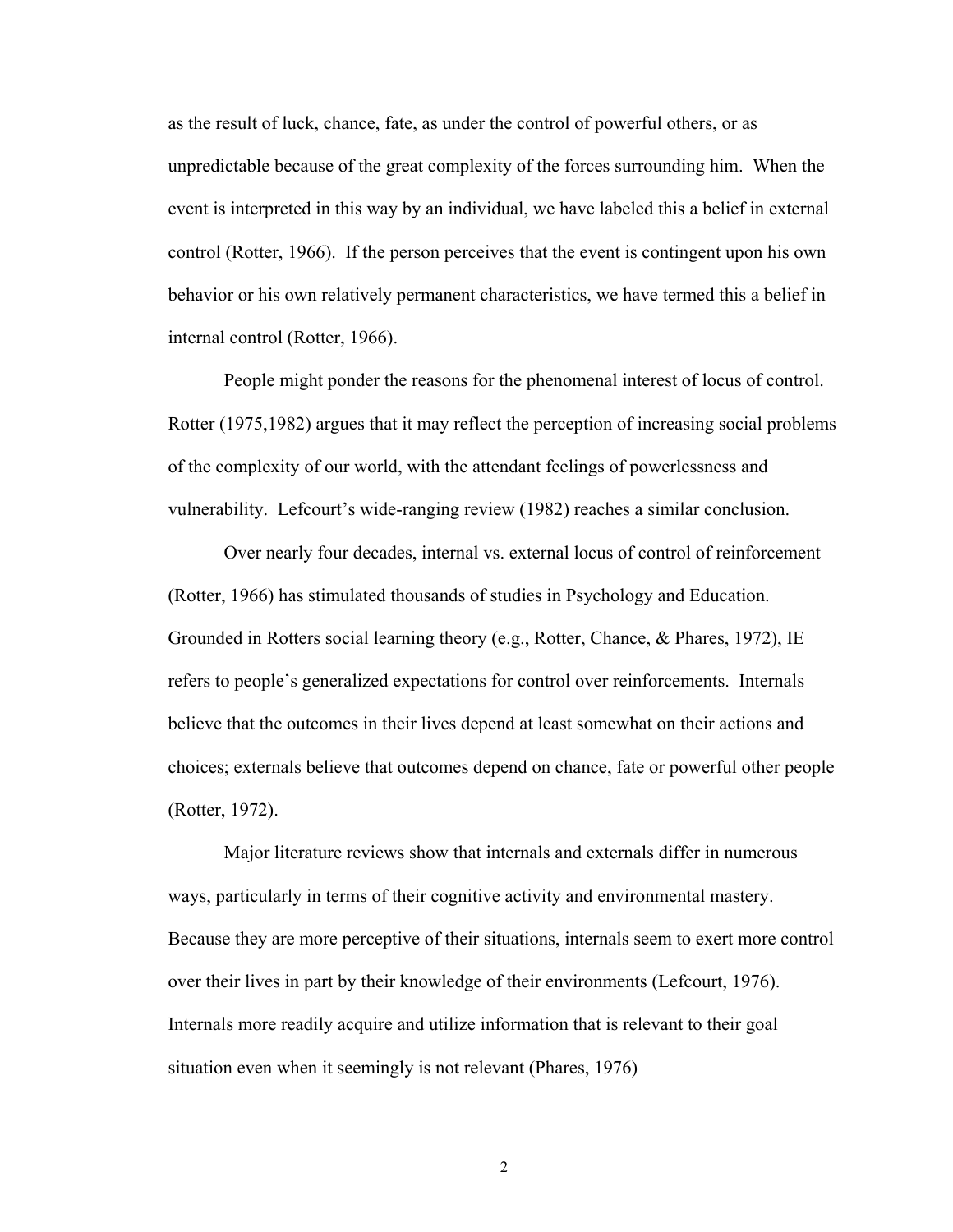A positive relation between locus of control beliefs and achievement is logical and intuitively appealing. Logically, if success is positively valued, people who feel more able to control outcomes should exert more effort. Also, internals and externals should (and do) react differently to success and failure. Internals take pride in good outcomes and feel shame in bad outcomes, whereas externals experience less intense emotions (Phares, 1976). This difference should enhance the relative "attractiveness" of the success experience for the internal.

In addition to logical appeal, a number of studies have associated internal locus of control beliefs with behaviors that affect the probability of attaining success (Findley & Cooper, 1983). For instance, Ducette and Wolk (1972) found that externals tend to exhibit less persistence at tasks. Others have found a positive relation between internality and willingness to delay rewards in order to maximize them (Bailer, 1961) and preference to perform in skill rather than in chance situations (Rotter & Mulry, 1965). Each tendency should mean internals have a greater likelihood of achievement.

An individual's belief about locus of control has been frequently studied as an antecedent to important social behaviors and psychological states. One set of behaviors that has received extensive study concerns achievement related activities (Findley & Cooper, 1983).

Although the relation between internality and greater achievement has been studied in many settings, perhaps the most important setting is within education (Findley & Cooper, 1983).

 It has often been said that obtaining a good education is the key to being successful in the world (Findley  $& Cooper, 1983)$ . While many things may contribute to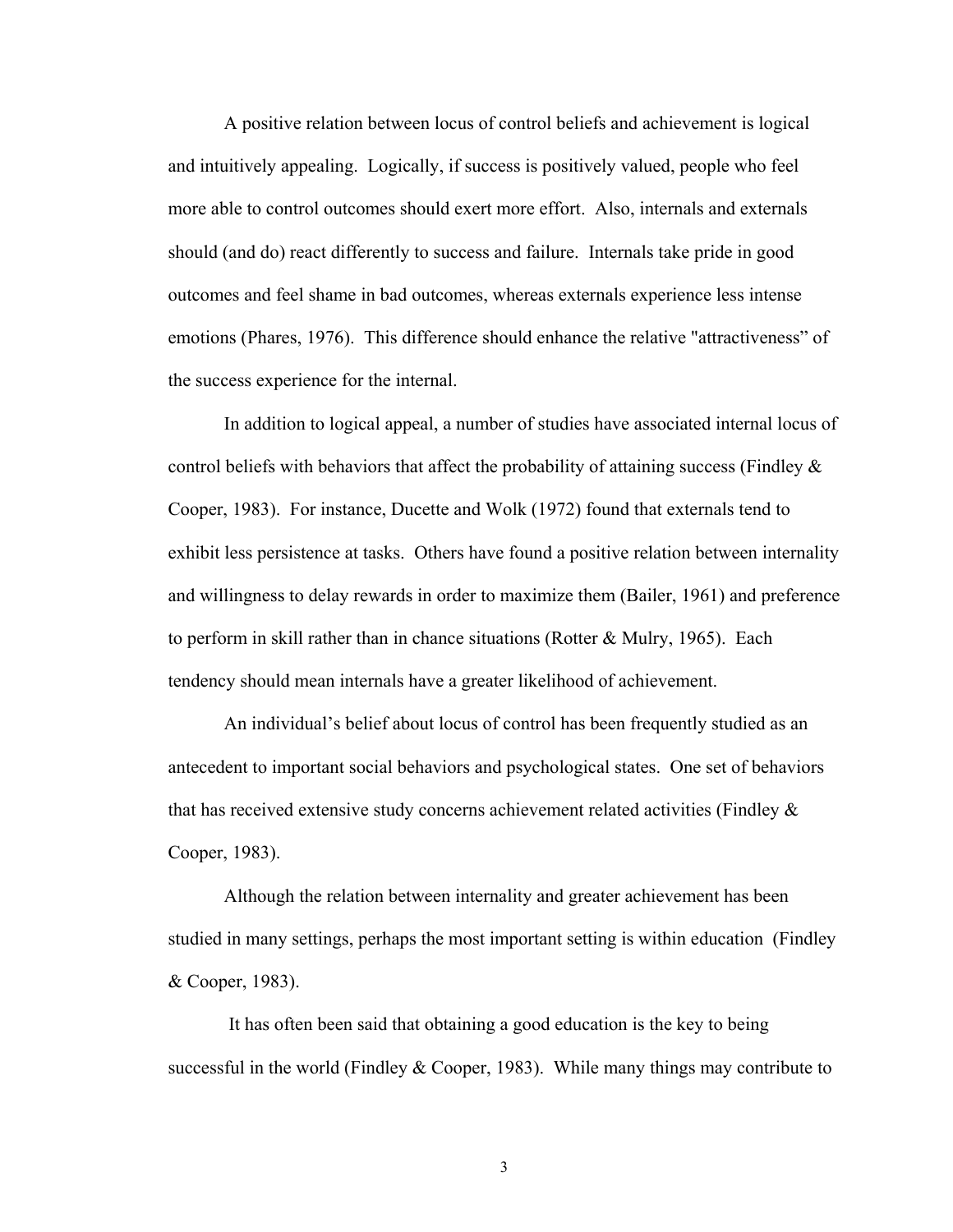school achievement, one variable that is overlooked is locus of control (Findley  $\&$ Cooper, 1983).

#### Purpose

 The purpose of this particular study was to compare the level of internal locus of control in high school level or less educated subjects with graduate level or above educated subjects to examine if there is a significant difference.

The instrument used as reference was the Internal Control Index (Patricia Duttweiler, 1984).

The original study of the Internal Control Index (Duttweiler, 1984), was developed and tested with several samples of junior college, university undergraduate, and continuing education students. The total sample involved 1365 respondents of both sexes. Means were broken down by age, group, sex, race, educational and socioeconomic levels and range from 99.3 to 120.8. Each item was scored on a 5-point Likert scale from A ("rarely") to E ("usually"). Half of the items were worded so that high internally oriented respondents are expected to answer half at the "usually" end of the scale and the other half at the "rarely" end. The "rarely" response is scored as 5 points on items 1, 2, 4, 6, 8, 11, 14, 17, 19, 22, 23, 24, 26, and 27; for the remainder of the items, the response "usually" is scored as 5 points. This produces a possible range of scores from 28 to 140 with higher scores reflecting higher internal locus of control.

In this particular study, fifty subjects were anonymously selected with a high school education or less from the Adult Basic Education facility in Parkersburg, West Virginia. They were asked to fill out a questionnaire and complete the Locus of Control Index by Patricia Duttweiler.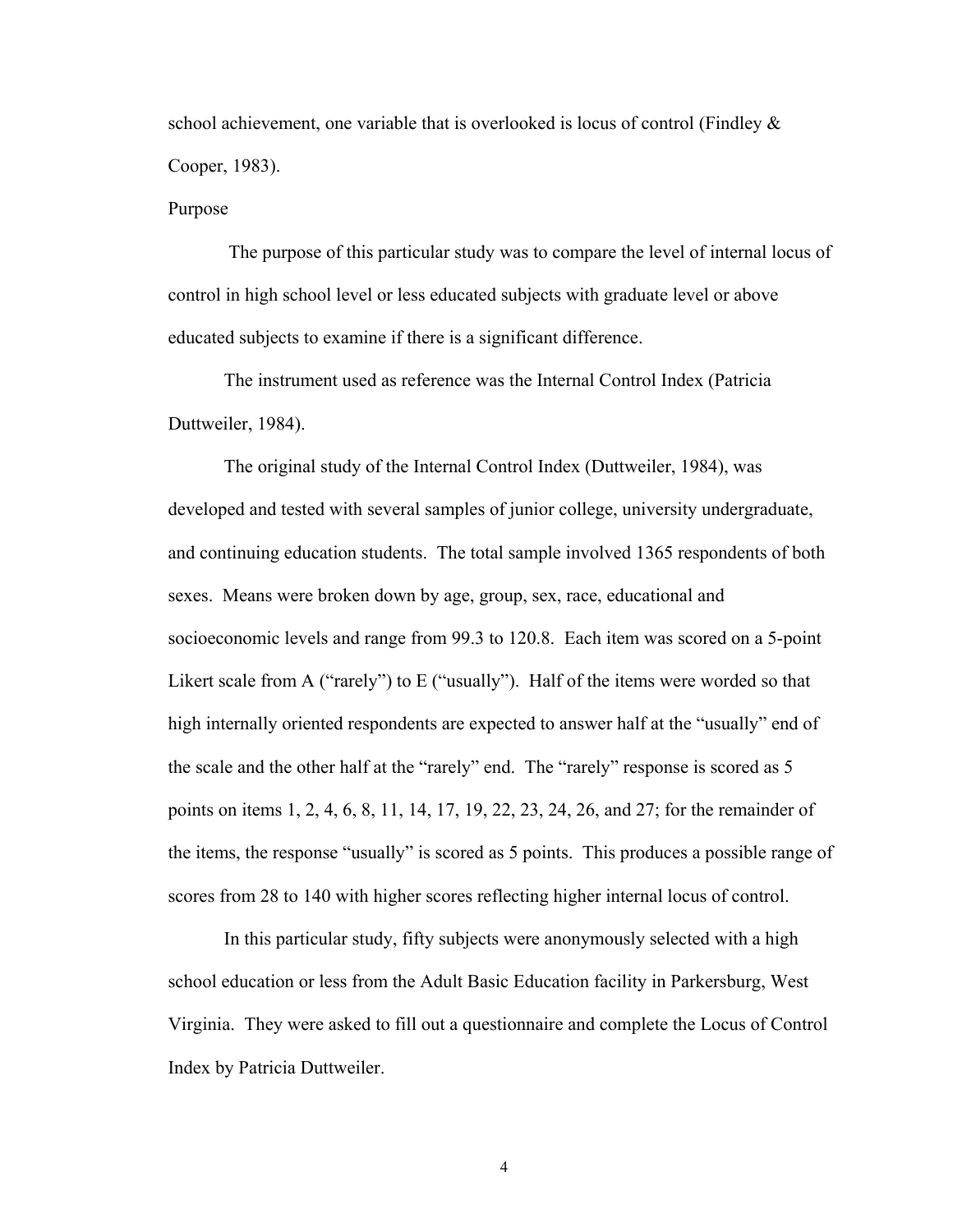The same questionnaire and Locus of Control Index by Patricia Duttweiler was given to 50 graduate level educated subjects or above from Marshall Graduate College, Charleston, West Virginia campus. Persons of both sexes were asked to participate in this study. The participation was strictly on a voluntary basis.

#### Method

#### Subjects

In this study, comparing Locus of Control and educational levels, 50 subjects of high school education or less and 50 subjects of graduate school education or higher were asked to participate.

In the group of high school educated or less subjects, there were 19 males with an average age of 39.11. In that same group, there were 31 females with an average age of 27.45.

In the graduate level or above educated group, there were 22 males with an average age of 28.55. In that same group, there were 22.28 females with an average age of 28.5.

The subjects of high school education or less were obtained from the Adult Basic Education facility in Parkersburg, West Virginia. The subjects of graduate level or higher were obtained through graduate level classes at Marshall Graduate College in Charleston, West Virginia.

First, the subjects were asked to complete a questionnaire asking their age, gender, and education level (highest grade completed). Secondly, they were asked to fill out the Internal Control Index (ICI) by Patricia Duttweiler (1984).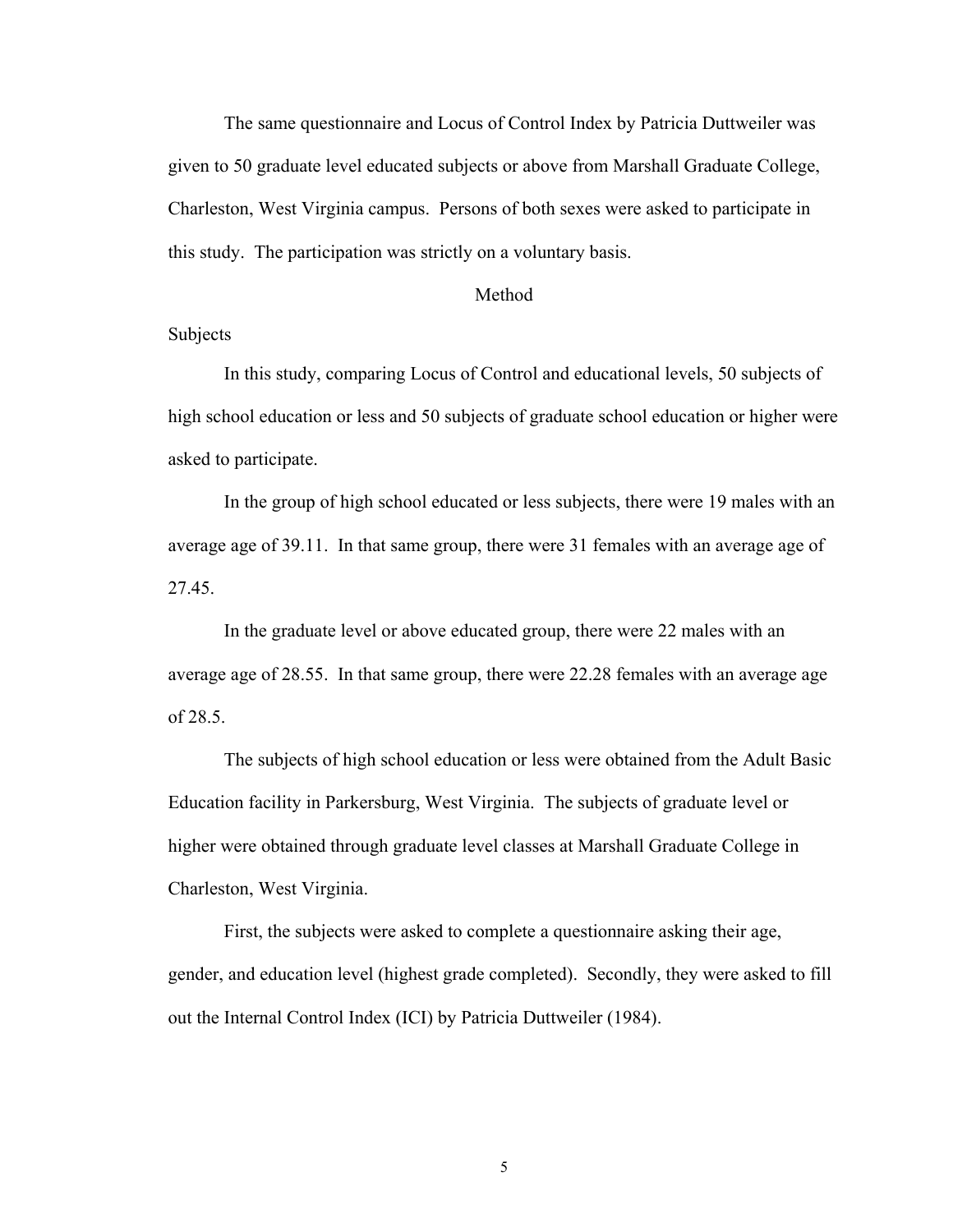The subjects asked to participate were 18 years of age or older from West Virginia and Ohio. The subjects chosen to participate were male or female and of any socioeconomic status, background, or race.

 The survey and questionnaire given to the subjects was on a voluntary basis and were given anonymously to each participant.

#### Procedure

The subjects were asked to complete the questionnaire and The Internal Control Index (ICI) by Patricia Duttweiler. The questionnaires and surveys were completed individually and were collected upon completion. There was no time frame for completion of this survey procedure. The chairperson of Adult Basic Education submitted a letter of willingness to participate in this research procedure as was necessary for the research approval guidelines and is included as an attachment.

#### **Instruments**

The instrument selected and utilized in this study was The Internal Control Index (ICI) by Patricia C. Duttweiler (1984). The Internal Locus of Control Index (ICI) (1984) by Patricia Duttweiler is a 28-item instrument designed to measure where a person looks for, or expects to obtain, reinforcement. An individual with an external locus of control believes that reinforcement is based on luck or chance, while an individual with an internal locus of control believes that reinforcement is based on his or her own behavior. Locus of control is viewed as a personality trait that influences human behavior across a wide range of situations related to learning and achievement. There are two factors contained in the ICI, one that is called self-confidence, and a second that is called autonomous behavior (behavior independent of social pressure) (Duttweiler, 1894.)

The Internal Control Index was developed and tested with several samples of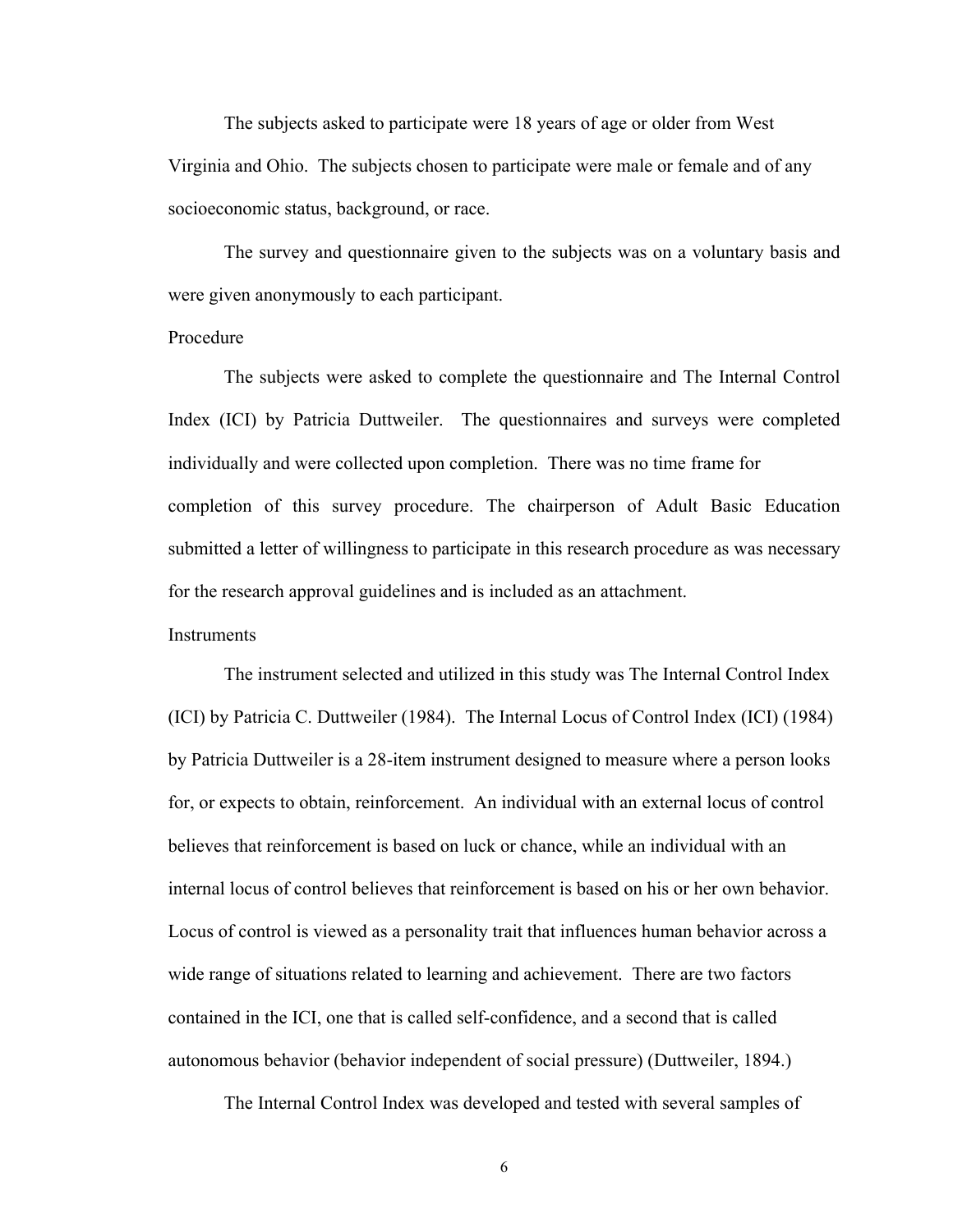junior college, university undergraduate, and continuing education students. The total sample involved 1365 respondents of both sexes. Means are available that are broken down by age, group, sex, race, and educational and socioeconomic level and range from 99.3 to 120.8. Each item was scored on a 5-point Likert scale from A ("rarely") to E ("usually"). Half of the items are worded so that high internally oriented respondents are expected to answer half at the "usually" end of the scale and the other half at the "rarely" end of the scale. The "rarely" response is scored as 5 points on items 1, 2, 4, 6, 11, 14, 17, 19, 22, 23, 24, 26, and 27; for the remainder of the items, the response "usually" is scored as 5 points. This produces a possible range of scores from 28 to 140 with higher scores reflecting higher internal locus of control. The ICI has very good internal consistency, with alphas of .84 and .85. No test-retest correlations were reported.

#### Results

Analysis of Data

This study was intended to determine if there was a significant difference in locus of control levels between high school graduates or less and graduate level subjects or higher.

 One hundred subjects were given a copy of The Internal Locus of Control Survey by Patricia Duttweiler (1984) and asked to fill out an informed consent form (Appendix D and E).

 The participants in this sample included 19 male subjects with an average age of 39.11 and 31 females with an average age of 27.45 in the high school or less educated population. In contrast, there were 22 male subjects with an average age of 28.55 and 28 female subjects with an average age of 28.5 in the graduate level or higher educated population (Appendix F).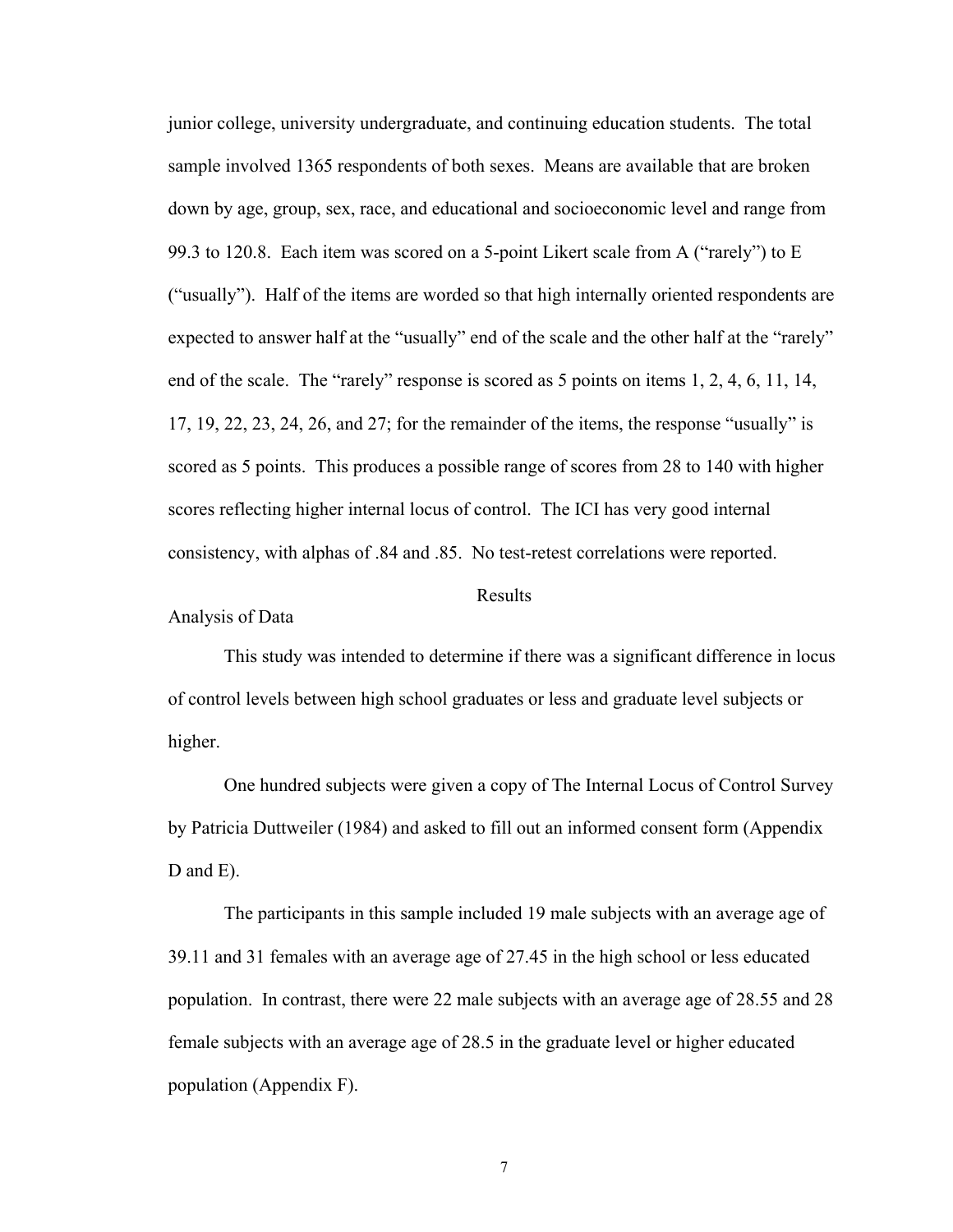This table also shows that under the column "Sex" on the Subjects Results Appendix, that:  $1 =$ Male and  $2 =$  Female (Appendix F). This Appendix also shows that under the column "Education" on the Subjects Results Appendix, that  $1 = High School$  or Less Educated and  $2 =$  Graduate Level or Higher Educated (Appendix F).

The resulting data were analyzed utilizing SPSS software, version 10. The Levene's Test for Equality of Variances indicated homogeneity of variance between groups. Thus, the independent samples t-test results are valid.

 The data were analyzed using a t-test for independent samples with alpha set at .05 with a N of 100 and  $df = 98$ .

The results indicated that the mean of students of graduate level or higher was 116.68 with a standard deviation of 12.3262 and standard error of mean of 1.7432. In comparison, the mean of subjects of high school education or less was 99.7 with a standard deviation of 14.7042 and a standard error mean of 2.0795. These results indicate that there is a statistically significant difference between these groups of subjects when alpha was set at .05.

#### Discussion

The results in the present investigation would appear to indicate that the graduate level and higher educated subjects possess a higher level of internal locus of control compared to those subjects of high school education or less.

Many studies and papers have been completed about how locus of control affects us in different areas of our lives (Lefcourt, 1976; Phares, 1976). However, there still lacks information in the area of whether locus of control is different for those persons with high education levels as compared to those persons with low education levels. This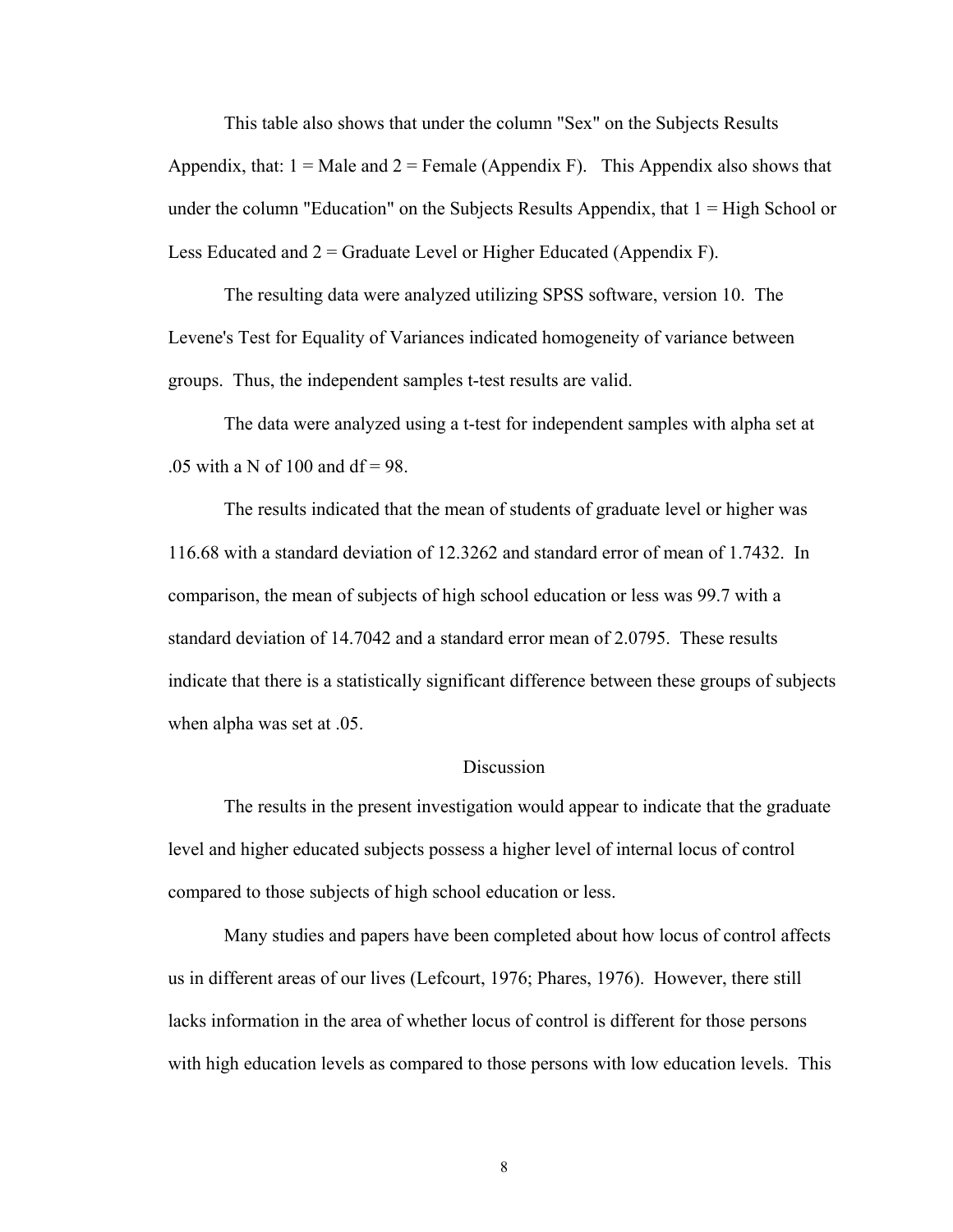is why I chose to compare locus of control between these two groups in my thesis research.

Some literature states that internals and externals differ in numerous ways, such as in terms of their cognitive activity and internal mastery (Lefcourt, 1976). Lefcourt feels internals appear to exert more control over their lives due to the knowledge of their environment (Lefcourt, 1976). As master degree candidates, we have to be knowledgeable of our internal thoughts and have the ability to process them coherently. Knowledge of our external environment is imperative in order to ascertain where we might obtain the information and sources necessary to help guide us through the completion of this program. Without these skills, it appears it might be almost impossible to complete the task of achieving this goal.

Internals more readily acquire and utilize information than do externals (Phares, 1976). Apparently, we, as higher educated persons, are possibly able to obtain and use information that helps us reach our goals, whereas those persons with lesser education might not be as focused or as insightful to take advantage of this information in order to help them achieve their goals.

It has been stated that internals take pride in good outcomes and feel shame in bad outcomes, whereas, externals experience less intense emotions either way (Phares, 1976). If success, such as attaining a master's degree or higher education, is positively valued, people who feel more able to control outcomes should exert more effort. It is stressed that internals and externals react differently to success and failure (Phares, 1976). The internal continues to strive forward to achieve their desired goal and more often, the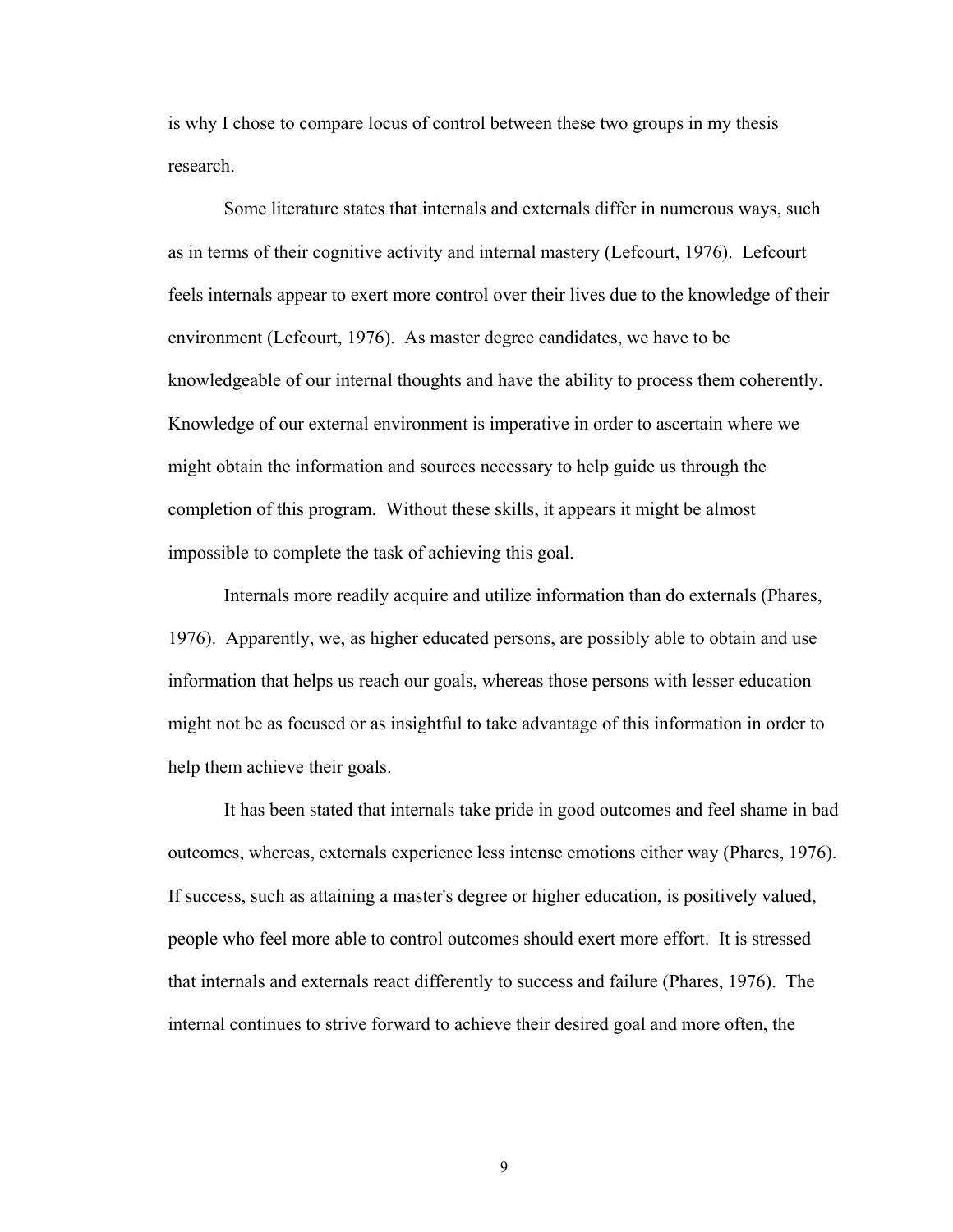external gives up much more quickly. Therefore, this would show that internals continue to work toward their higher education goals while externals would give up on achieving higher education much sooner when running into obstacles, minor defeats and roadblocks.

Studies have been completed associating internal locus of control beliefs with behaviors that affect the probability of attaining success (Findley & Cooper, 1983). This in turn might be an indicator of the probability of completing a high school education or continuing your education to higher levels. It has been found that externals exhibit much less persistence at tasks than do internals (Ducette and Wolk, 1972). Therefore, it would seem relevant that the level of internal locus of control for masters level persons versus high school level or less educated might be higher.

There has been found a positive relation between internality and willingness to delay rewards in order to maximize those rewards (Bailer, 1961). Certainly, delaying gradification while putting more time and effort into attaining a masters degree has to be more rewarding in the long run for those persons internally motivated and willing to wait for completion of their goals. While dropping out of school or achieving only a high school education would appear to be very momentarily rewarding for those externally motivated.

Internals would rather rely on skill and perseverance for their outcomes than in chance situations (Rotter & Mulry, 1965). A greater likelihood of achievement would apparently be had by the internally motivated persons as shown by these tendencies.

Greater achievement and internality has been studied in many settings, perhaps the most important has been within this education realm (Findley  $& Cooper, 1983)$ . It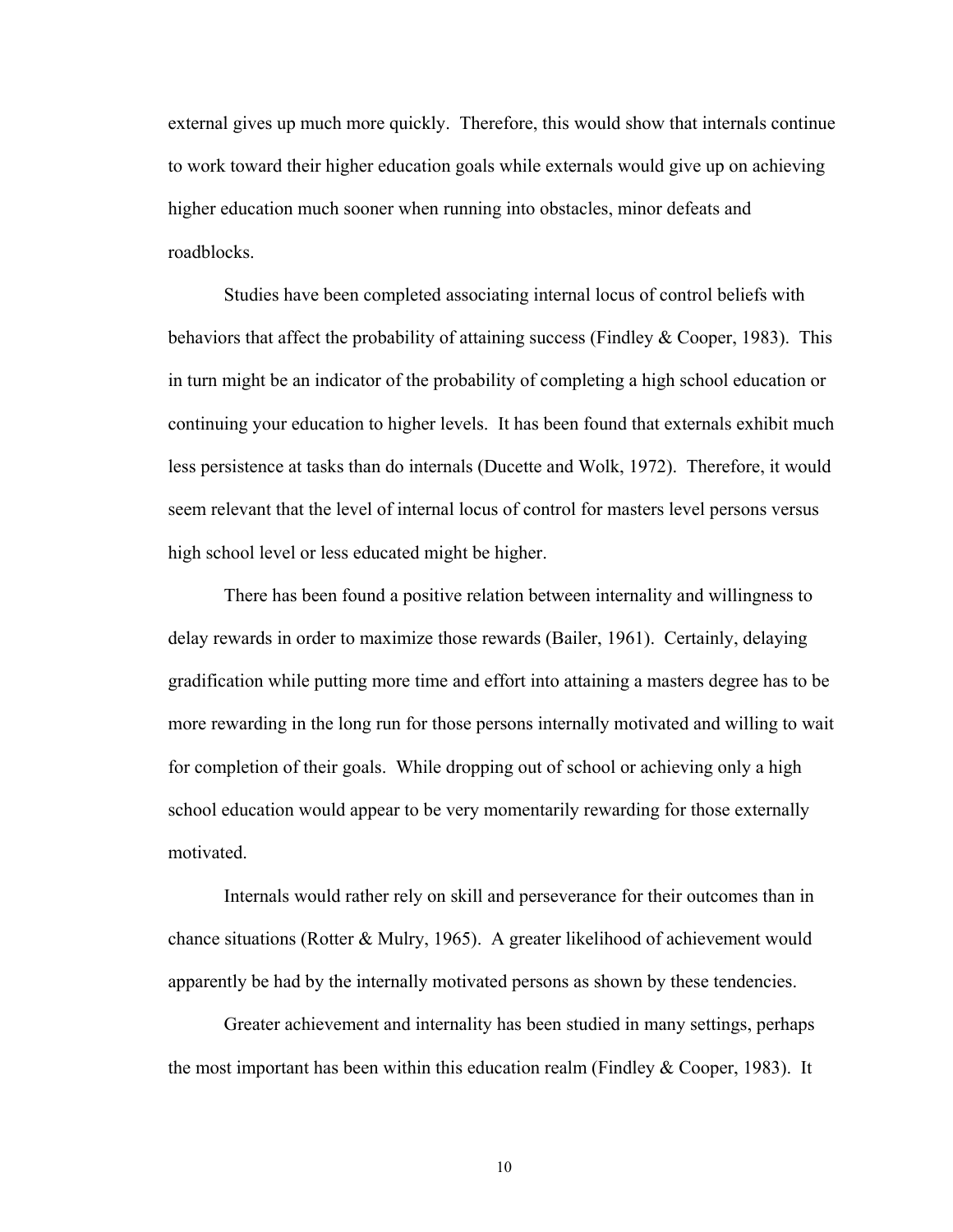has been said that a good education is the key to being successful and while many things contribute to school achievement, one variable that has been overlooked to a large degree is locus of control (Findley & Cooper, 1983).

An external locus of control has been found to be related to poor coping with stress and self-defeating personality styles (Schill & Beyler, 1992). While continuing your education to higher levels such as a masters degree or beyond, it certainly appears that a student experiences numerous different stresses in areas such as attainment of funds for tuition, time away from work and family, and dealing with setbacks and challenges throughout the program.

 Only with a high level of internal locus of control and the ability to cope with stress would a person be able to complete this degree. Also, that same master's candidate would not be able to have a self-defeating personality style that is said to be had by an external or they would not be able to complete the program. It appears that the successful master's candidate must possess positive skills in coping with stress and would have a self-fulfilling personality style, the exact opposite that is said to be had by the external.

This particular research showed a statistically significant difference in the locus of control between the samples of the high school educated or less subjects and the masters level or higher subjects. At present, we do not know why there was a difference, only that there was a difference. Therefore, we recommend that further research is completed.

In contemplating additional studies, certain limitations of the present study should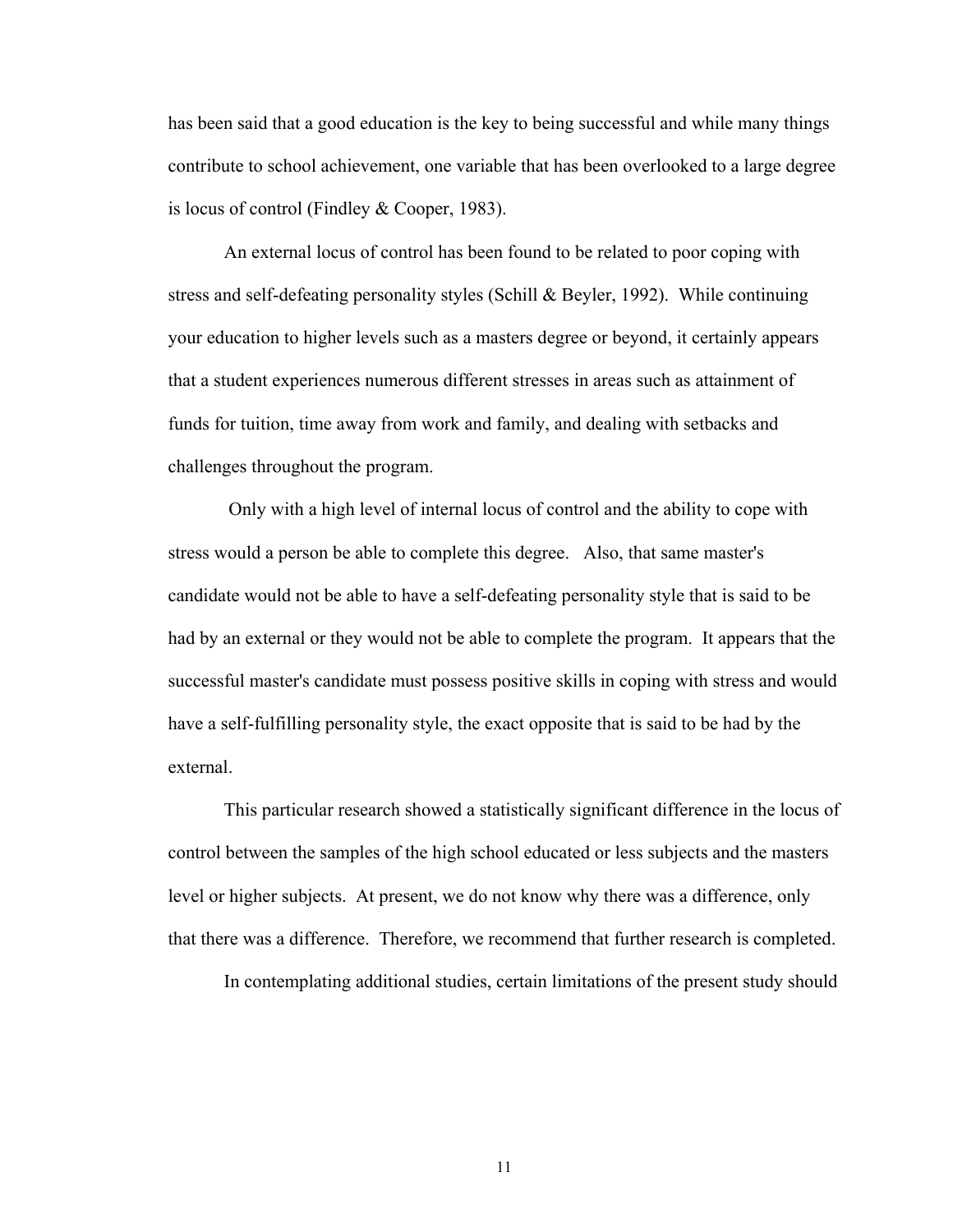be noted. First, this particular study surveyed a relatively few number of subjects to make up the sample for testing. Also, in this particular study we did not control for male/female issues. Also, we did not take into consideration the reading level of those completing the survey at the adult basic education facility. Finally, another limitation might be that the sample was taken only from West Virginia and Southeastern Ohio. These areas are considered rural in terms of education and socioeconomic status.

Some implementations for practice and future research are to use a larger sample base and to take male/female issues into account. Also, it would be advisable to administer a reading test to those taking the survey to address the reading skill level of the participants to determine the possible comprehension of the subjects so that the results would be more valid and less skewed. Also, considerations might be made to give the test in other forms instead of only paper and pencil form. The survey could be given by computer or verbally by interview as alternatives. Finally, it is recommended to use a much more widely geographical diverse location for the sample population.

Other research might be completed in the area of testing students for their locus of control level in the  $9<sup>th</sup>$  or  $10<sup>th</sup>$  grade and then re-testing again in six or seven years. This time frame would allow those same students to complete a master's degree. Then a retest would be performed to ascertain if the locus of control for those persons dropping out of high school and those persons that went on to achieve their masters degree remained relatively the same as it was in the  $9<sup>th</sup>$  or  $10<sup>th</sup>$  grade at initial testing. If remaining relatively the same, years later, this might indicate that locus of control for those subjects tested several years before would have remained the same no matter how much education they achieved or did not achieve. If the locus of control changed, was it due to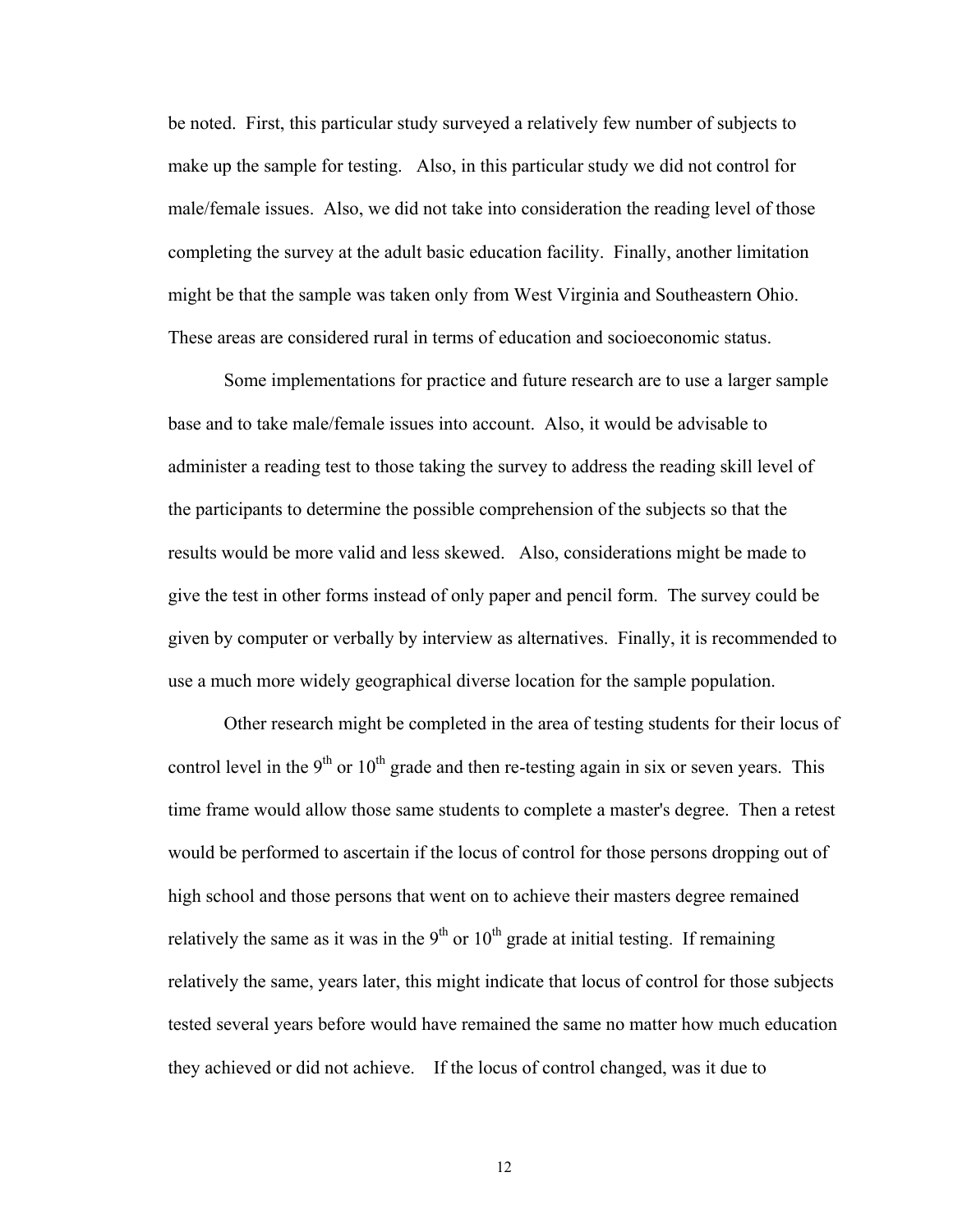attainment of the education and the experiences that went with that process or was it immanent that it would change anyway?

Further studies could be completed to research if those students with the initial higher internal locus of control were the students to go on and complete their master's degrees and those students with an initial lower internal control to be those students that did not go on in higher pursuit of education.

Also, similar studies might be completed that tested the locus of control in sample populations over an extended period of time. Re-testing would be administered to the subjects at regular intervals while taking into consideration environmental factors and aging related issues. This study would be completed to examine whether the locus of control changed in those persons initially internally motivated and initially externally motivated or if it remained relatively the same over time. Even further studies could be completed to examine if a change occurred, what was the cause of the change.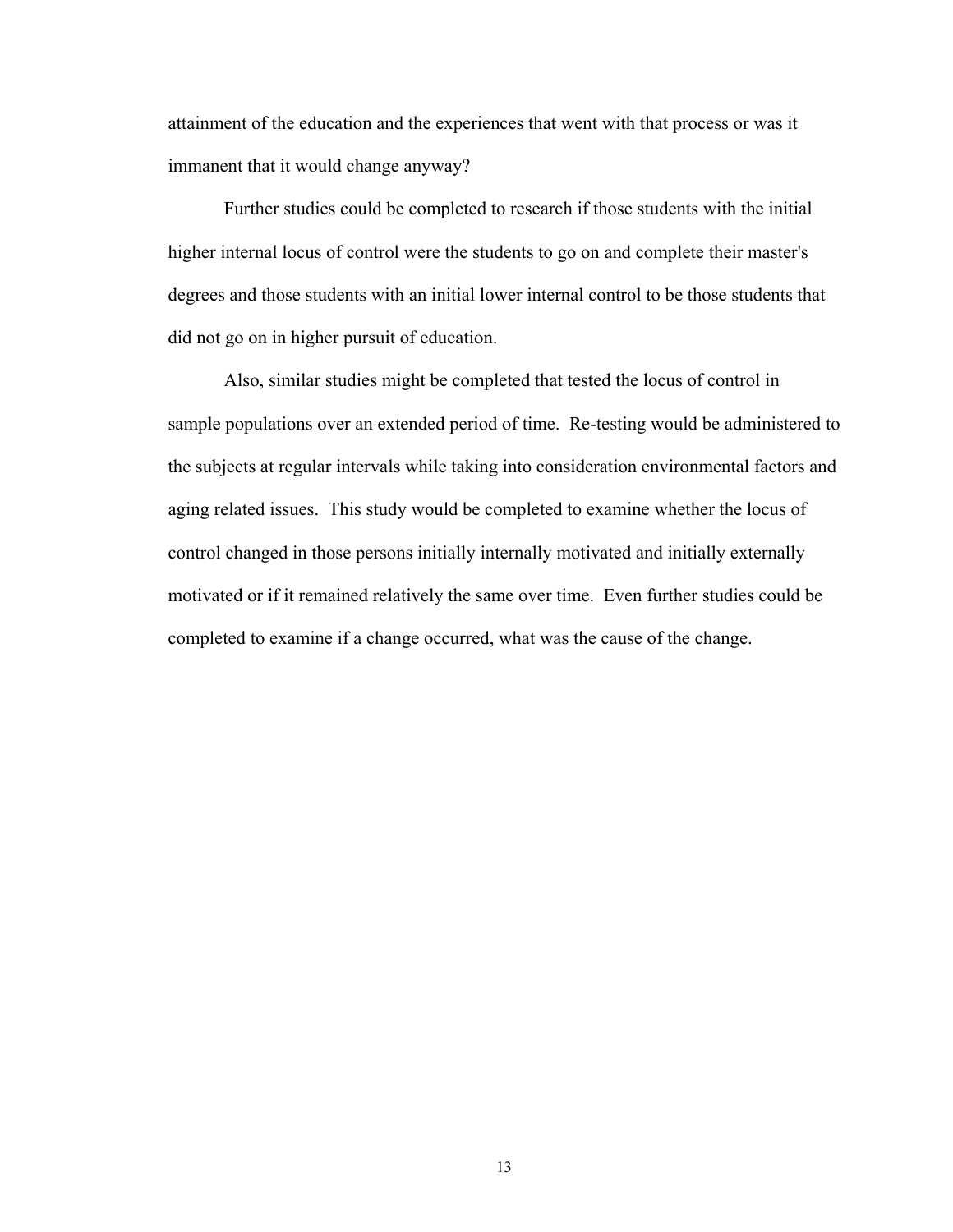Appendix A

Literature Review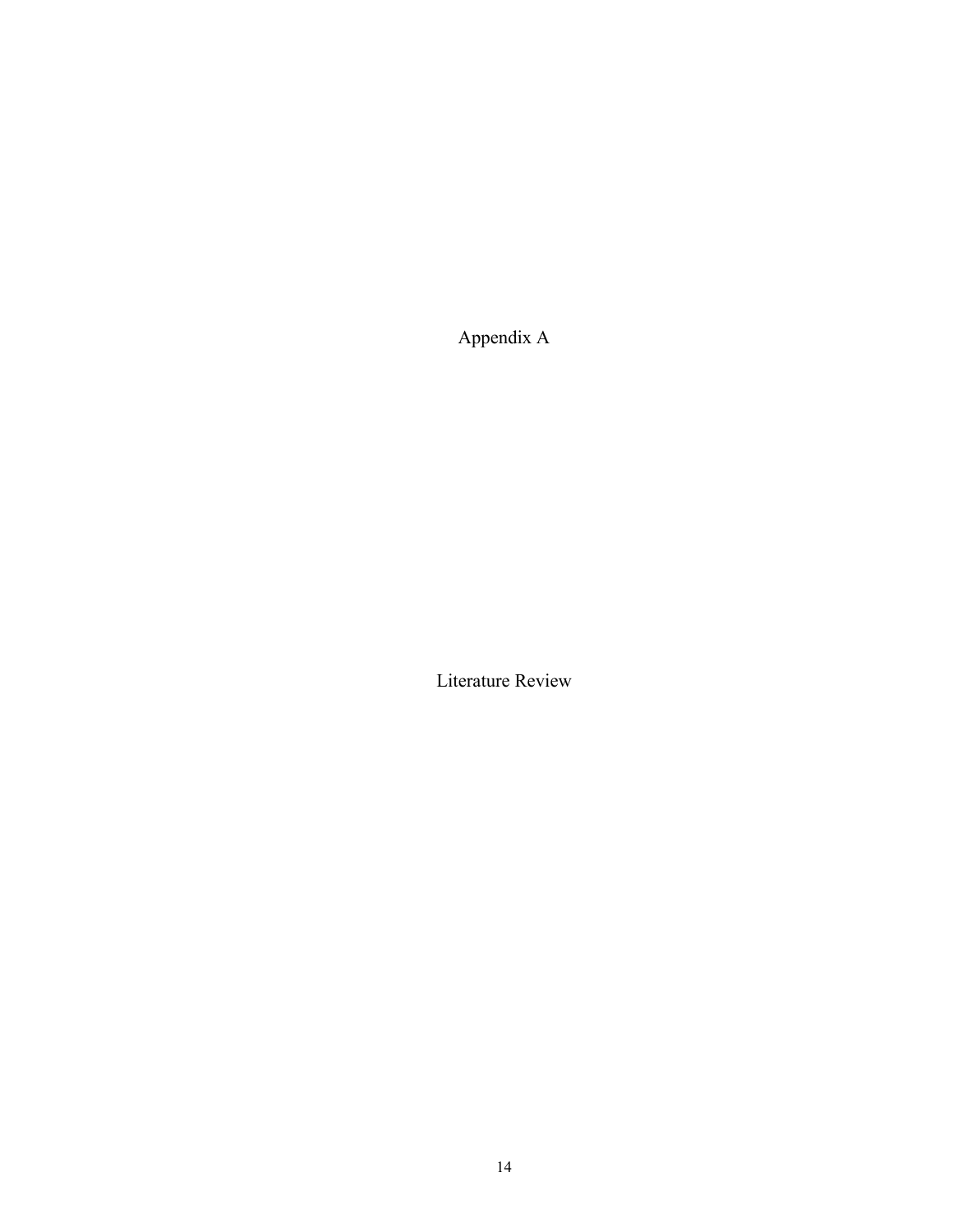#### Literature Review

Dollard and Miller (1950) were among the first to employ the term social learning, while Rotter (1954) is usually credited with the development of the first social learning theory (Phares, 1992). There are now several social learning approaches (including Bandura, 1977a; Mischel, 1973; Rotter, Chance, & Phares, 1972). All of them share the premise that learning takes place in a social context and that it is learning which accounts for human behavior. Social learning theories also share other features such as emphasis is not on instinctual urges, intrapsychic conflicts, or genetics. Instead the focus is on behaviors that can be very discrete events or subtle things such as avoiding certain situations or behaving confidently (Phares, 1992).

 As with most learning approaches, the environment is seen as the major force shaping behavior. With proper control of the environment, the learning process will explain both the acquisition and modification of behavior (Phares, 1992). Of course, heredity and biological factors may set limits, but the emphasis is clearly on flexibility that learning allows rather than on limitations that biology or heredity imposes (Phares, 1992).

The American psychologist well known for the Social Learning Theory of Personality and developed the concept of Locus of Control is Julian Rotter (Phares, 1992). His Social Learning Theory focuses on the variables that account for the occurrence of any given behavior (Phares, 1979; Rotter, 1954; Rotter, et al., 1972). He is not so interested in the actual process of learning as in the factors that account for the expression of it once it is in the person's repertoire of behaviors. Rotter suggests that any behavior is determined by two prime variables: expectancy and reinforcement value. An expectancy is a subjectively held probability that a particular reinforcement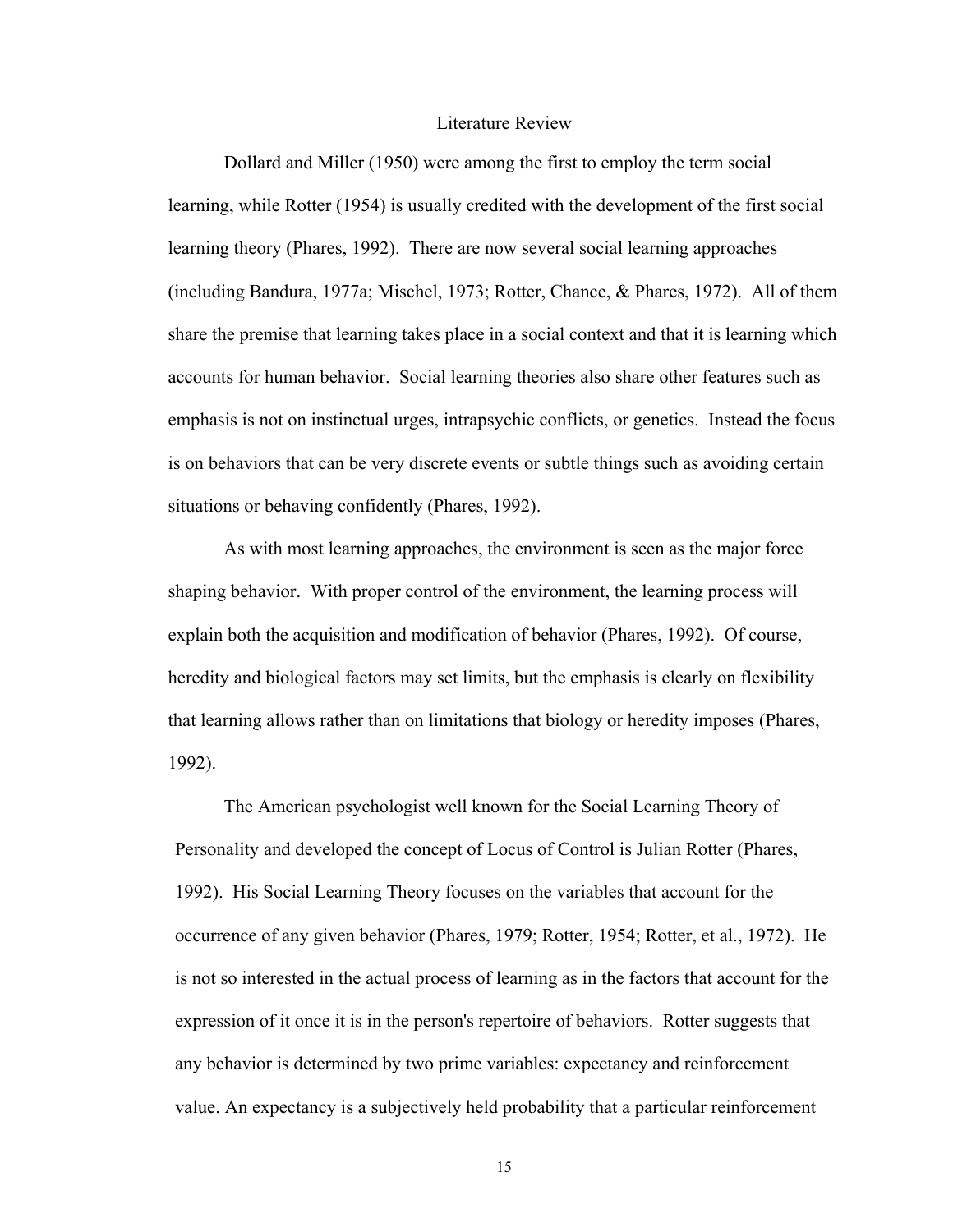will occur as the outcome of a specific behavior. Reinforcement value refers to the degree of preference for one goal over others (Phares, 1992). Two other variables in Rotter's theory are: psychological situations and problem-solving generalized expectancies. With psychological situations, in contrast to psychodynamic approaches, which always seems to focus on internal characteristics at the expense of environmental factors, Rotter states the magnitude of expectancies and reinforcement values is determined in part by the specific situation in which they occur.

 The second set of variables is referred to as problem solving generalized expectancies. They are akin to attitudes or sets that we have learned; they are ways we develop of construing problem situation so as to be most likely to overcome them. An example is interpersonal trust - the extent to which one can rely on the word of others (Rotter, 1971a). Another is called internal versus external control of reinforcement. The variable has been the widespread research (Lefcourt, 1982; Phares, 1976; Rotter, 1966, 1990). It refers to the extent to which people attribute the occurrence of reinforcement of their own efforts and personal characteristics (internals) or luck, chance, or powerful other forces (externals) (Phares, 1992).

While at Ohio State, Rotter began work on his Social Learning Theory of Personality, and in 1954, Social Leaning and Clinical Psychology was published. In this book, he laid out the basic tenets of his Social Learning Theory. The main idea of this book is that personality is really the interaction between a person and his or her environment. Personality does not reside within an individual independent of the environment he or she is in (Rotter, 1954).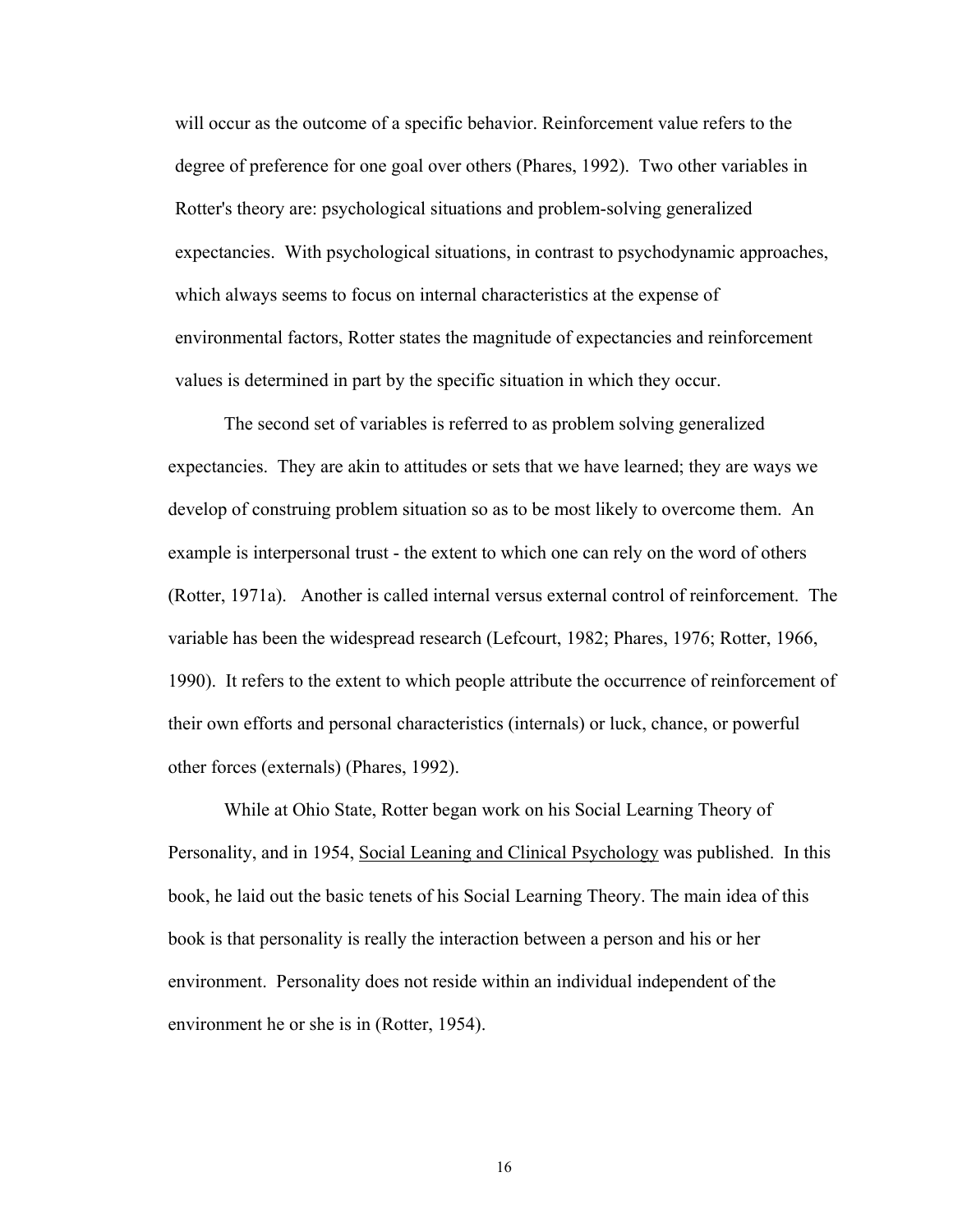In 1966, Rotter published a monograph entitled Generalized Expectancies for Interval Versus External Control of Reinforcement (1966), where he explored people's expectancies as to whether they can influence the reinforcements they receive. At one extreme are people who believe that reinforcements are due to luck or fate. They would be said to have an external locus of control. At the other extreme are those who believe that reinforcements are a function of one' s behavior. These individuals have an internal locus of control. The creation of Rotter' s Internal – External Locus of Control Scale (1966) to measure individual differences in this characteristic has been widely used and research on I-E flourished in the 1970' s. The dimension of internal versus external locus of control has come to be seen as a relatively stable dimension of personality.

 Rotter has claimed that behavior is determined by two major types of "expectancy ": The expected outcome of a behavior and the value a person places on that outcome. In Applications of a Social Learning Theory of Personality (1972), Rotter in collaboration with June Chance and Jerry Phares, described a general theory of personality with variables based on the ways that different individuals habitually think about their experiences. One of the major variables was I-E, which distinguished "internals," who think of themselves as controlling events, from " externals," who view events as largely outside of their control. Correlations have since been found between I-E orientations and a variety of behaviors, ranging from job performance to attitudes toward one's health (Rotter, et al, 1972).

 Rotter also believed that an individual's behaviors are not simple, reflexive responses to an objective environment (Rotter, 1954.) Rather, the environment an individual responds to or acts in, is dependent on that particular individual' s learning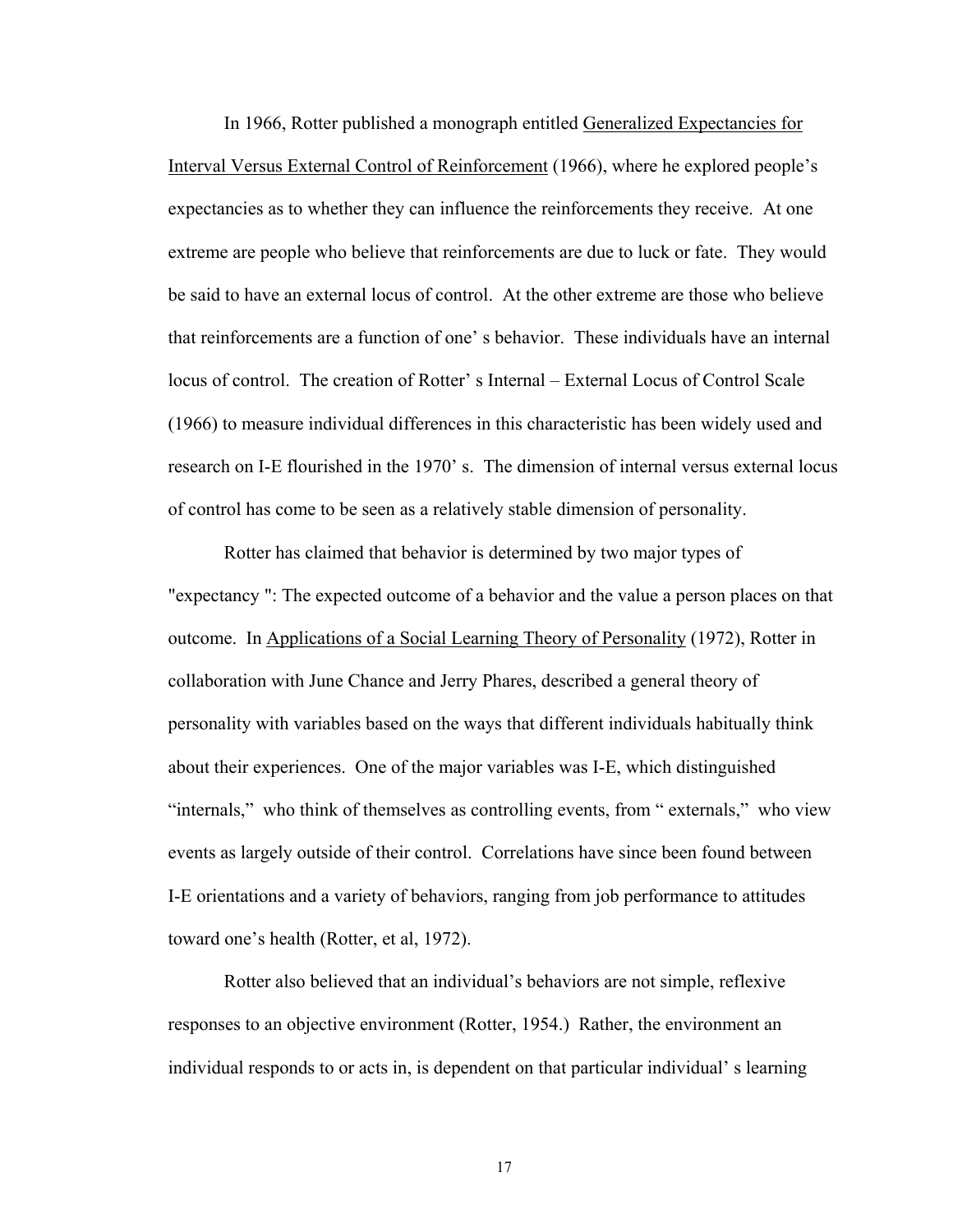experience and life history. What stimuli people respond to are shaped by their experiences. Two people might experience the same environment in very different ways. To Rotter, personality is a relatively fixed group of dispositions to react to situations in a certain manner. He stressed that most learning takes place in social situations with other people (Rotter, 1954). Rotter' s personality theory was the first to comprehensively integrate cognition, in the form of expectancy, with learning and motivation, in the form of reinforcement (Phares, 1992).

 Albert Bandura (1986) now refers to his version of social learning theory as a social cognitive theory . It is decidedly complementary to Rotter's theory. Bandura advocates the principle of reciprocal determinism. This means that the three variables of behavior, person, & situation influences each other. In contrast to many learning theorists, Bandura does not believe that reinforcement is always necessary for learning to take place (Phares, 1992).

Bandura (1982), proposed the concept of self-efficacy as an explanation of behavior and behavior change. People tend to avoid activities they believe exceed their coping abilities and undertake those they consider themselves capable of handling. Efficacy expectations influence the decision to attempt a behavior, the length of time it will be attempted, and the effort that will be involved. Low efficacy expectations in the face of obstacles will result in persons experiencing serious doubts or giving up, while high efficacy expectations will result in greater efforts being extended to achieve desired results (Bandura 1982).

Also, Bandura states that self-efficacy refer to the belief that one can successfully execute a given behavior. Self-efficacy beliefs also influence our patterns of thought and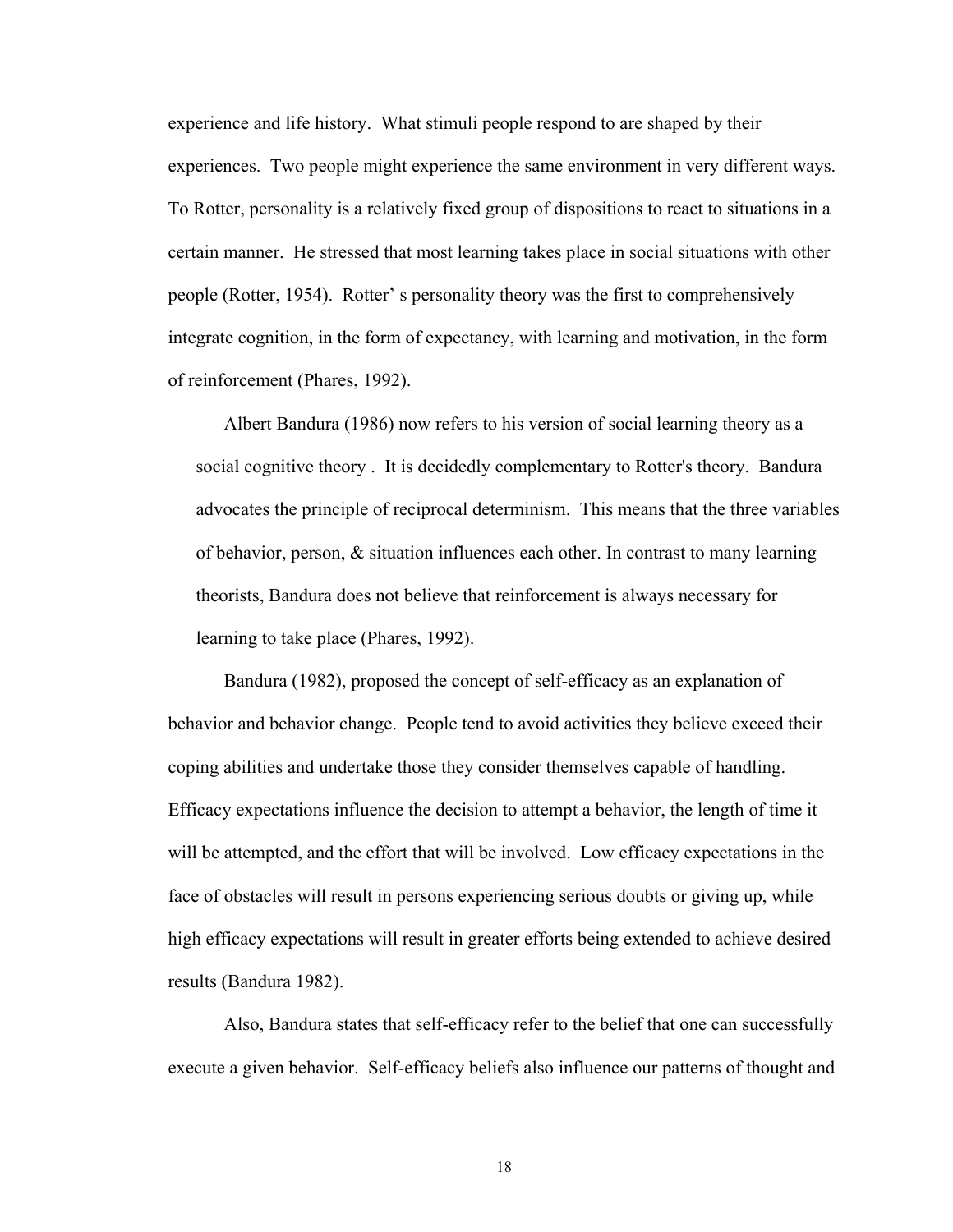emotions. One who lacks self-confidence will often dwell upon personal inadequacies and may judge certain tasks to be more difficult than they really are. Such behavior may help ensure failure through misplaced concentration (Bandura, 1989).

 Most recently, Walter Mischel, building on the work of both Rotter and Bandura, has framed the determinants of human behavior in particular situations in terms of "person variables ". These include competencies (what we expect will be the outcome of our behavior); subject values (our goals and ideals); and self-regulation and plans (our standards for ourselves and plans for reaching our goals) (Mischel, 1973).

The locus of control element is important to us in areas of education, counseling, motivation, health issues, stress resilience, and with behavior and learning problems in children. Over the years, this has been demonstrated by various studies, tests, and papers.

 A few examples in these areas include research concerning stress resilience and locus of control in children of Holocaust victims, (Baron & Eisman, 1996). Research in this abstract indicates stress resilience and coping mechanisms are different between children of escapees and children of survivors. This source also states that an internal locus of control has been found to have a protective function and is associated with stress resilience among children (Murphy & Moriarty, 1976), adolescents (Luther, 1991), and young adults (Werner, 1989), as well as, in adults in the middle to late stages of multiple sclerosis (Brooks & Matson, 1982). Werner (1989) found that " resilient youths" had developed a positive self-concept and internal locus of control by the time of their high school graduation. Gibbs (1989), noted that individuals who believe that they can control events will be less affected by disaster than those who do not believe that they can control outcomes and those who have lost the belief in their ability to prevent disaster. An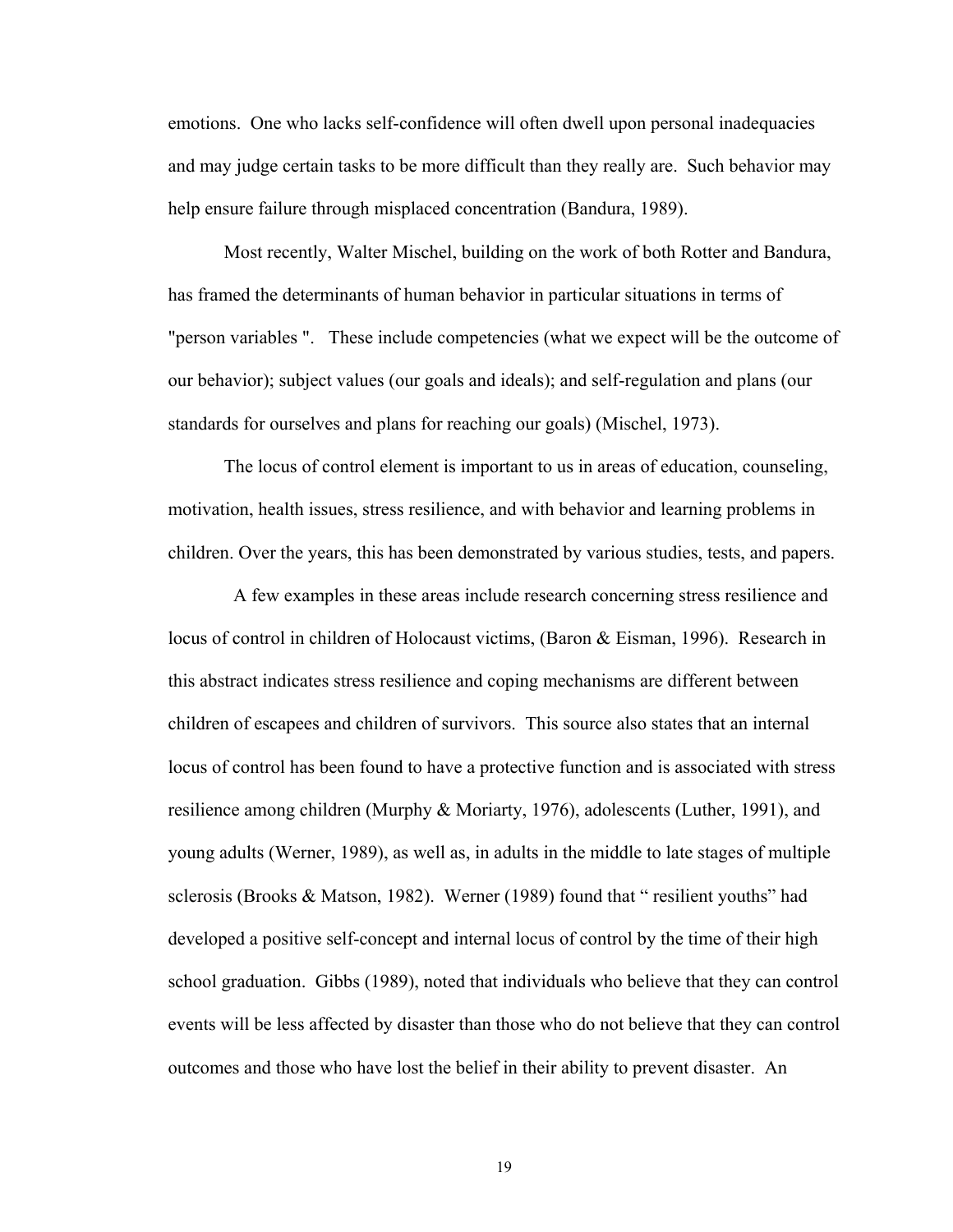external locus of control has been found to be related to poor coping with stress and selfdefeating personality styles (Schill & Beyler, 1992). The study states that an internal locus of control may prove beneficial in the " normal" world. A belief one could control one' s environment during the Holocaust would certainly have proved itself false; thus, survivors may have developed an external locus of control. An external locus of control may also have been adopted by the offspring as a result of an intergenerational transfer of their parents' experiences (Sigal, Silver, Rakoff, & Ellin, 1973). If that is so, there may be a significant difference in locus of control between children of Holocaust survivors and children of parents who escaped the Holocaust. The authors believed that children of parents who escaped would likely have greater internal locus of control, as many of their parents became masters of their own fate, managing to leave Europe after Hitler's rise to power and to avoid the direct impact of the Holocaust (Sigal, et al, 1973).

Elliott, (1997) claims that locus of control represents an important focus for the counseling of children with learning and/or behavior difficulties. The psychology of " perceived control" has been widely studied by those who seek ways to assist children with learning (Elliot, 1997). Locus of Control has been particularly explored with children experiencing difficulties in learning, affect or behavior. One popular locus of control scale for children (Nowicki & Strickland, 1973), for example, has been used in over 1,000 studies and published in more than two dozen languages.

Another theory similar and often considered the same as Locus of Control is the Attribution Theory. It is a theory about how people explain things. No matter the cause, we have a strong need to understand and explain what is going on in our world. Because people must explain, it opens up some interesting influence possibilities (Bem, 1972).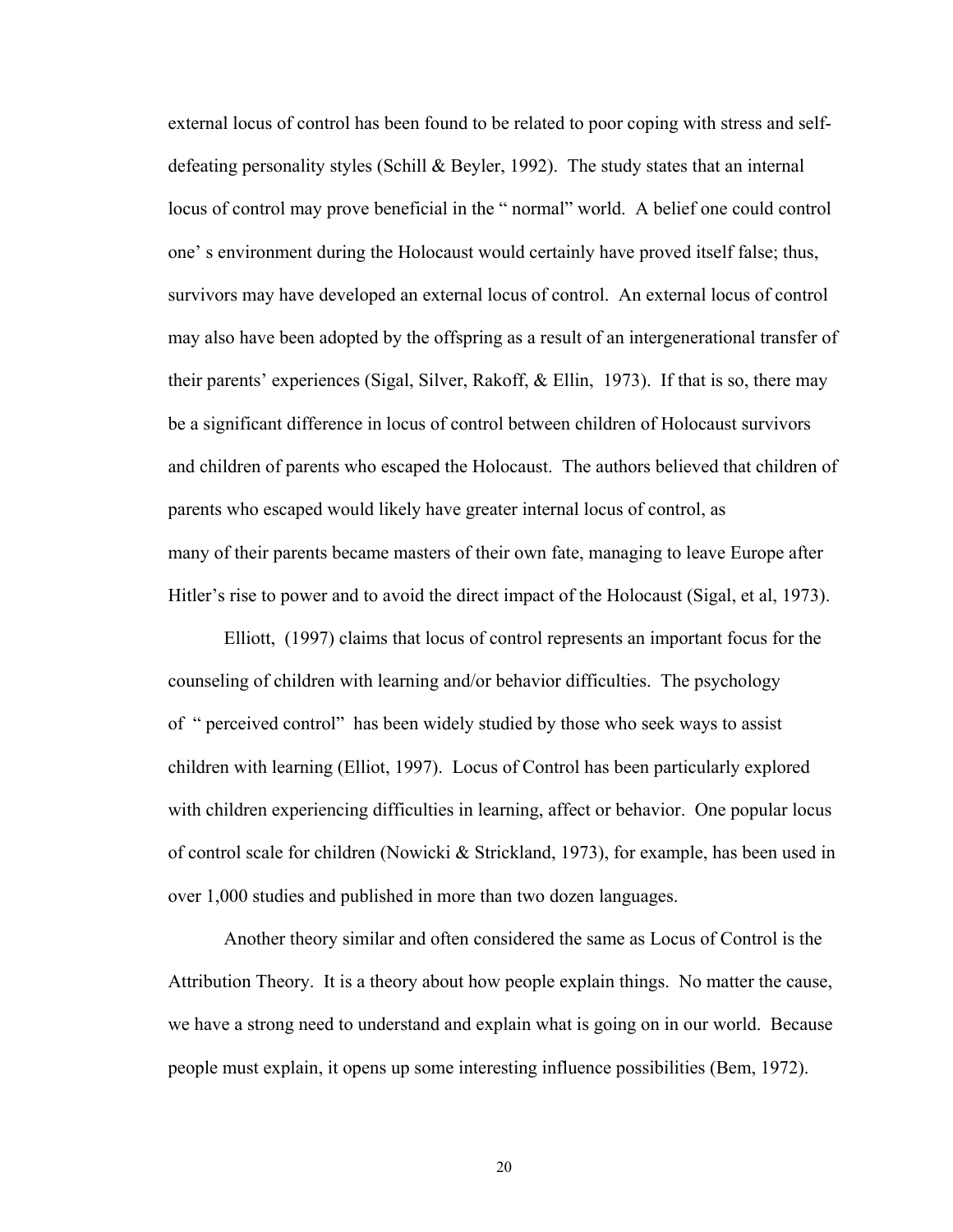When we offer explanations about why things happened, we can give one of two types. One, we can make an external attribution. Two, we can make an internal attribution. An external attribution assigns causality to an outside agent or force. An external attribution claims that some outside thing motivated the event. By contrast, an internal attribution assigns causality to factors within a person. Or as the sinner would say, " I' m guilty, grant me forgiveness." An internal attribution claims that the person was directly responsible for the event (Bem,1972). As you can see, the Attribution Theory and Locus of Control is so closely related that it is often considered to be the same concept.

There are many examples of how the Attribution Theory affects children. The following studies are from published research. The first study was conducted with elementary school children in their classroom and with their teachers. Thus, this study does not have laboratory studies of influence, but rather are of real-world events. This also makes both studies being discussed more useful and somewhat more interesting (Bem, 1972). The first study concerns getting children to clean up the classroom. The second involves improving math performance and self-esteem (Bem, 1972).

 A constant battle with younger children is to get them to clean up after themselves. In a classroom with twenty or thirty students, neatness makes a difference. The first example made children neater with Attribution Theory. Researchers set the children up such that the children performed a desired behavior, then were provoked to think about why they did the behavior. And, of course, the situation was set up so that the children would make an internal attribution (" I did it because I'm that kind of kid" ) (Lepper, M., Green, D., & Nisbett, R., 1973). Here' s what happened. First, the researchers established a baseline for littering. Then researchers visited the 5<sup>th</sup> grade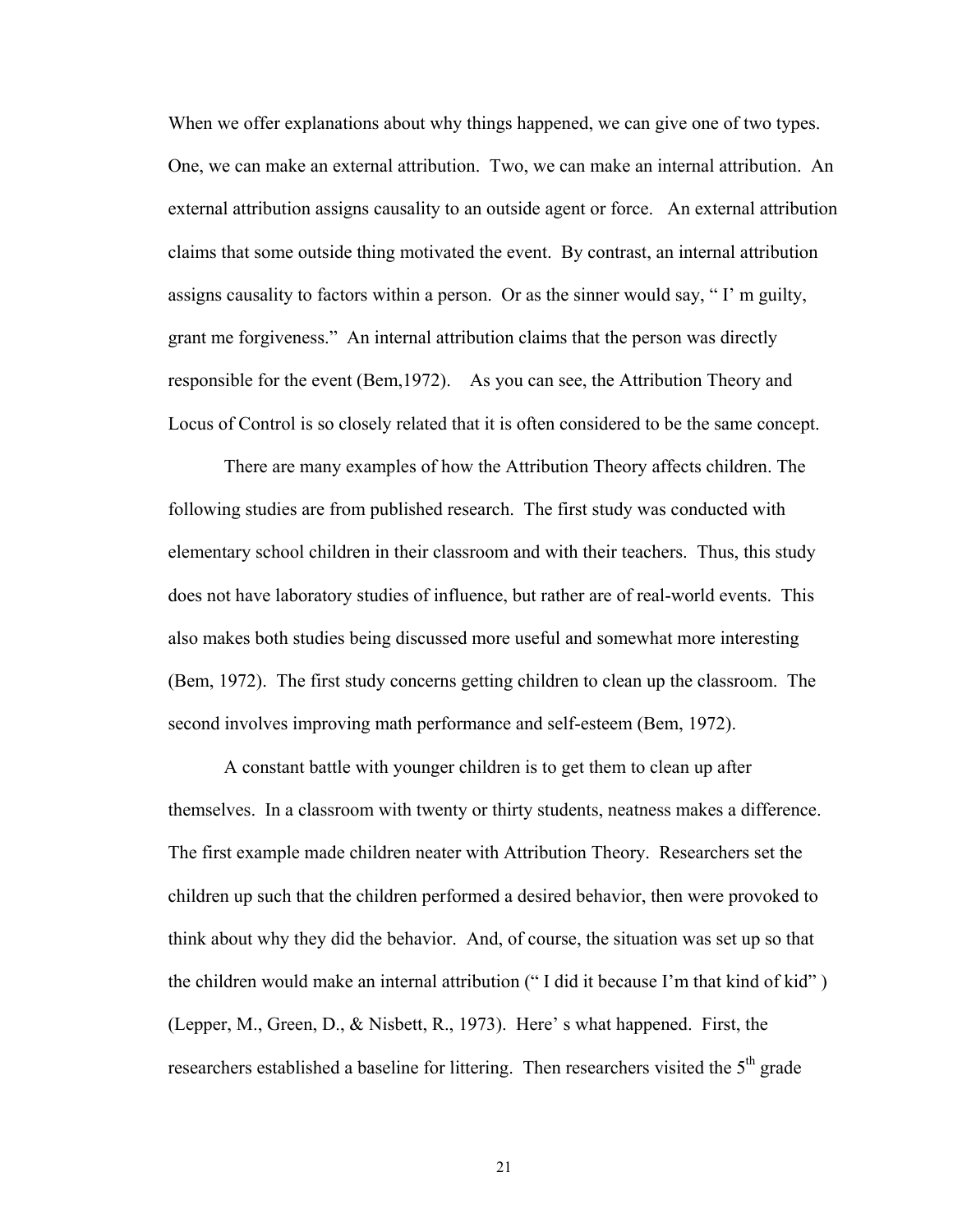class and handed out candies wrapped in plastic just before the children went to recess at the playground. The researchers then counted the wrappers on the floor and those in the waste can and there were many more wrappers on the floor than the waste can, of course. Over the next two weeks people visited this classroom always commenting on how neat it was saying that it was the neatest classroom in the school, etc. After a two-week period of time, the researchers came back and handed out candies wrapped in plastic again and this time they found many more wrappers in the waste can. There was a very large change in the littering and cleaning up behavior of the children (Lepper, et al. 1973).

 In summation, the researchers first used candy wrappers before and after as an objective measure of littering. Second, we have a variety of sources observing the classroom and offering explanations (" neat room, neat kids" ). The writer states to also remember what is not going on. None of the sources modeled the correct behavior, so the kids were not copying a source with observational learning. None of the sources provided consequences of reinforcement, nor were rewards or punishments given for specific acts of behavior. None of the sources provided "arguments" about why kids should be clean and not litter. All the sources did was provide attributions. The analysis the researchers made is this. When the kids heard, " neat room, neat kids," they had to think about what had happened. In essence, they had to answer the question, " Explain why the room is neat?" Their answer was simple. "The room is neat because we don't litter. We're the kind of people who pick up after ourselves." In other words the children made internal attributions. And if you' re the kind of person who is neat and doesn't litter, what happens when you have a candy wrapper? That' s right, you throw it in the trashcan (Bem, 1972).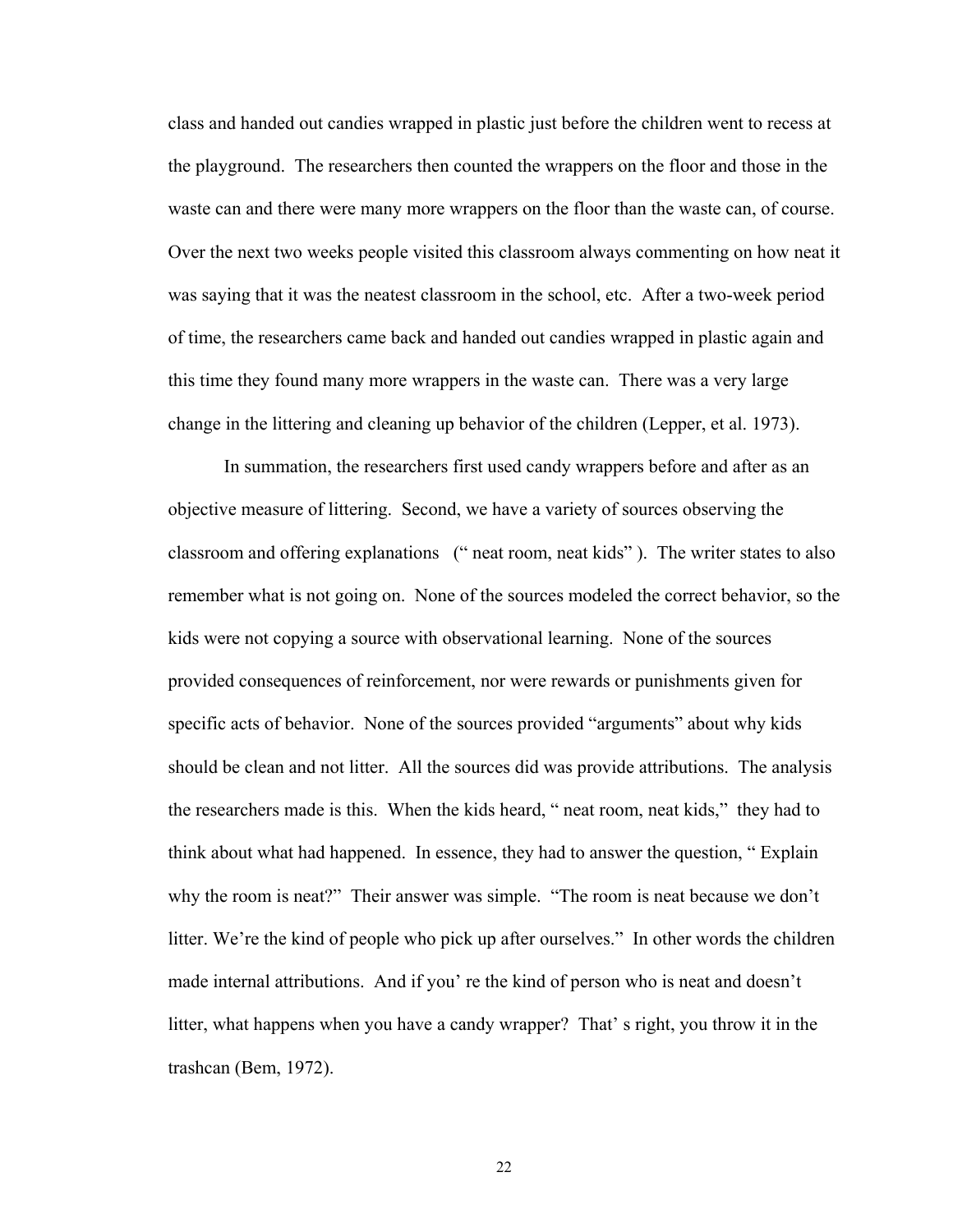The second study (Miller R., Brickman, P., & Bolen, D. (1975), went much deeper to show impact of the Attribution Theory. This study was about math achievement and self-esteem. Other factors came into play such as ability, training with math and family, persistence, peer support with esteem. The study was looking at the question, " Can we change a child's math performance or self-esteem with attribution?" (Miller, R., et al, 1975).

First, the researchers used before and after measures of math achievement and self-esteem with  $2<sup>nd</sup>$  grade students. Second, the researchers developed simple, little scripts for each of the students. All the teacher had to do was to read the folder provided for each student, then say or write the appropriate statement. Thus, this study was highly automated (Miller, R, et al, 1975). Each teacher simply followed the instructions in a preplanned, scripted way. Third, the researchers had three different kinds of treatment. Children either received the attribution training or they received the " persuasion" training or they received the " reinforcement" training. The study lasted eight days.

After the eight-day period of time all the children had higher self-esteem (on a self-report scale). But children in the attribution groups had the greatest increases in selfesteem (Miller, R., et al, 1975). As for the math scores, the children took two math tests after training. One occurred immediately after the eight training days. The second was given two weeks later. Each test was composed of twenty math problems.

Children that received the attribution training averaged 17.5 on the first test and 17.8 on the second test. (The baseline for everyone was 15). Children receiving persuasion training averaged 15.5 and 15.0. The children receiving reinforcement training averaged 16.0 and 16.0. Thus, the students with attribution training scored one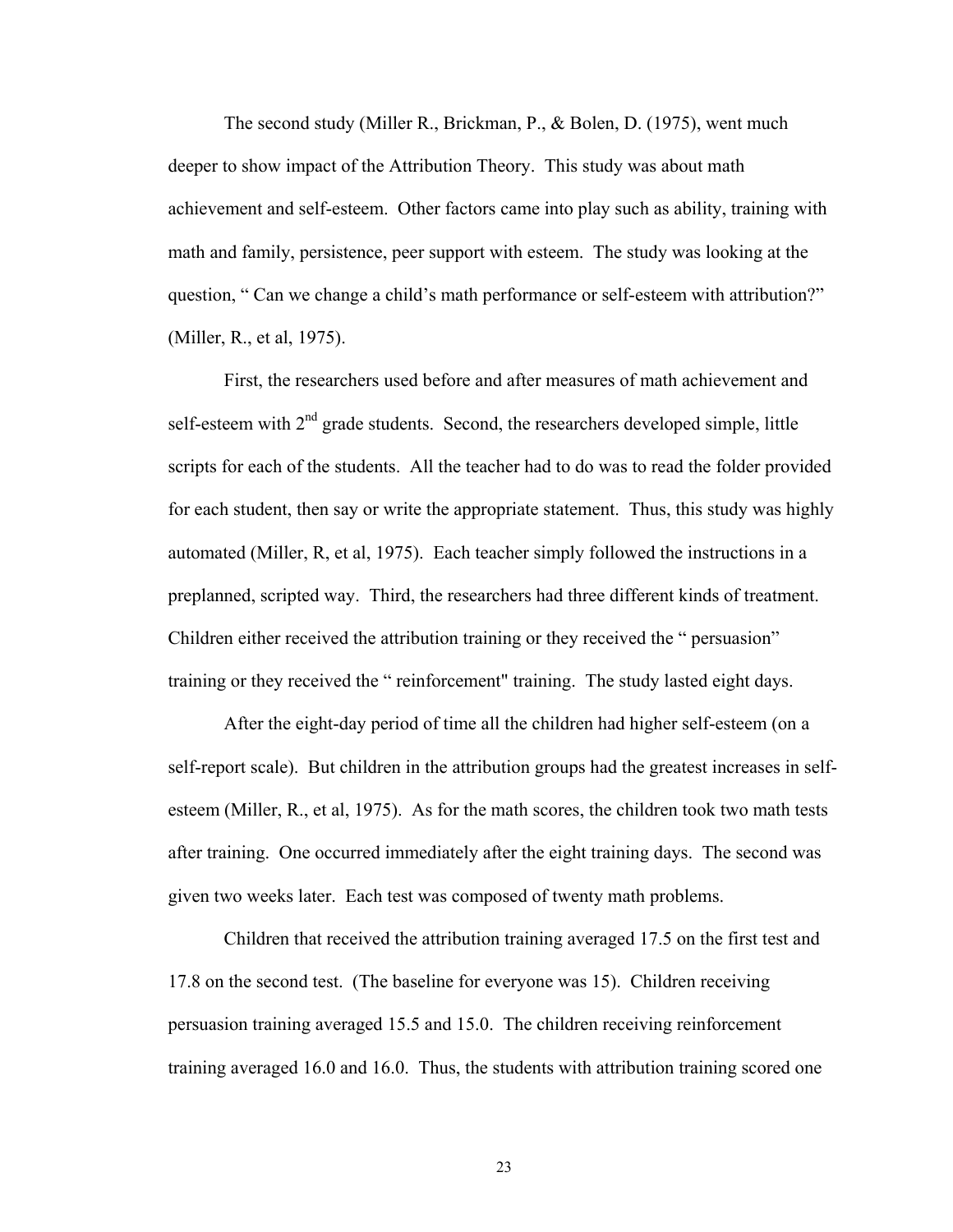to two points higher than other groups and maintained that advantage during the two weeks following the training. (The standard deviation was approximately 1.0 so these mean differences are quite large.) The training was very simple. Each teacher followed a script of written or verbal statements. All the teacher did was provide the statement to each child. So, the teacher would tell each child during seatwork, "You are good at math." That's it. That's all that was done. The improvement was considerably higher for the students that received the attributional training statements (Miller, R., et al, 1975).

Not only has Locus of Control and the Attribution Theory had a lot to do with the training of children, it has also made a serious impact in health area. Research has shown, (Rothman, Turvey, & Fishkin, 1993), that women were shown one of two videotapes in an attempt to motivate greater use of mammography (screening test to detect breast cancer). One videotape described what " you" the viewer would learn from the test. The other tape stressed what "the doctor" would learn from the test. After one year the two groups of women were compared to see which group obtained more screening exams. Not surprisingly, the women who were given the internal attribution " (" you" ) were significantly more likely to have had a mammography in the preceeding year compared to the women who got the external attribution (" your doctor" ).

The strongest lesson from Attribution Theory seems to be its simplicity. There are two key steps to effective use of Attribution. First, it must be applied in a situation where people are thinking about why things are happening. Second, the explanation must be an internal attribution. Attribution Theory gives credence to the maxim, "Less is more." The less you do, and the more you let the receiver think, then the more change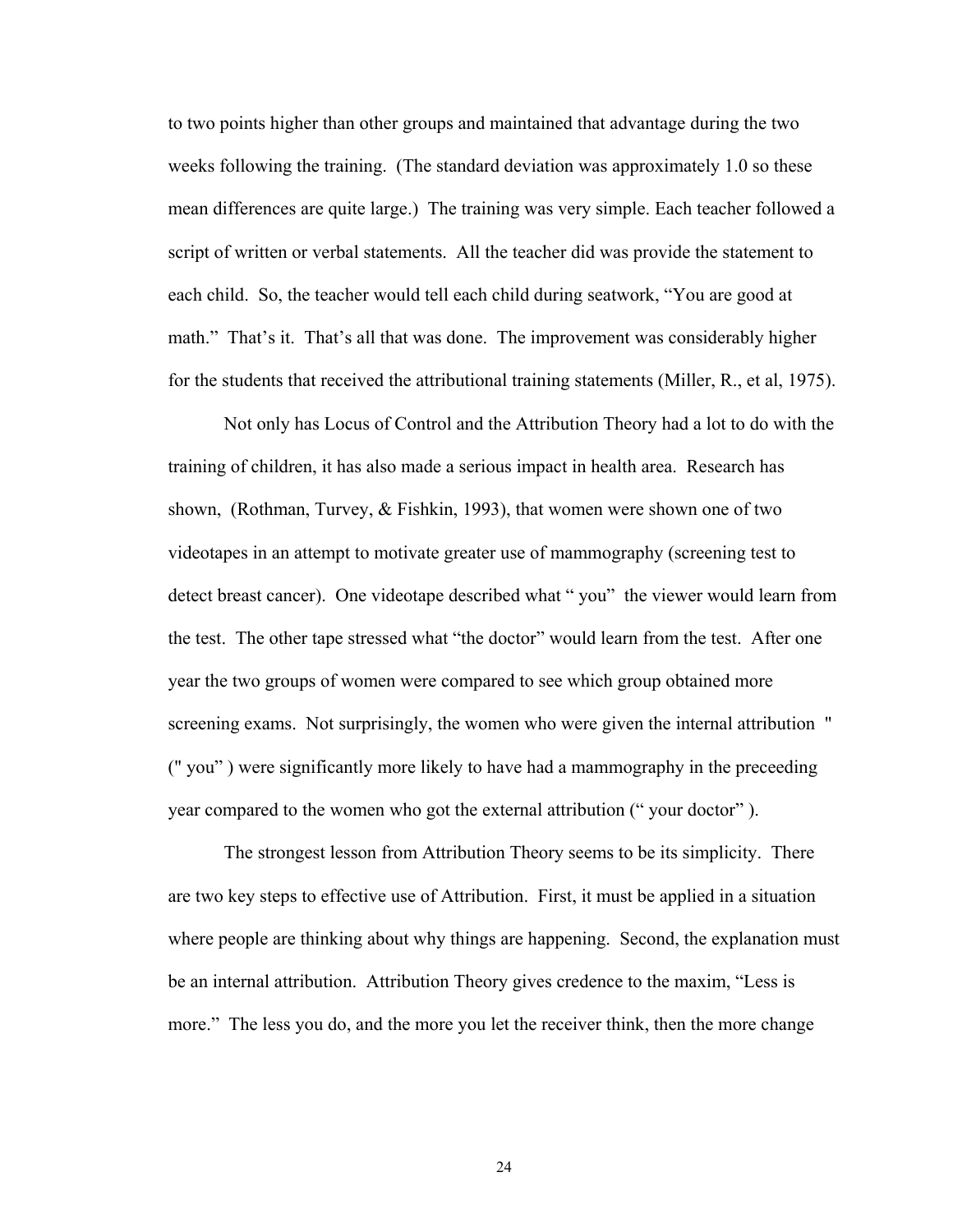you can get. You just have to make sure that the little things you do lead to internal attributions. Attribution Theory shows us that people can create new attitudes. In essence, Attribution Theory shows that people can create new attitudes or beliefs or behaviors depending upon the explanations they make. If they make external attributions (" I threw the candy wrapper in the trashcan because the teacher was watching" ), then they are unlikely to change their attitudes about littering. But, if they make an internal attribution (" I threw the candy wrapper away because I must be a neat person" ) then it is likely that they will come to view themselves as a different kind of person (Lepper, M., et al, 1973).

In the context of education, and in the essence of what this current study focused on, is locus of control and the types of attributions we make for our successes or failures in school important in the longevity of the pursuit of our education? If someone believes that his or her successes and failures are due to factors within their own control, such as effort or ability, then that person is said to have an internal locus of control. On the other hand, if someone believes that his or her successes and failures are due to factors outside of their own control, such as fate or luck, then that person is said to have an external locus of control (Findley & Cooper, 1983).

Research has shown that having an internal locus of control is related to higher academic achievement (Findley & Cooper, 1983). Internals earn somewhat better grades and work harder. This includes spending more time on homework as well as studying longer for tests. This makes sense because if you believe working hard will pay off, then you are likely to do so. According to Bender (1995), continued failure in spite of continued attempts at school tasks leads to an external locus of control. Further, a high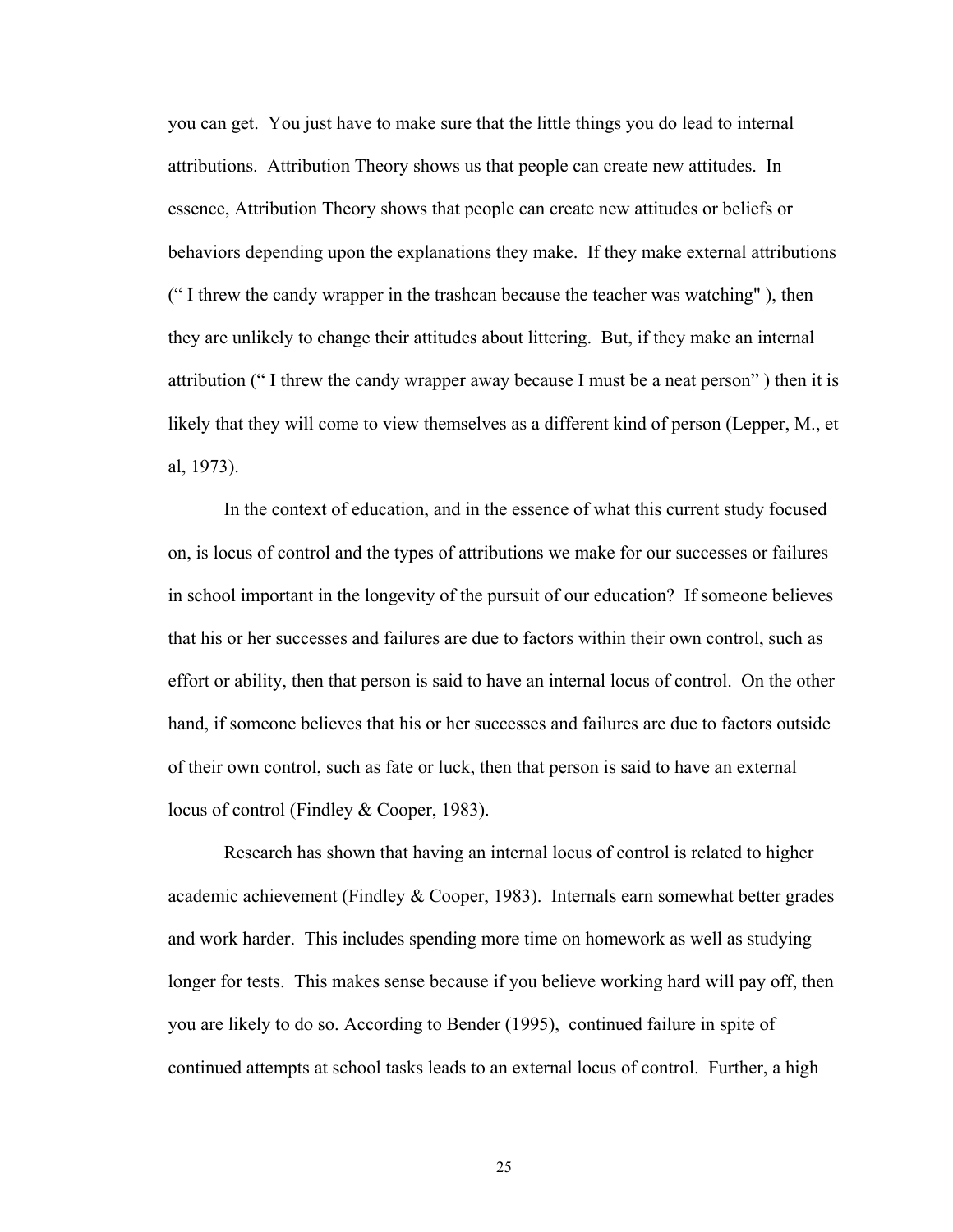external locus of control, in turn, leads to a lack of motivation for study and school in general." If someone has an external locus of control, he or she may feel that working hard is futile because their efforts have only brought disappointment. Ultimately, they may perceive failure as their destiny. Developing an external locus of control also makes it easier to excuse poor performance without hurting the individuals self-esteem (Basgall & Snyder, 1988). By attributing their failure to fate, chance, or to the fault of someone else, they are able to escape the potential damage that may come from attributing it to personal flaws or lack of ability. This allows us to dismiss the belief that we are inadequate, keeping our self-esteem in tact. However, if we consistently use this excuse, we may lose our motivation to improve (Basgall & Snyder, 1988).

Rotter (1966, 1979) and others (e.g., Davis & Davis, 1972; Phares, 1979) extend this concept to suggest that the report of external beliefs serves a defensive function for some individuals. Phares (1979) said that failing and at the same time admitting to a belief in internal control frequently imply personal inadequacy. But failure coupled with an avowal of external beliefs would enable the individual to evade personal responsibility, thereby mitigating some of the unpleasant feelings of failure (Phares, 1979).

The self-protective potential of externality has been addressed more recently by Snyder, Higgins and Stucky (1983). In their presentation of theoretical model of the excuse-making process. A model that draws heavily on the attribution-of-responsibility literature. This model suggests that in order to maintain a positive image for oneself and others and to protect self-esteem, people will seek to reduce their responsibility for negative actions. In support of this position, these theorists noted that attribution studies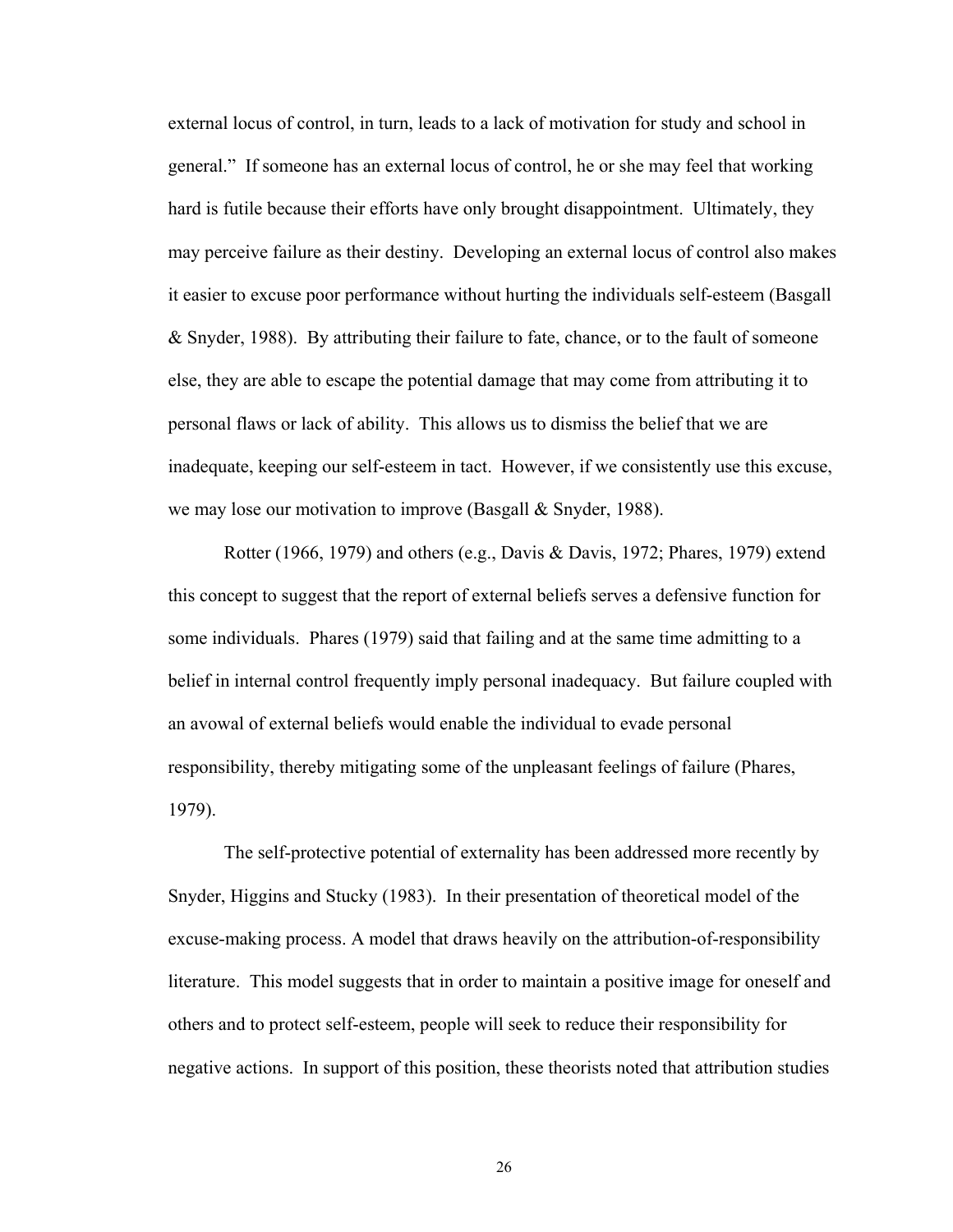have provided evidence that under self-esteem threatening conditions, people tend to make self-serving attributions, taking credit for success and externalizing responsibility for failure (Bradley, 1978; Zuckerman, 1979).

In education, Anderman and Midgley (1997) felt that students who believe that their poor performance is caused by factors out of their control are unlikely to see any reason to hope for improvement. In contrast if students attribute their poor performance to a lack of important skills or to poor study habits, they are more likely to persist in the future. Students with an external locus of control are more likely to respond to failure by giving up hope and not trying harder, whereas those with an internal locus of control are likely to respond to failure with trying harder to improve (Anderman and Midgley (1997). If students are taught to have a more hopeful attitude (develop an internal locus of control), their grades tend to rise (Noel, Forsyth, & Kelley, 1987).

Locus of control also has an impact on responses to success. In one study (Kernis, 1984), subjects were led to make either internal or external attributions for their success at a given task. Those who made internal attributions performed better on the same task than on a different task when tested again, whereas those who made an external attribution performed better on a different task than on the same task. This suggests that internals are more likely to continue working at a task that they have succeeded at, while externals are likely to stop working on the successful task and move on to a different task (Kernis, 1984).

Similarly, locus of control differences dictated response to positive verbal feedback in a study of elementary students (Lonky & Reihman, 1980). After participating in a self-chosen activity (i.e., an intrinsically motivated task), students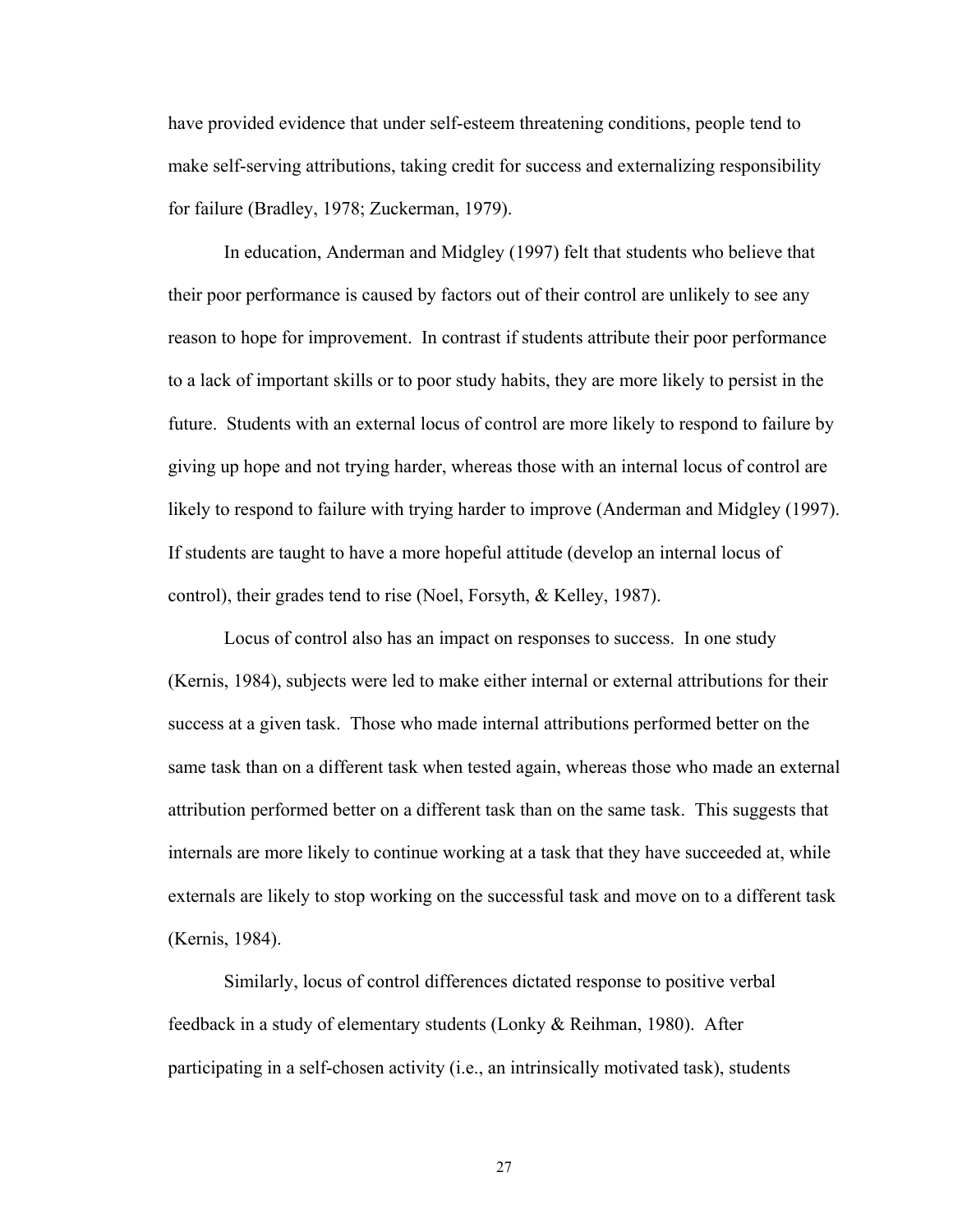received positive verbal feedback. Later, they were given the opportunity to participate in the same task again. Students with an internal locus of control spent more time at the task the second time around, whereas those with an external locus of control spent less time at the task. This suggests that if praise is given to externals for an intrinsically motivated task that their motivation actually declines when the praise stops (Lonky  $\&$ Reihman, 1980).

Motivation to continue education and to succeed in the educational realm has a great deal to do with the students' locus of control (Carnegie Council on Adolescent Development, 1989). In education, the term " at risk" is used by educators, social service personnel, and others when referring to children who have a high probability to experience failure in school. The relationship between different demographic and social variables associated with failing in school were widely researched. In general usage, the term "at risk" designates a child or adolescent who is "at risk" of failing and/or eventually dropping out of school (Carnegie Council on Adolescent Development, (1989).

The Carnegie Council on Adolescent Development (1989) estimates that one quarter of the adolescent population is at risk of academic failure, with another quarter considered " moderately" at risk. School failure and the almost inevitable unemployment or underemployment that follows are among the most serious of these problems.

The costs to society and to the individual are high. Those who stay in school can avoid the risk of welfare: one added year of schooling means a 35 percent reduction in the chances of receiving welfare payments as an adult (Carnegie Council on Adolescent Development, 1989).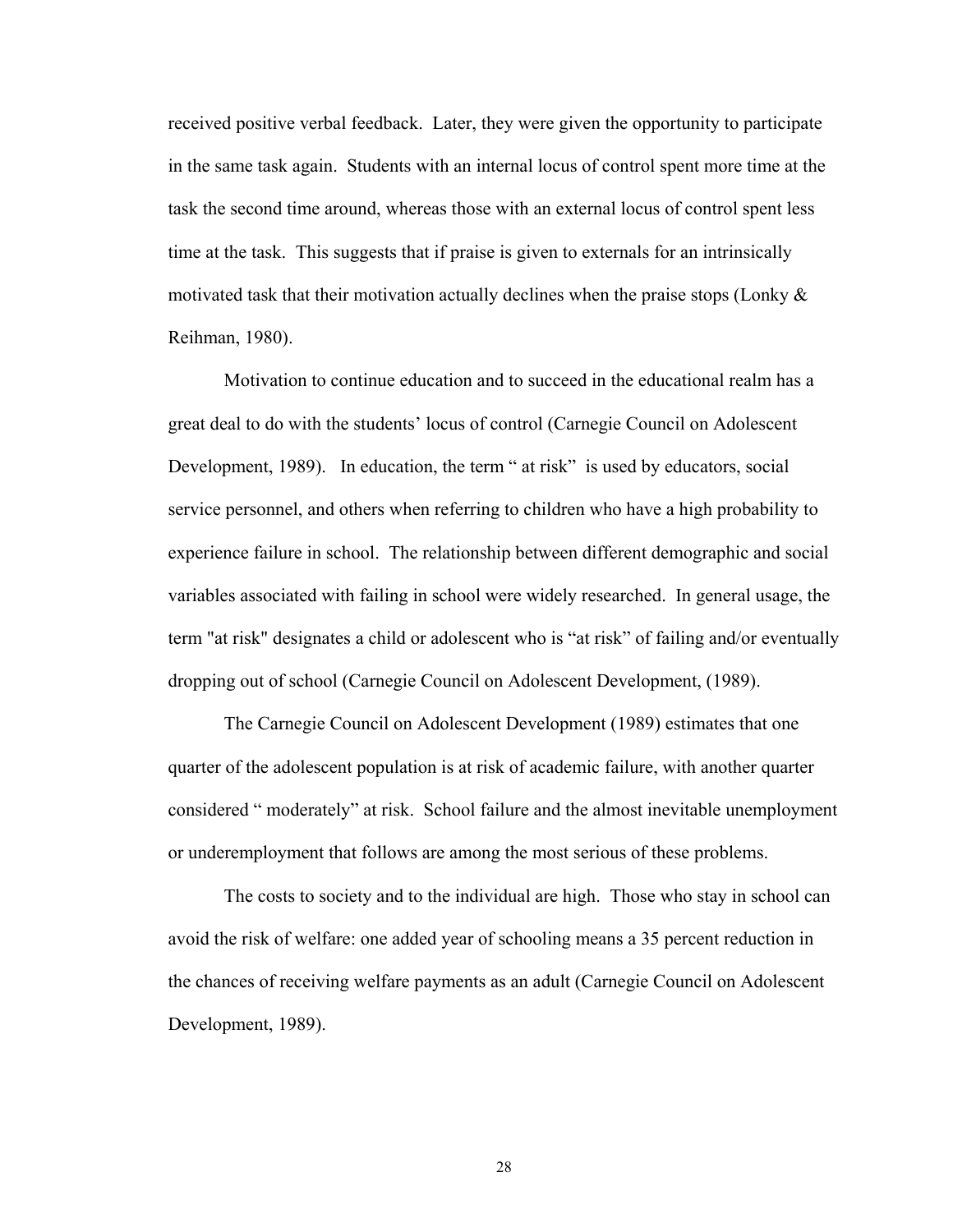Dropping out of school before high school graduation is a commonly cited indicator of academic failure. Approximately one-fourth of 18 and 19 year olds have not completed high school (National Center for Education Statistics, 1989), while 17 percent of the sophomore class of 1980 dropped out before they graduated (National Center for Education Statistics, 1991). A substantial number of youth who drop out, however, will subsequently complete high school or obtain an equivalency diploma. For the sophomore class of 1980, almost half of those who did not complete high school on time had obtained a high school or equivalent diploma within 6 years (National Center for Education Statistics, 1991). It is believed that if delay of gratification can be achieved and internal control is being utilized then more students will stay in school, go further in school or return to school (Findley & Harris, 1983).

The relationship between locus of control and adult basic education has been investigated as well. Many learners drop out of adult basic education (ABE) prior to gaining necessary reading and writing skills. Drop out rates of 60% over a 6 month period have been reported (Kent, 1973). Since completion of programs would seem to depend on personal commitment, it is possible that locus of control is related to course completion in this area as well. Rotter (1966) states that people vary in the degree to which they recognize a contingent relationship between their own behaviors (action and resulting reinforcements (outcomes). Certain people, externals, generally believe that reinforcements are controlled by forces external to themselves such as fate, chance, luck, or powerful others. Others, internals, tend to believe that their own behaviors are the primary factors in receipt of reinforcements. For them, control rests with the power of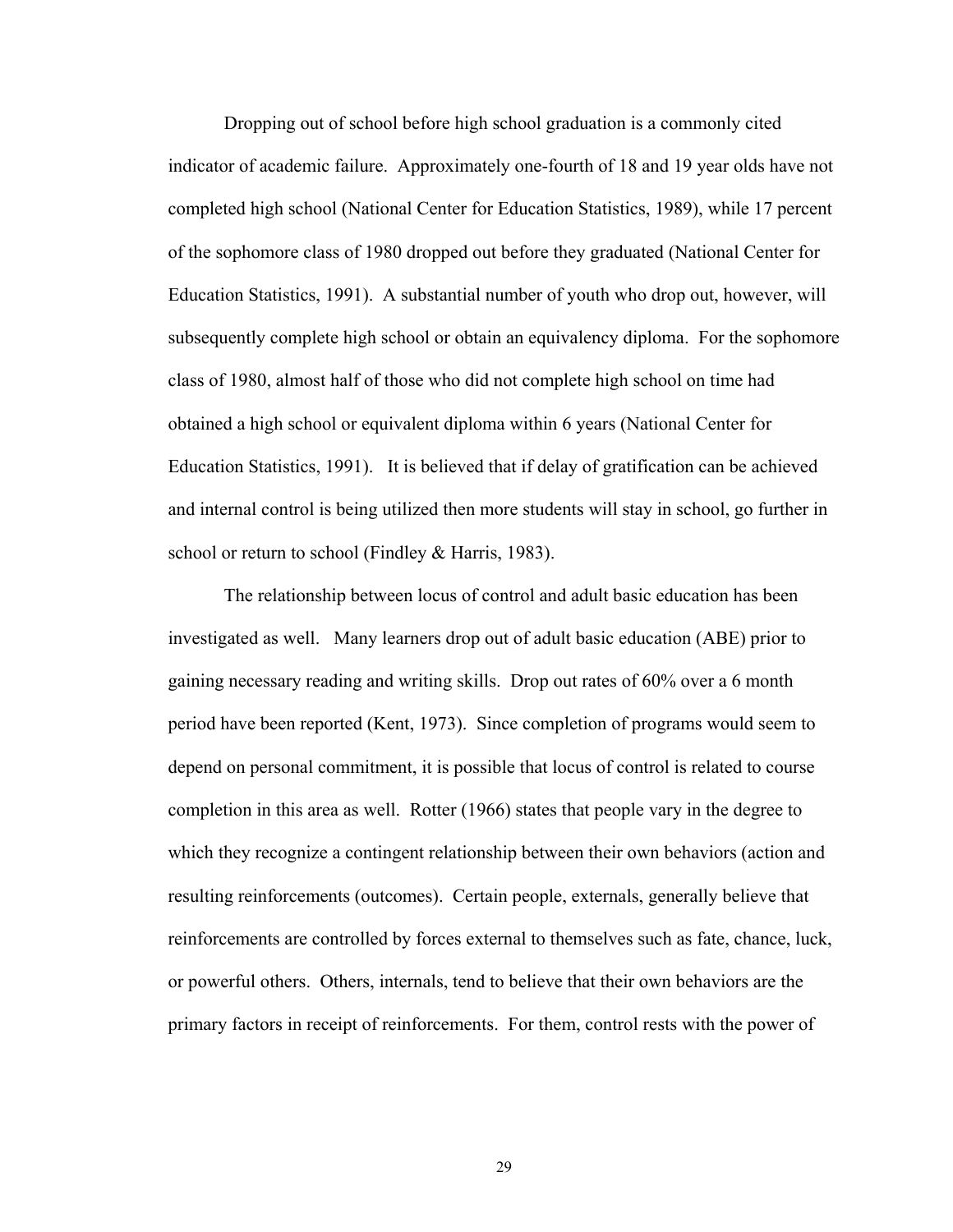the individual. Rotter, further states that locus of control is a result of the history of reinforcement patterns experienced by an individual.

 Because of the type of life experiences of many individuals in ABE programs, it is reasonable to assume that many may see reinforcements as a result of forces external to themselves. It therefore seems possible that completion of ABE programs is directly related to locus of control (Kent, 1973). There have been few studies in this relationship (Kent, 1983).

 Rotter (1966) states that people who feel that reinforcements are controlled by forces outside of their control develop an external locus of control, while those who feel their own behaviors determine reinforcements develop an internal locus of control. Findley & Cooper (1983) state that given the types of life experiences that many people who drop out of high school or drop out of ABE classes have had, it is likely many have adopted an external locus of control. They investigated whether this was related to education achievement. It was speculated that the internally oriented people would be more likely to complete their courses and further their education (Findley & Cooper, 1983).

Many studies have been completed to identify if subjects have high internal control or high external control by various locus of control tests, attribution tests or by the Internal Control Index (ICI) that is being used as the instrument for this particular research. The internet is now also a vast source of tests and inventories in the area of locus of control. The Internet News Bureau (2001) states that how we perceive the cause of life events, be they positive or negative, has a lot to do with our capacity to succeed on a personal, professional and social level. Someone with a high internal locus of control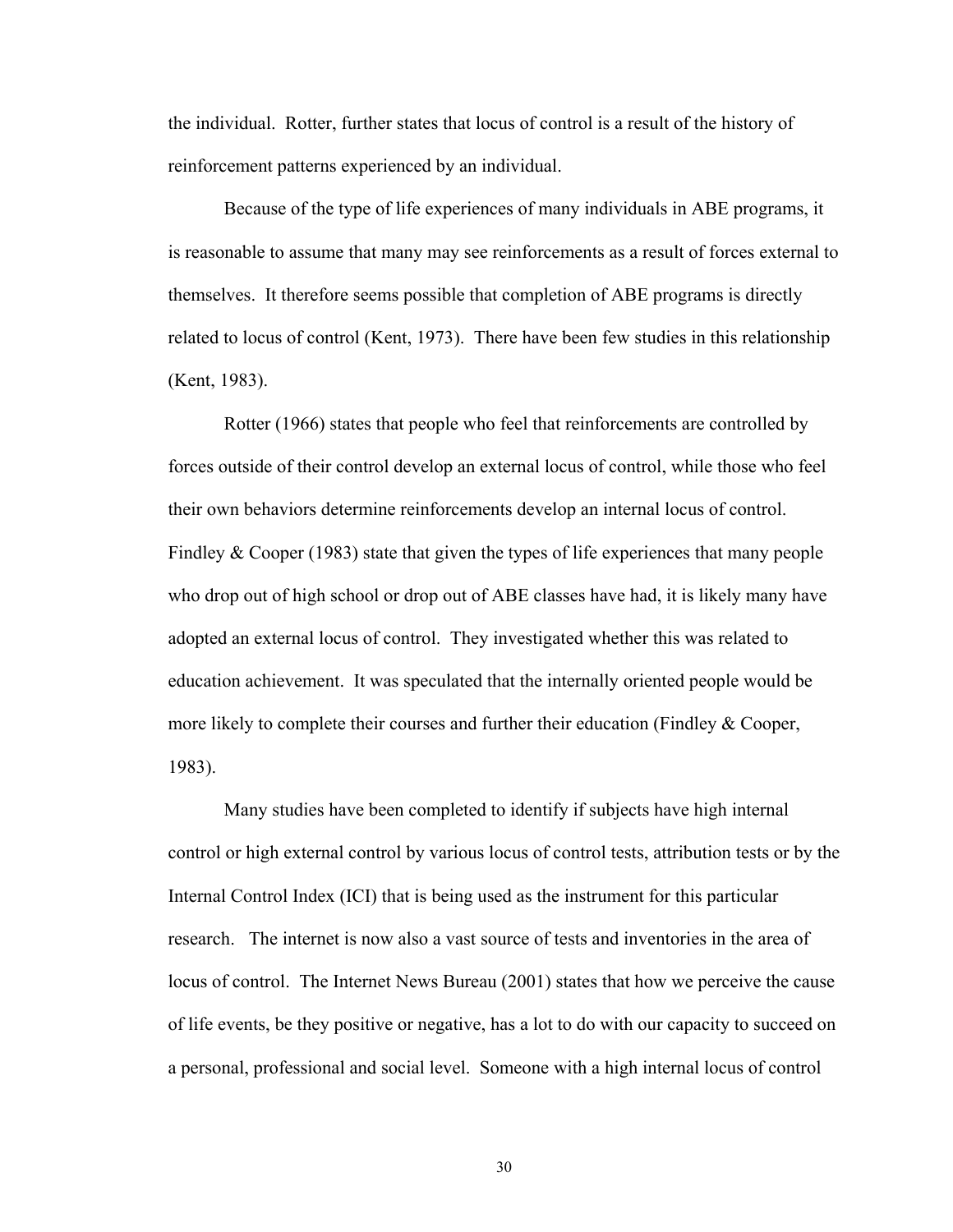would generally perceive herself or himself as responsible for the outcome (their actions would have a direct bearing on the result), while a person with an external locus of control would most blame (or thank) fate, destiny, luck, society, or some other force beyond her control. Also, QueenDom.com on the internet lists may psychological tests and has just launched a new and improved locus of control test. This test assesses whether the test-taker attributes success and failure to internal or external, stable or unstable forces. The test is followed up with custom-tailored scores and digestible advice. Armed with an assessment and extensive and practical suggestions, the test-taker can proceed to adjust his/her worldview towards attaining maximum success and happiness.

Other examples of such tests include, but are not limited to, Where is your Locus of Control, (Jerabek, 1996). This is an original test and has 40 questions scored on a 5 point Likert scale. The choices for the answers are strongly disagree, disagree, partially disagree/disagree, agree, or strongly agree. Low scores on this inventory indicate external locus of control. The mean on this inventory was 60.61, the median 60, and the standard deviation is 6.29. The maximum value is 100 and minimum value is 0.

This test was revised using a 33-item inventory assessing the locus of control and attribution style. This inventory is the Locus of Control and Attribution Style Inventory – Revised, (Jerabek, 2000). This revised versions low scores indicate external locus of control, and high scores indicate internal locus of control. This test is suitable for adult and adolescent population. The number of items on this test is 33 with the mean being 65.71, the median 65.15, the mode 63.64, and the standard deviation 8.32. The maximum value is 95, the minimum value 20, and the sample size is 9327. The sample used in this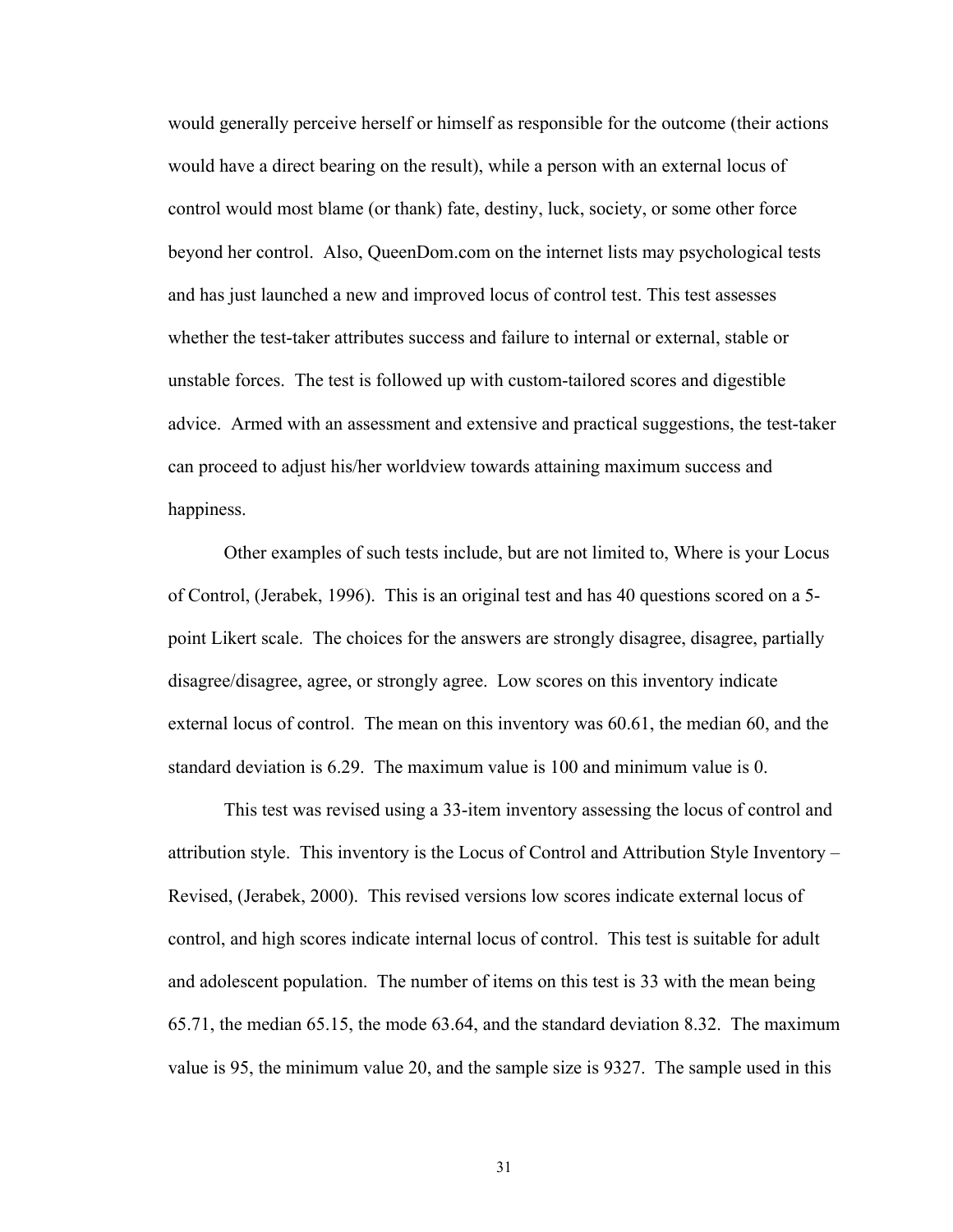inventory was randomly selected from a pool of nearly twenty thousand participants. It included men and women, aged 10 to 80, who took the test on the internet.

 Another scale is the Belief in Personal Control Scale (BPCS) (1987): A measure of God-mediated and exaggerated control by Joy Berrenberg (1987). This scale is a 45 item instrument designed to measure three dimensions of personal control: general external control – assesses the extent to which an individual believes his or her outcomes are self-produced (internality) or produced by fate or others (externality). The exaggerated control dimension measures an extreme and unrealistic belief in personal control. The God –mediated dimension measures the belief that God can be enlisted in the achievement of outcomes (distinguishing between individuals who believe they have no control over their outcomes and those who believe they control outcomes through God).

 Julian Rotter (1966) devised a locus of control personality test to assess the extent to which an individual possesses internal or external reinforcement beliefs. Terry Pettijohn has developed a test based on Rotter's original idea. This test is scored on a 5 point Likert scale with total score possibilities ranging from  $0 - 100$  with the lower scores being very strong external control and the highest scores being very strong internal locus of control.

 The Internal Locus of Control Index (ICI) (1984) by Patricia Duttweiler is a 28 item instrument designed to measure where a person looks for, or expects to obtain, reinforcement. An individual with an external locus of control believes that reinforcement is based on luck or chance, while an individual with an internal locus of control believes that reinforcement is based on his or her own behavior. Locus of control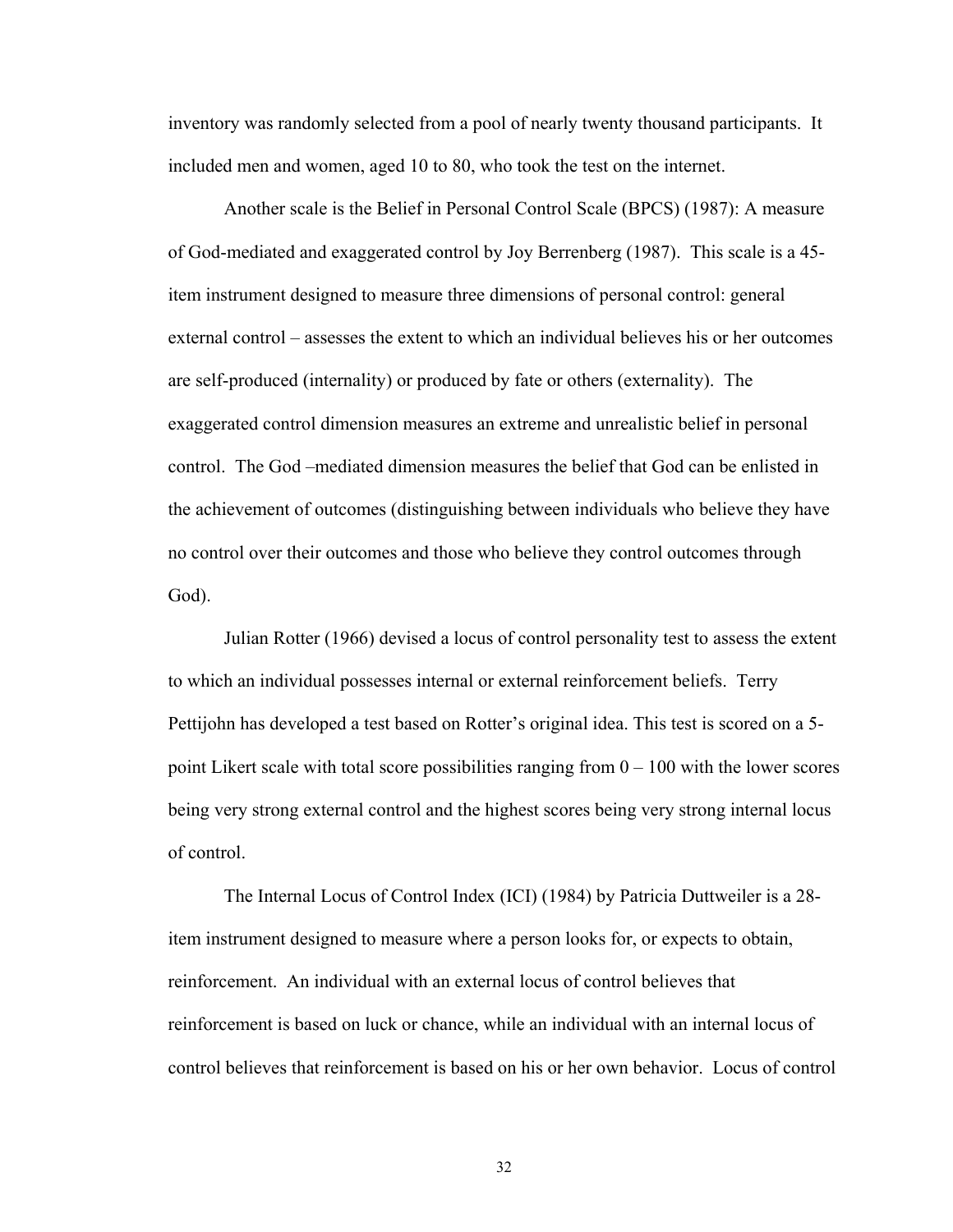is viewed as a personality trait that influences human behavior across a wide range of situations related to learning and achievement. There are two factors contained in the ICI, one that is called self-confidence, and a second that is called autonomous behavior (behavior independent of social pressure). The Internal Control Index was developed and tested with several samples of junior college, university undergraduate, and continuing education students. The total sample involved 1365 respondents of both sexes. Means are available that are broken down by age, group, sex, race, and educational and socioeconomic level and range from 99.3 to 120.8. Each item was scored on a 5-point Likert scale from A (" rarely") to E (" usually"). Half of the items are worded so that high internally oriented respondents are expected to answer half at the "usually" end of the scale and the other half at the "rarely" end of the scale. The " rarely" response is scored as 5 points on items 1, 2, 4, 6, 11, 14, 17, 19, 22, 23, 24, 26, and 27; for the remainder of the items, the response " usually" is scored as 5 points. This produces a possible range of scores from 28 to 140 with higher scores reflecting higher internal locus of control. The ICI has very good internal consistency, with alphas of .84 and .85. No test-retest correlations were reported.

 Copies of the Locus of Control Inventory by Patricia Duttweiler were distributed to the subjects that agreed to participate in this particular study.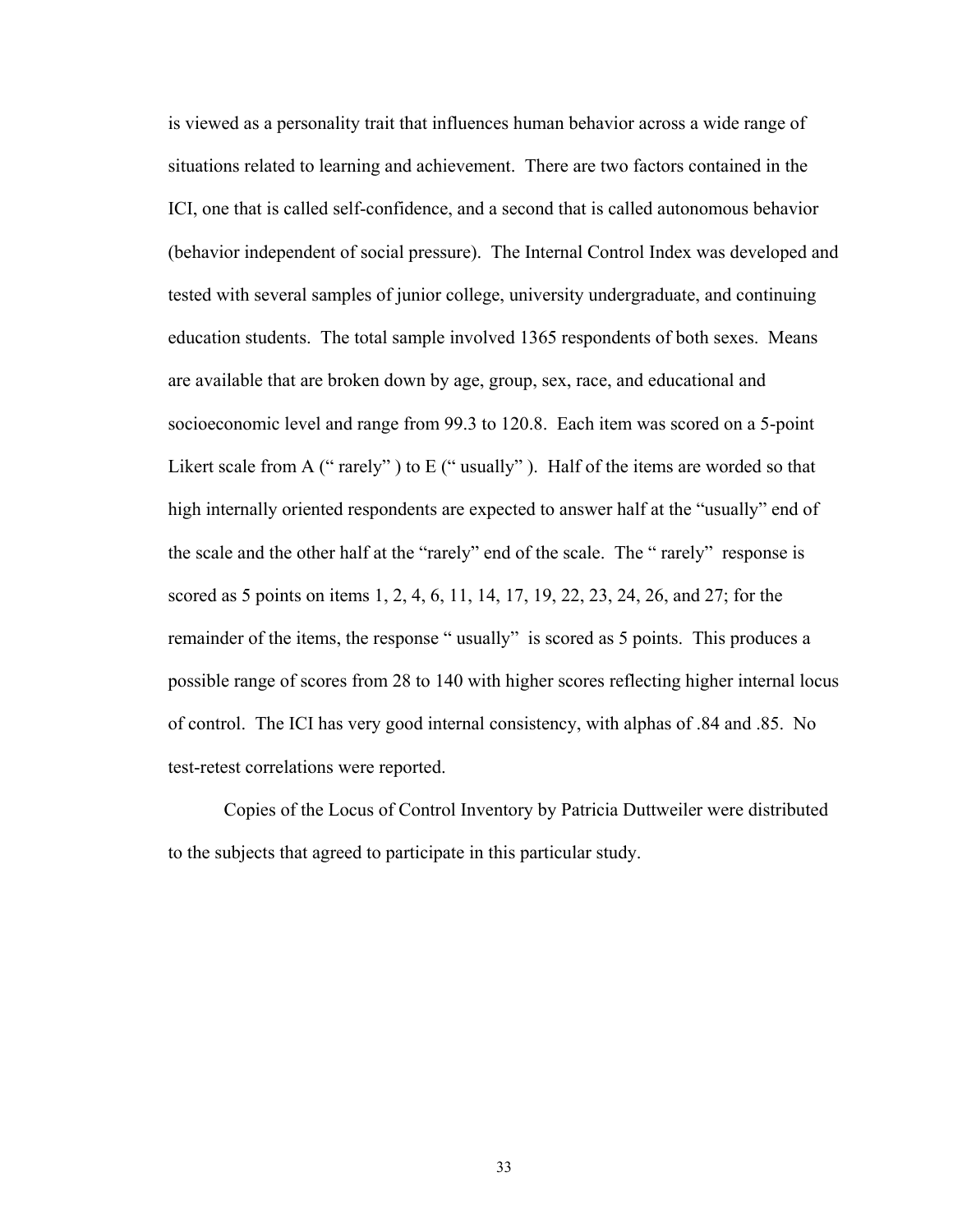Appendix B

Request for Approval

IRB FORM A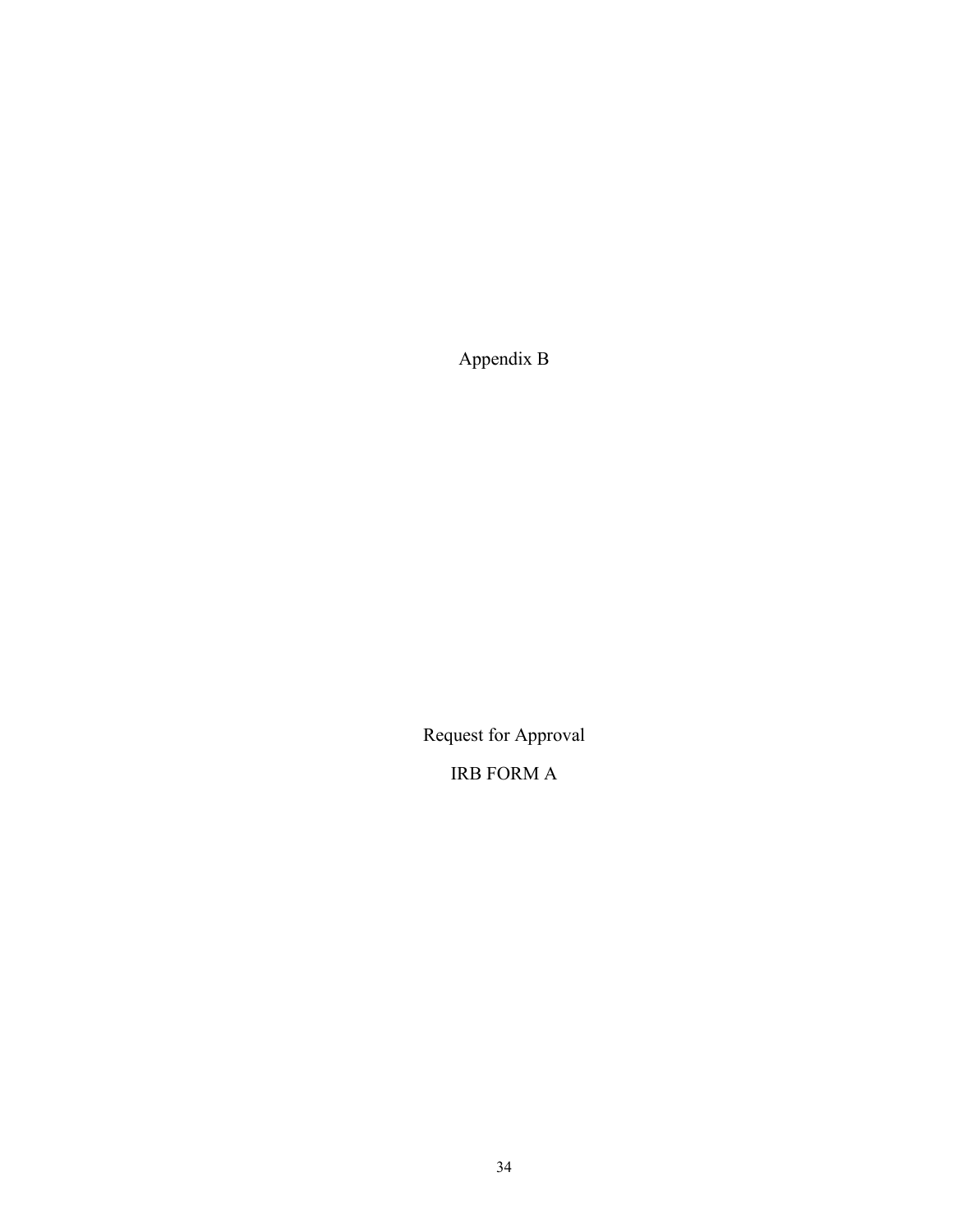July 1, 2002

Trula J. Stanley IRB Coordinator Marshall University School of Medicine 1542 Spring Valley Drive MEB Rm. G-26 Huntington, WV 25704

Dear Ms. Stanley,

Please find enclosed two copies of my thesis proposal for my masters in psychology. You will find an original letter signed by the Adult Basic Education facility where we will distribute 50 of the surveys to students as one of the additions in the proposal. Also, please find the signature of Dr. Tony Goudy on the signature page and on your Request for Approval page as well as principal investigator and chairperson on my thesis committee (see Table of Contents for location).

 I have spoken to you in the past concerning these details and hope that I am following your instructions so that I might begin my research as soon as possible. Dr. Goudy assures me that I am doing what is necessary and correct for your approval.

 Please do not hesitate to call me at (304) 420-4525 daytime or (304) 863- 8747 in the evening hours. Dr. Goudy has also asked that you call him if you have questions concerning this matter. Also he requests you phone him upon your approval of our research.

Thank you so much for your consideration in this matter.

Sincerely,

Valerie L. Smith MA Candidate

**Attachments**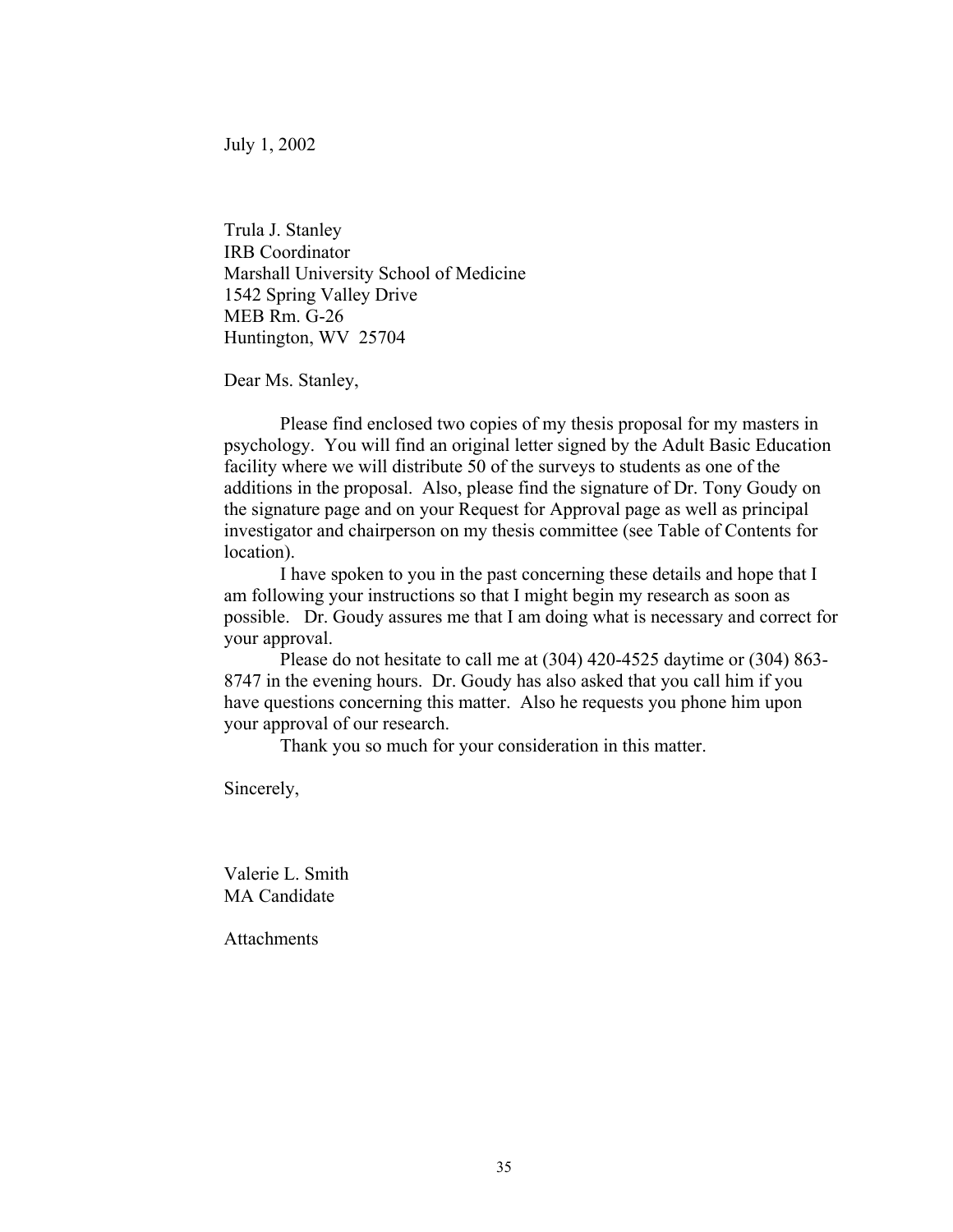Appendix C

Written Letter of Permission

From Facility where Research is to be Completed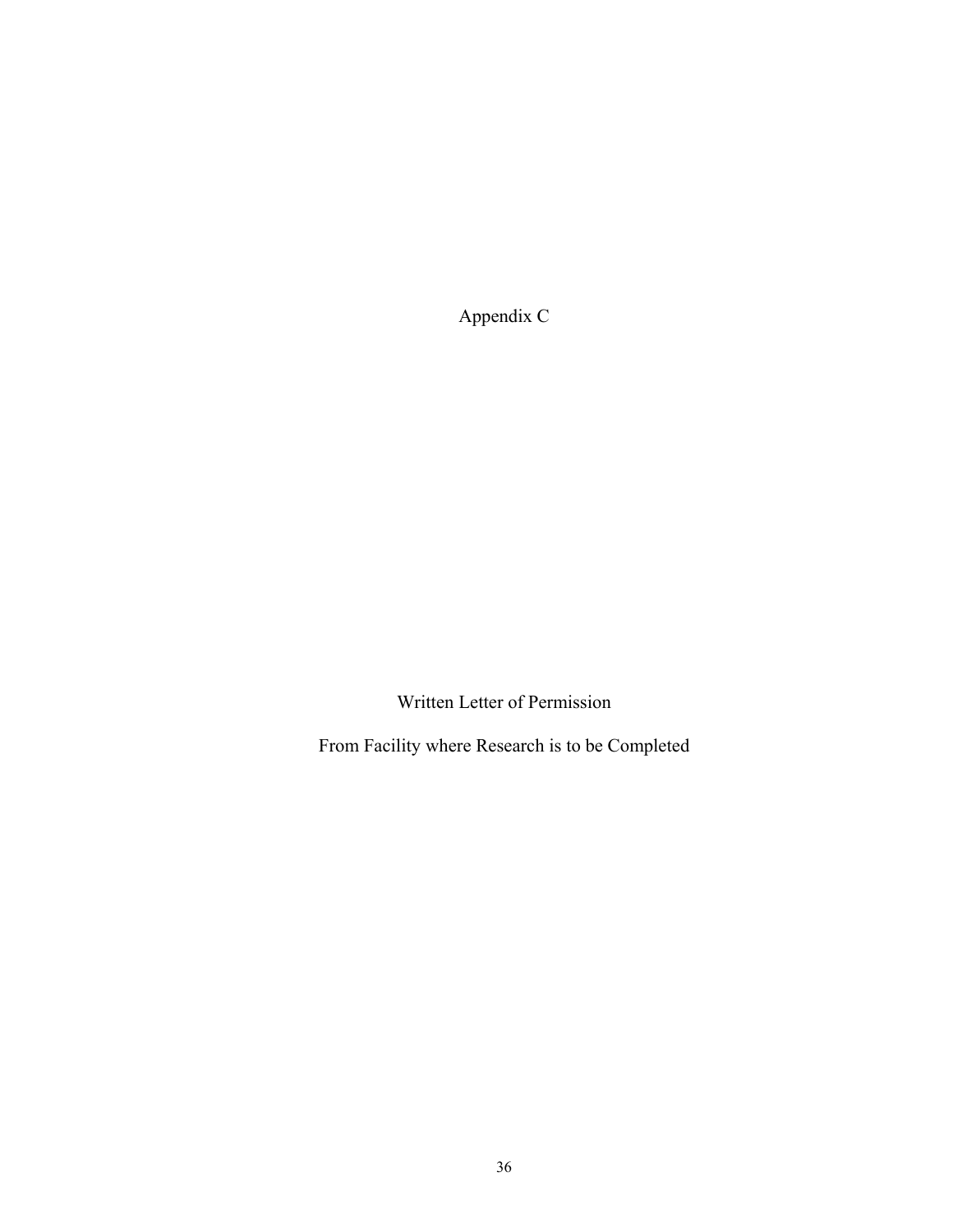July 1, 2002

To Whom It May Concern:

I hereby am willing to distribute the Informed Consent Forms and Internal Control Index Surveys to fifty students participating in the GED program of Adult Basic Education in Parkersburg, WV.

I understand that this consent and the attached survey are to be given voluntarily and anonymously and I will follow these guidelines.

Sincerely,

Dianna Flanagan, Director Adult Basic Education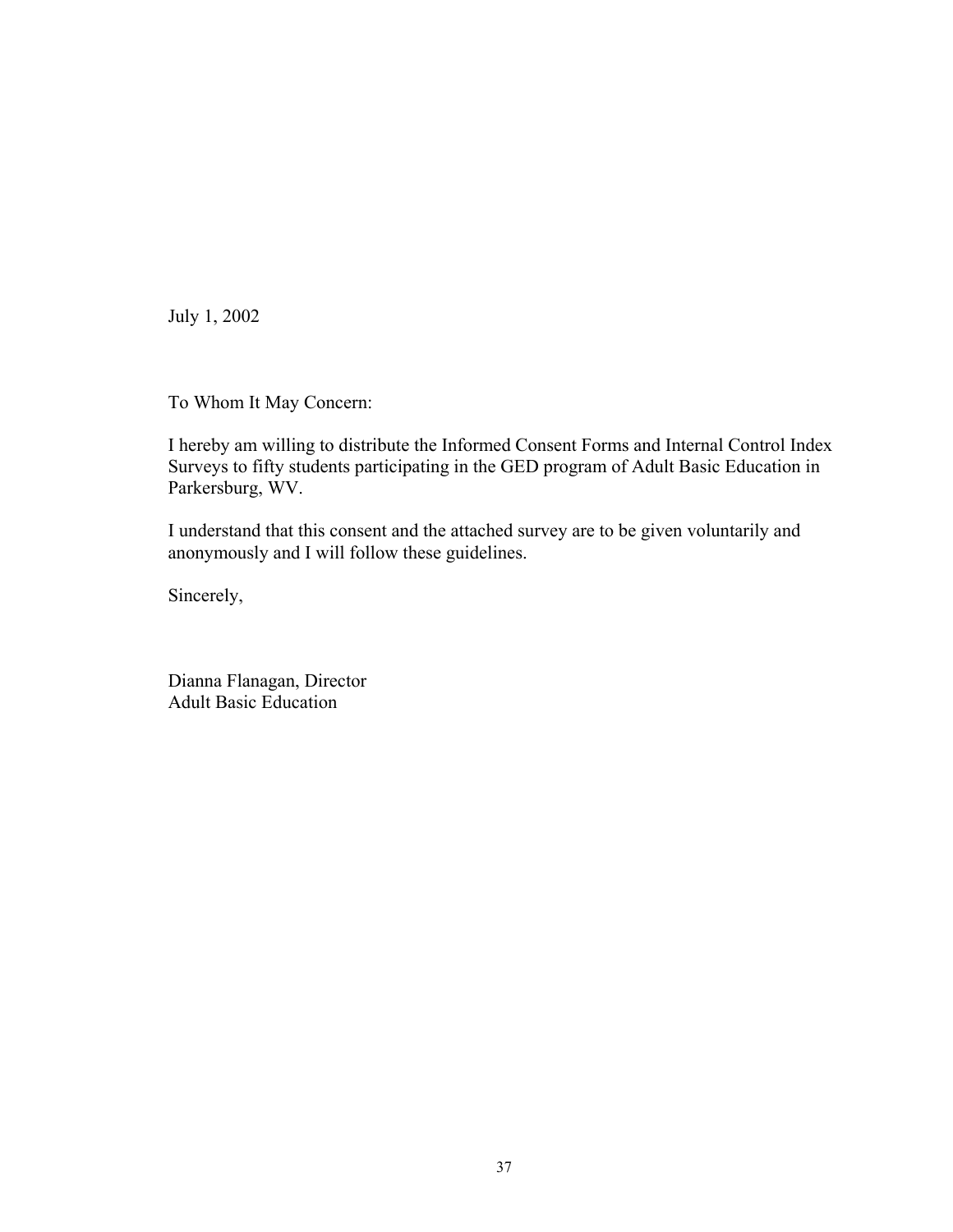Appendix D

Assessment of Locus of Control

Informed Consent Form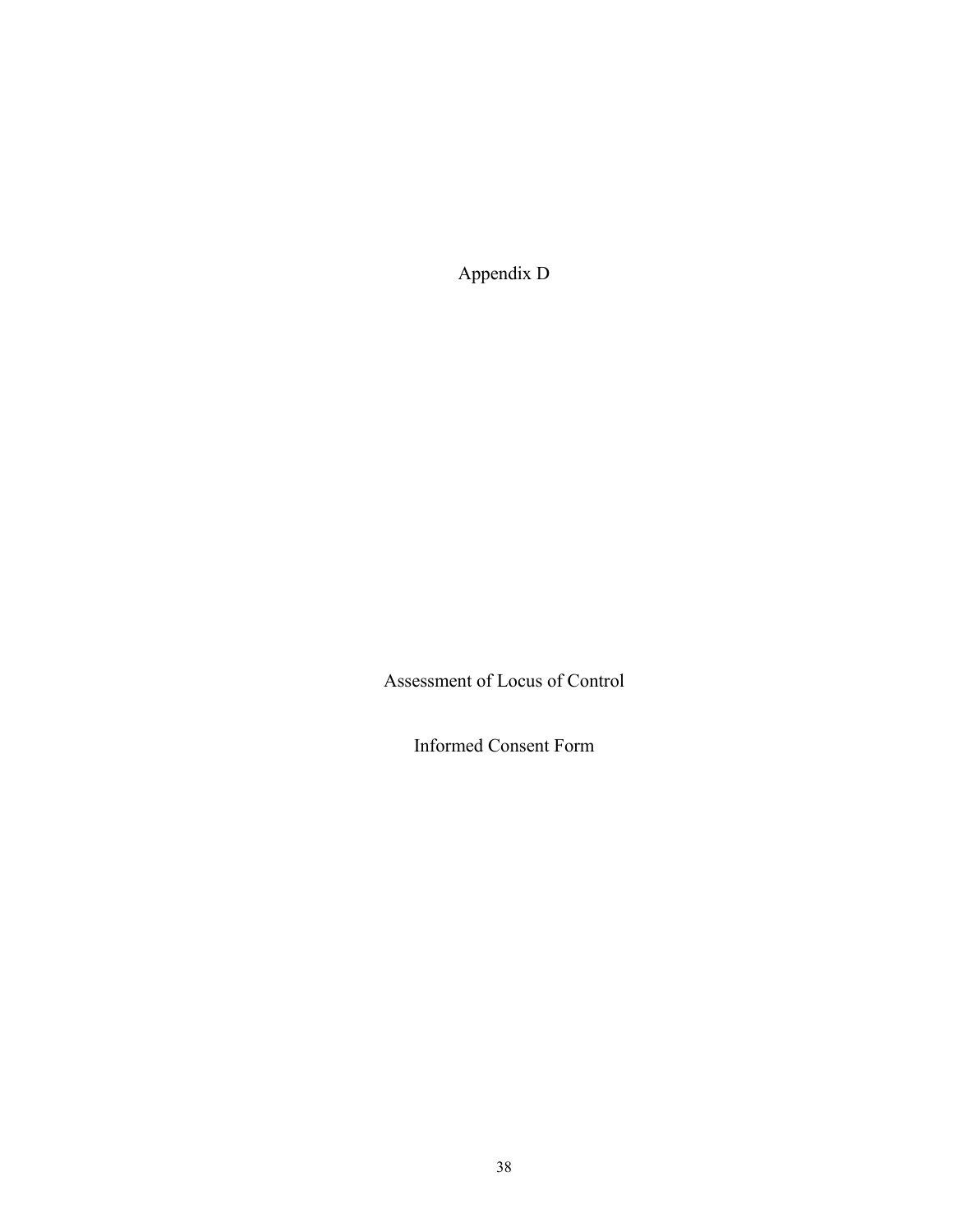#### Informed Assessment of Locus of Control

#### Consent Form

Thank you for agreeing to participate in this project. This study is attempting to assess various aspects of a person's locus of control level. This particular study is comparing the Locus of Control between graduate level educated subjects and high school level or less educated subjects. The information gathered will be used towards the completion of my masters thesis.

I want to let you know that:

1) Your participation is entirely voluntary.

2) Your responses will remain anonymous and confidentiality will be maintained.

3) Neither your class standing or grades will be affected by refusing to participate.

 Please answer the following questions and fill out the attached assessment as honestly as possible. Thank you again for participating in this survey.

**1) Gender (Male of Female)\_\_\_\_\_\_\_\_\_\_\_** 

- **2) Age\_\_\_\_\_\_\_\_\_\_\_\_\_\_**
- **3) Education Level\_\_\_\_\_\_\_\_\_\_\_\_\_(Highest Grade Completed)**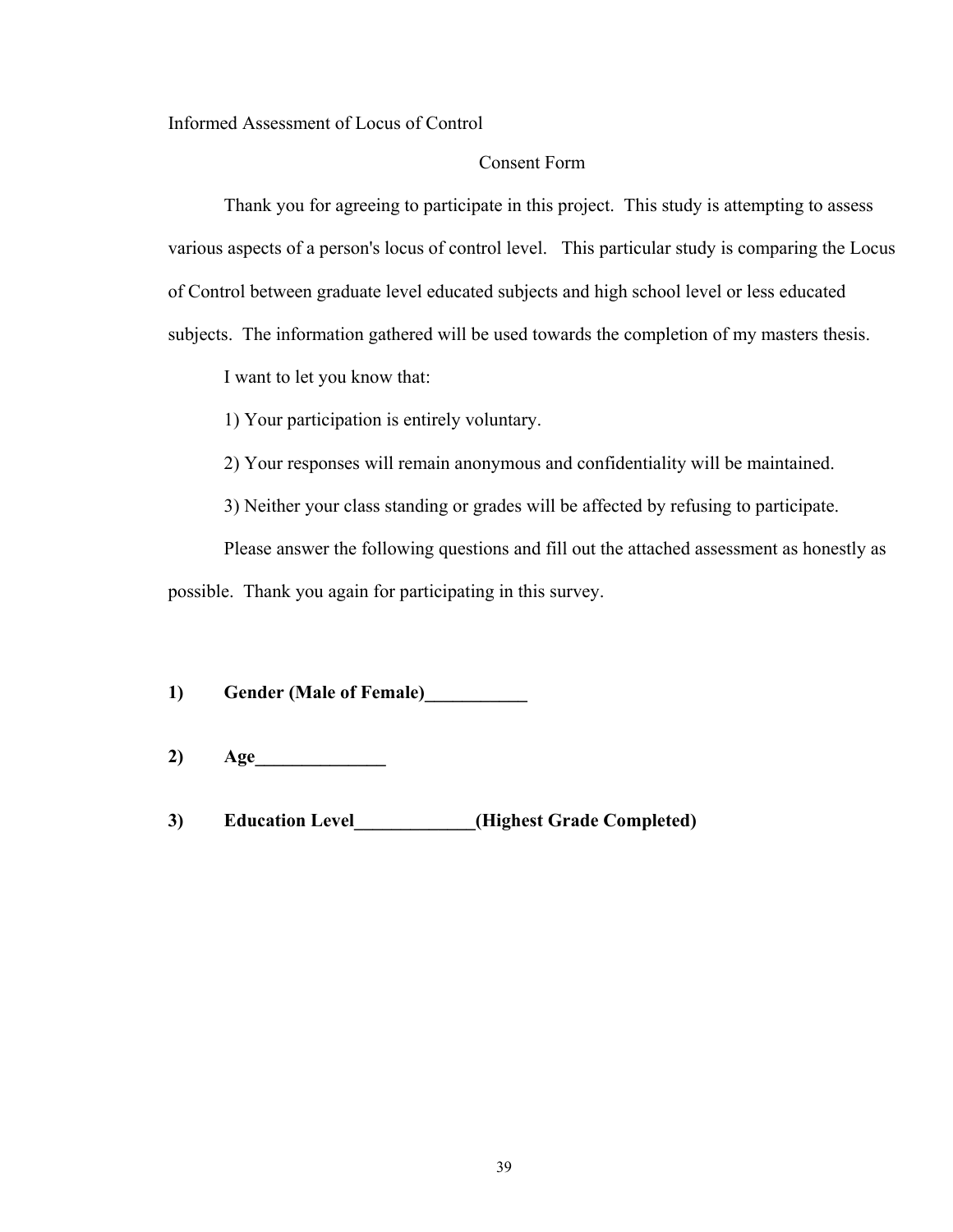Appendix E

Internal Control Index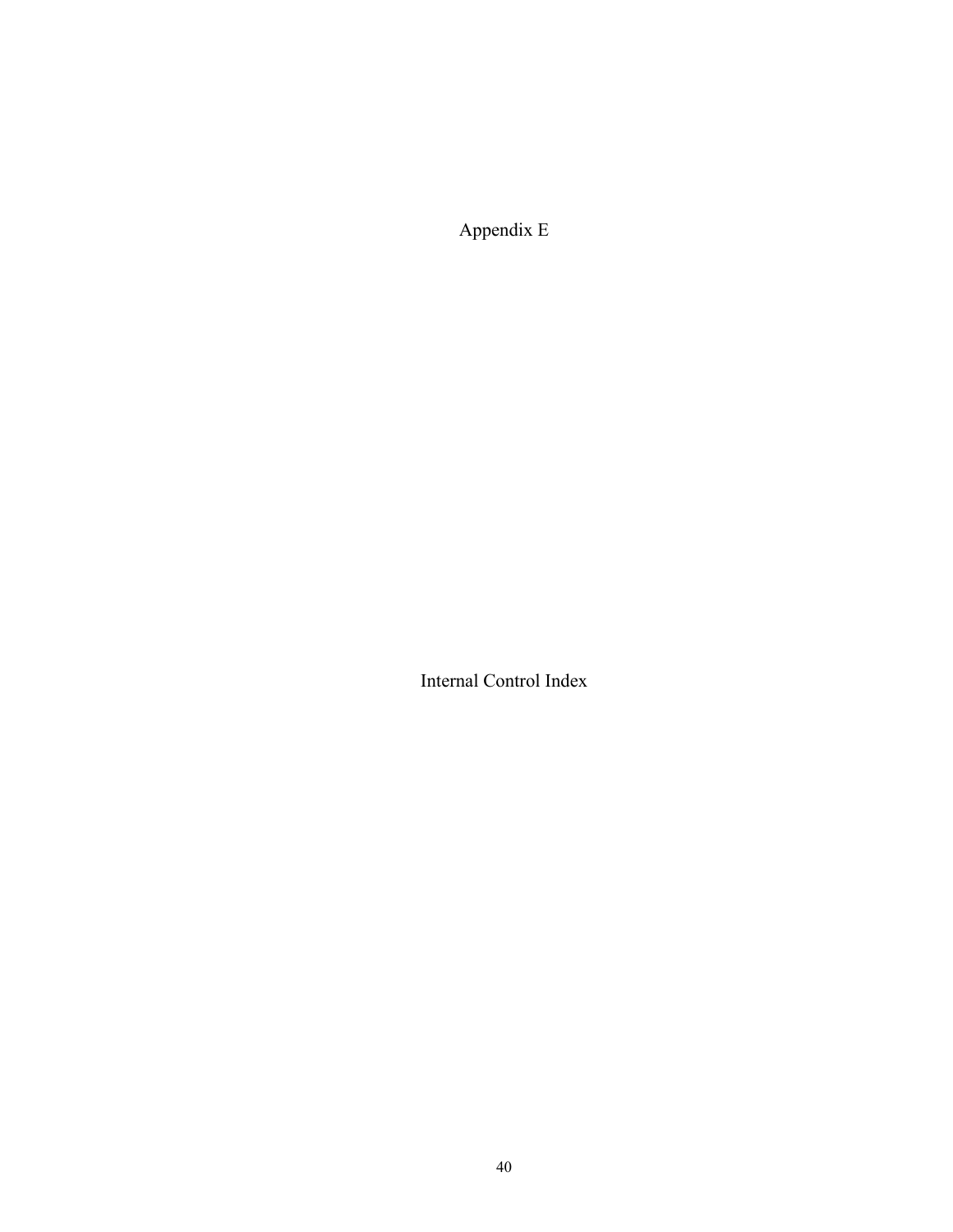Internal Control Index (ICI)

 Please read each statement. Where there is a blank, decide what your normal or usual attitude, feeling, or behavior would be:

 $A =$ Rarely (less than 10%) of the time)

 $B = Occasionally$  (about 30% of the time)

 $C =$  Sometimes (about half the time)

 $D$  = Frequently (about 70% of the time)

 $E =$  Usually (more than 90% of the time)

Of course, there are always unusual situations in which this would not be the case, but think of what you would do or feel in most normal situations.

Write the letter that describes your usual attitude or behavior in the space provided on the response sheet.

- 1. When faced with a problem I try to forget.
- 2. I meed frequent encouragement from others for me to keep working at a difficult task.
- 3. I \_\_\_\_\_\_\_ like jobs where I can make decisions and be responsible for my own work.
- 4. I change my opinion when someone I admire disagrees with me.
- 5. If I want something I work hard to get it.
- 6. I meter to learn the facts about something from someone else rather than having to dig them out for myself.
- 7. I will accept jobs that require me to supervise others.
- 8. I have a hard time saying "no" when someone tries to sell me something.
- 9. I like to have a say in any decisions made by any group I'm in.
- 10. I consider the different sides of an issue before making any decisions.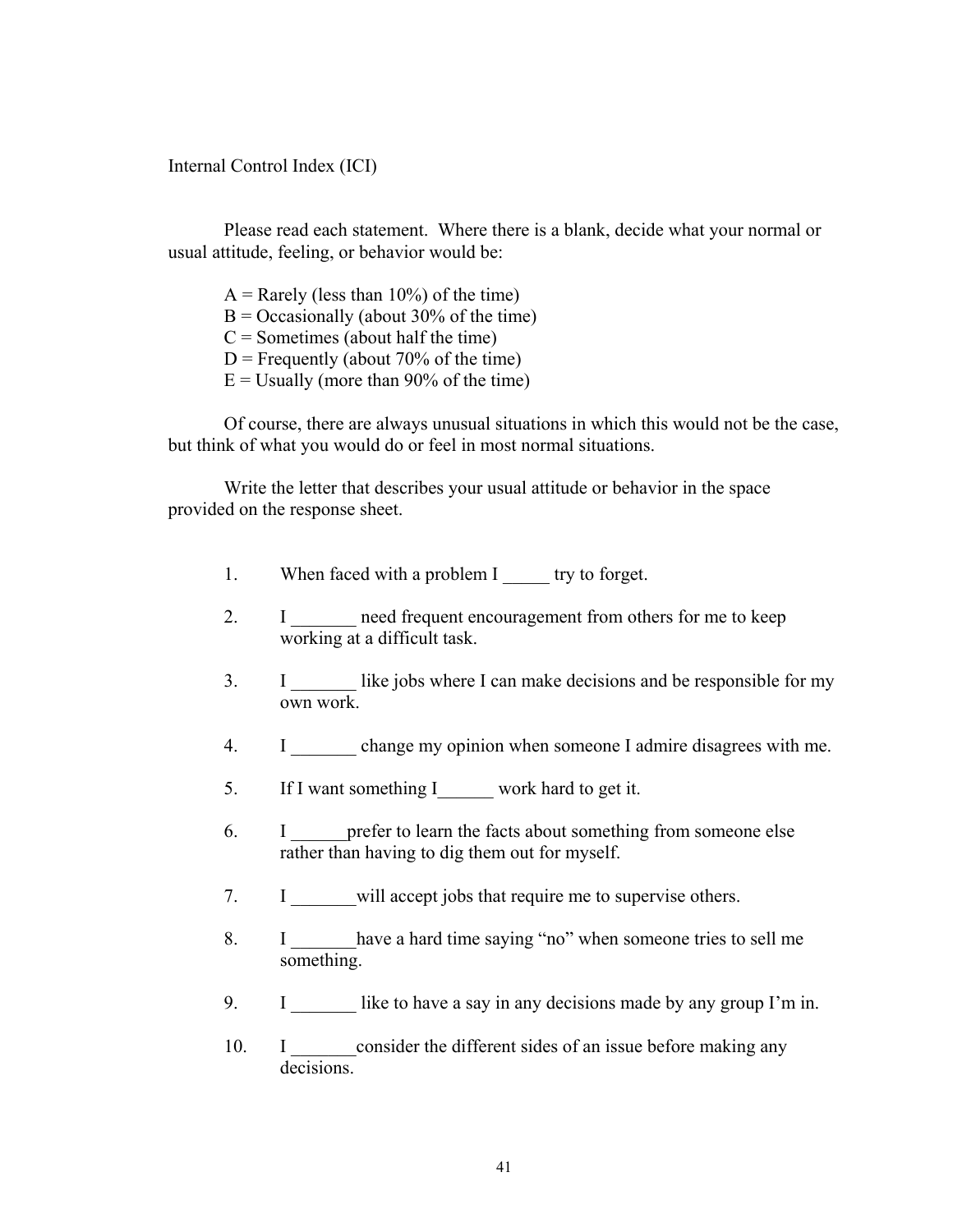- 11. What other people think has a great influence on my behavior.
- 12. Whenever something good happens to me I \_\_\_\_\_\_\_ feel it is because I've earned it.
- 13. I enjoy being in a position of leadership.
- 14. I \_\_\_\_\_\_\_ need someone else to praise my work before I am satisfied with what I've done.
- 15. I am sure enough of my opinions to try and influence others.
- 16. When something is going to affect me I \_\_\_\_\_\_\_\_learn as much about it as I can.
- 17. I decide to do things on the spur of the moment.
- 18. For me, knowing I've done something well is more important than being praised by some else.
- 19. I Let other peoples' demands keep me from doing things I want to do.
- 20. I stick to my opinions when someone disagrees with me.
- 21. I \_\_\_\_\_\_\_ do what I feel like doing not what other people think I ought to do.
- 22. I get discouraged when doing something that takes a long time to achieve results.
- 23. When part of a group I prefer to let other people make all the decisions.
- 24. When I have a problem I follow the advice of friends or relatives.
- 25. I \_\_\_\_\_\_\_ enjoy trying to do difficult tasks more than I enjoy trying to do easy tasks.
- 26. I \_\_\_\_\_\_\_ prefer situations where I can depend on someone else's ability rather than just my own.
- 27. Having someone important tell me I did a good job is more important to me than feeling I've done a good job.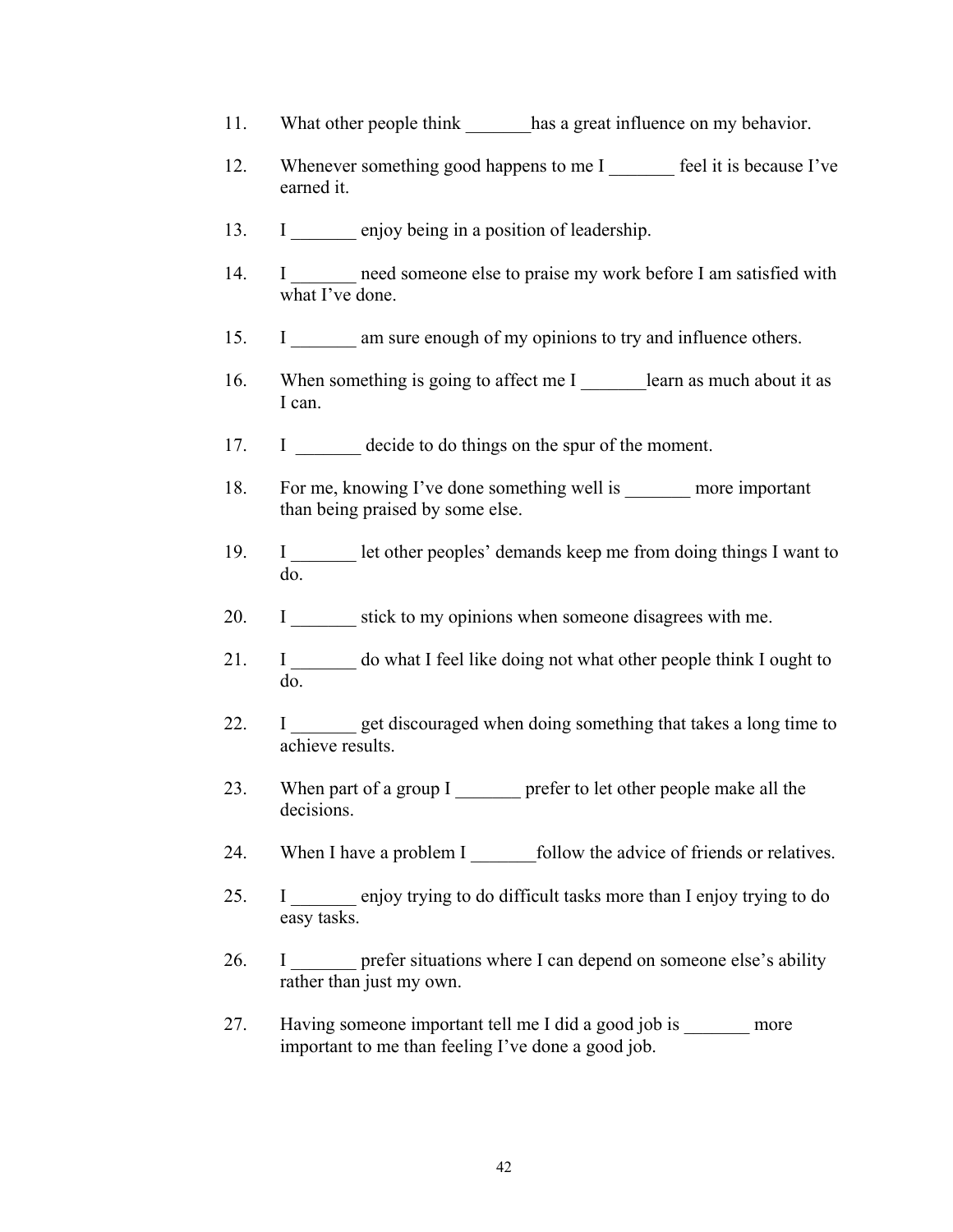28. When I'm involved in something I was try to find out all I can about what is going on even when someone else is in charge.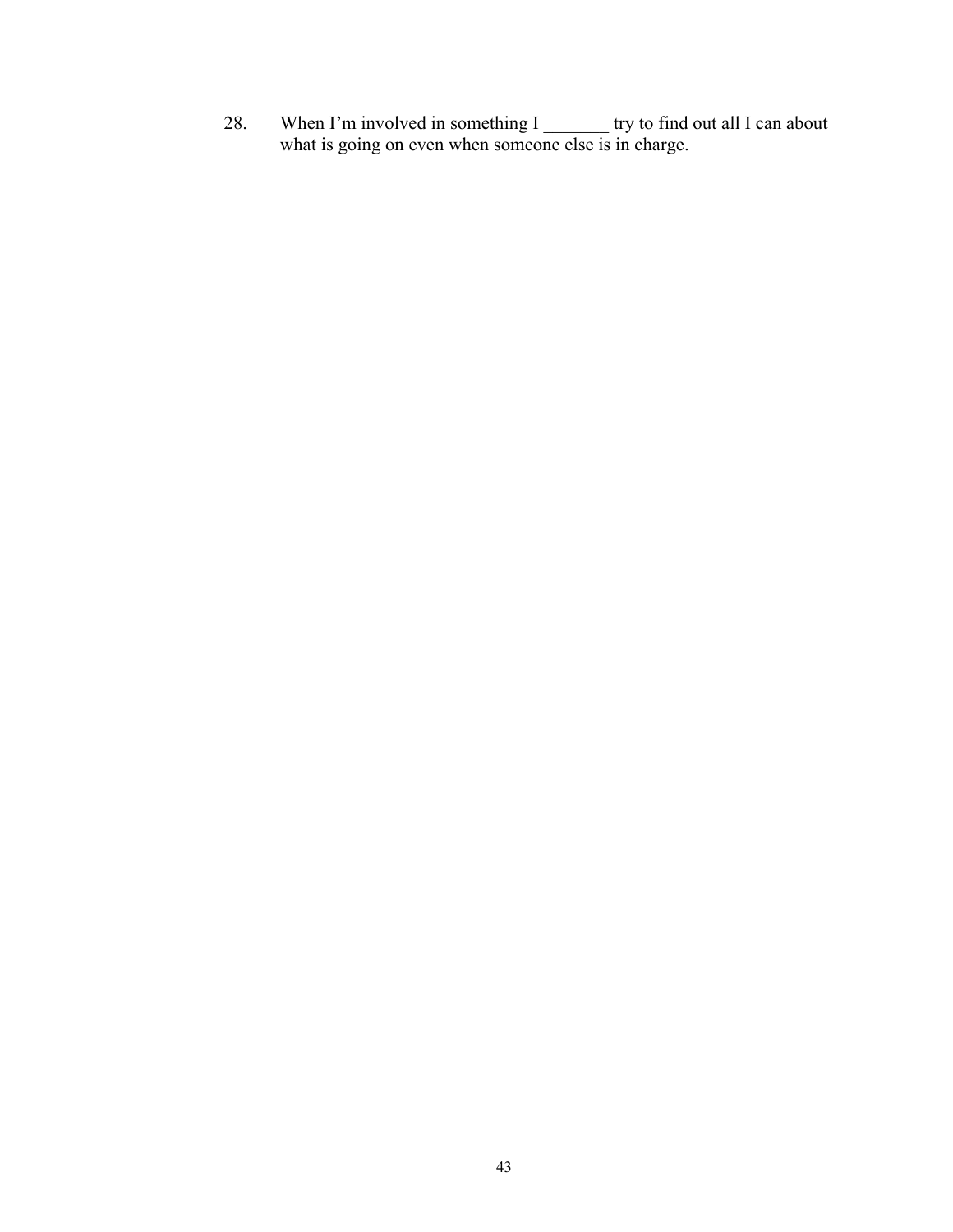Appendix F

Tables and Statistics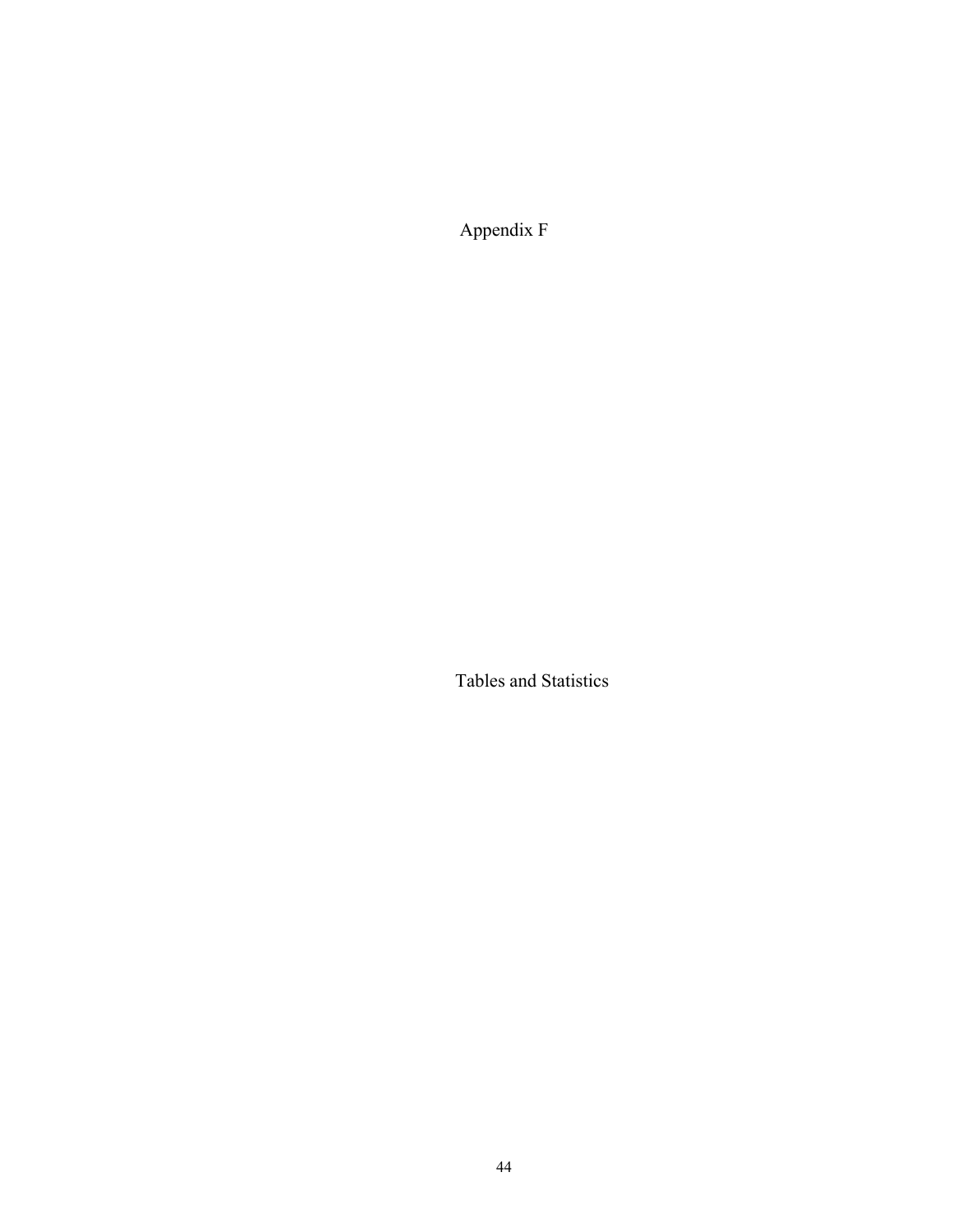# Subjects Results

|                | <u>Age</u> | <u>Sex</u> | Education | <u>Score</u> |
|----------------|------------|------------|-----------|--------------|
|                |            |            |           |              |
|                |            |            |           |              |
| $\mathbf{1}$   | 39.00      | 1.00       | 2.00      | 122.00       |
| $\overline{c}$ | 25.00      | 1.00       | 2.00      | 130.00       |
| 3              | 25.00      | 2.00       | 2.00      | 102.00       |
| $\overline{4}$ | 26.00      | 2.00       | 2.00      | 126.00       |
| 5              | 25.00      | 2.00       | 2.00      | 120.00       |
| 6              | 25.00      | 2.00       | 2.00      | 118.00       |
| $\overline{7}$ | 31.00      | 1.00       | 2.00      | 117.00       |
| 8              | 38.00      | 2.00       | 2.00      | 111.00       |
| 9              | 39.00      | 2.00       | 2.00      | 126.00       |
| 10             | 42.00      | 1.00       | 2.00      | 133.00       |
| 11             | 24.00      | 1.00       | 2.00      | 96.00        |
| 12             | 26.00      | 1.00       | 2.00      | 112.00       |
| 13             | 27.00      | 2.00       | 2.00      | 125.00       |
| 14             | 27.00      | 1.00       | 2.00      | 122.00       |
| 15             | 25.00      | 2.00       | 2.00      | 128.00       |
| 16             | 29.00      | 1.00       | 2.00      | 122.00       |
| 17             | 31.00      | 2.00       | 2.00      | 114.00       |
| 18             | 30.00      | 2.00       | 2.00      | 113.00       |
| 19             | 30.00      | 1.00       | 2.00      | 88.00        |
| 20             | 26.00      | 2.00       | 2.00      | 130.00       |
| 21             | 26.00      | 2.00       | 2.00      | 134.00       |
| 22             | 28.00      | 1.00       | 2.00      | 111.00       |
| 23             | 25.00      | 2.00       | 2.00      | 120.00       |
| 24             | 24.00      | 1.00       | 2.00      | 125.00       |
| 25             | 33.00      | 1.00       | 2.00      | 118.00       |
| 26             | 31.00      | 2.00       | 2.00      | 100.00       |
| 27             | 25.00      | 2.00       | 2.00      | 101.00       |
| 28             | 25.00      | 1.00       | 2.00      | 122.00       |
| 29             | 27.00      | 1.00       | 2.00      | 116.00       |
| 30             | 29.00      | 2.00       | 2.00      | 128.00       |
| 31             | 24.00      | 2.00       | 2.00      | 116.00       |
| 32             | 26.00      | 2.00       | 2.00      | 131.00       |
| 33             | 26.00      | 1.00       | 2.00      | 128.00       |
| 34             | 30.00      | 1.00       | 2.00      | 130.00       |
| 35             | 47.00      | 2.00       | 2.00      | 132.00       |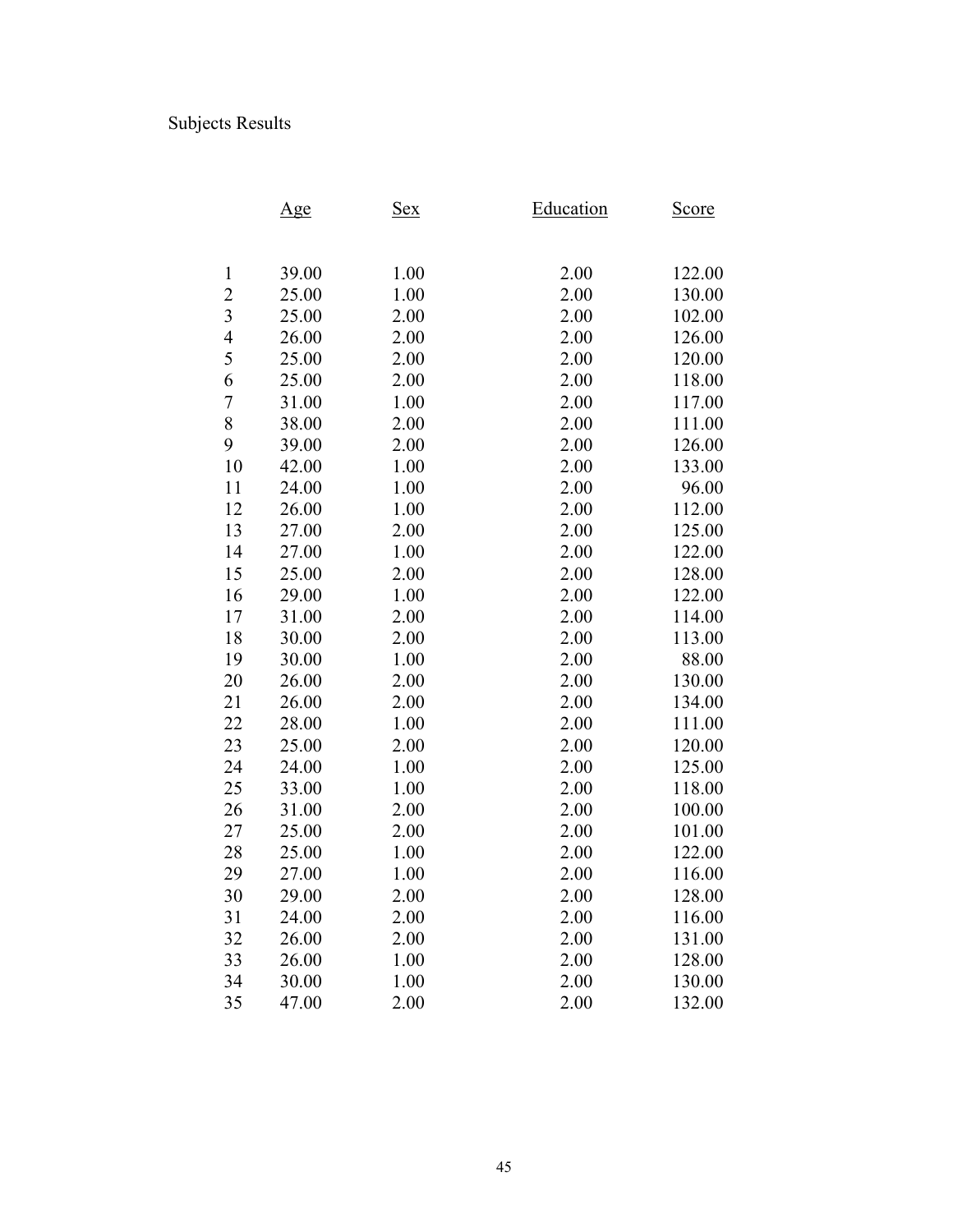| 36 | 34.00 | 1.00 | 2.00 | 100.00 |
|----|-------|------|------|--------|
| 37 | 24.00 | 2.00 | 2.00 | 97.00  |
| 38 | 25.00 | 1.00 | 2.00 | 101.00 |
| 39 | 24.00 | 1.00 | 2.00 | 111.00 |
| 40 | 24.00 | 2.00 | 2.00 | 122.00 |
| 41 | 26.00 | 2.00 | 2.00 | 109.00 |
| 42 | 25.00 | 2.00 | 2.00 | 126.00 |
| 43 | 26.00 | 1.00 | 2.00 | 124.00 |
| 44 | 28.00 | 1.00 | 2.00 | 129.00 |
| 45 | 29.00 | 2.00 | 2.00 | 105.00 |
| 46 | 28.00 | 2.00 | 2.00 | 101.00 |
| 47 | 27.00 | 2.00 | 2.00 | 97.00  |
| 48 | 27.00 | 2.00 | 2.00 | 105.00 |
| 49 | 25.00 | 1.00 | 2.00 | 101.00 |
| 50 | 38.00 | 2.00 | 2.00 | 139.00 |
| 51 | 37.00 | 1.00 | 1.00 | 86.00  |
| 52 | 44.00 | 1.00 | 1.00 | 87.00  |
| 53 | 43.00 | 2.00 | 1.00 | 108.00 |
| 54 | 35.00 | 1.00 | 1.00 | 127.00 |
| 55 | 19.00 | 2.00 | 1.00 | 75.00  |
| 56 | 55.00 | 1.00 | 1.00 | 101.00 |
| 57 | 37.00 | 1.00 | 1.00 | 92.00  |
| 58 | 48.00 | 1.00 | 1.00 | 108.00 |
| 59 | 21.00 | 2.00 | 1.00 | 102.00 |
| 60 | 35.00 | 2.00 | 1.00 | 98.00  |
| 61 | 37.00 | 2.00 | 1.00 | 81.00  |
| 62 | 40.00 | 2.00 | 1.00 | 98.00  |
| 63 | 19.00 | 2.00 | 1.00 | 85.00  |
| 64 | 47.00 | 2.00 | 1.00 | 104.00 |
| 65 | 32.00 | 1.00 | 1.00 | 117.00 |
| 66 | 30.00 | 1.00 | 1.00 | 108.00 |
| 67 | 46.00 | 1.00 | 1.00 | 92.00  |
| 68 | 58.00 | 2.00 | 1.00 | 111.00 |
| 69 | 35.00 | 2.00 | 1.00 | 89.00  |
| 70 | 29.00 | 2.00 | 1.00 | 67.00  |
| 71 | 58.00 | 2.00 | 1.00 | 119.00 |
| 72 | 23.00 | 2.00 | 1.00 | 94.00  |
| 73 | 24.00 | 2.00 | 1.00 | 90.00  |
| 74 | 57.00 | 1.00 | 1.00 | 112.00 |
| 75 | 23.00 | 2.00 | 1.00 | 66.00  |
| 76 | 40.00 | 2.00 | 1.00 | 127.00 |
| 77 | 50.00 | 2.00 | 1.00 | 129.00 |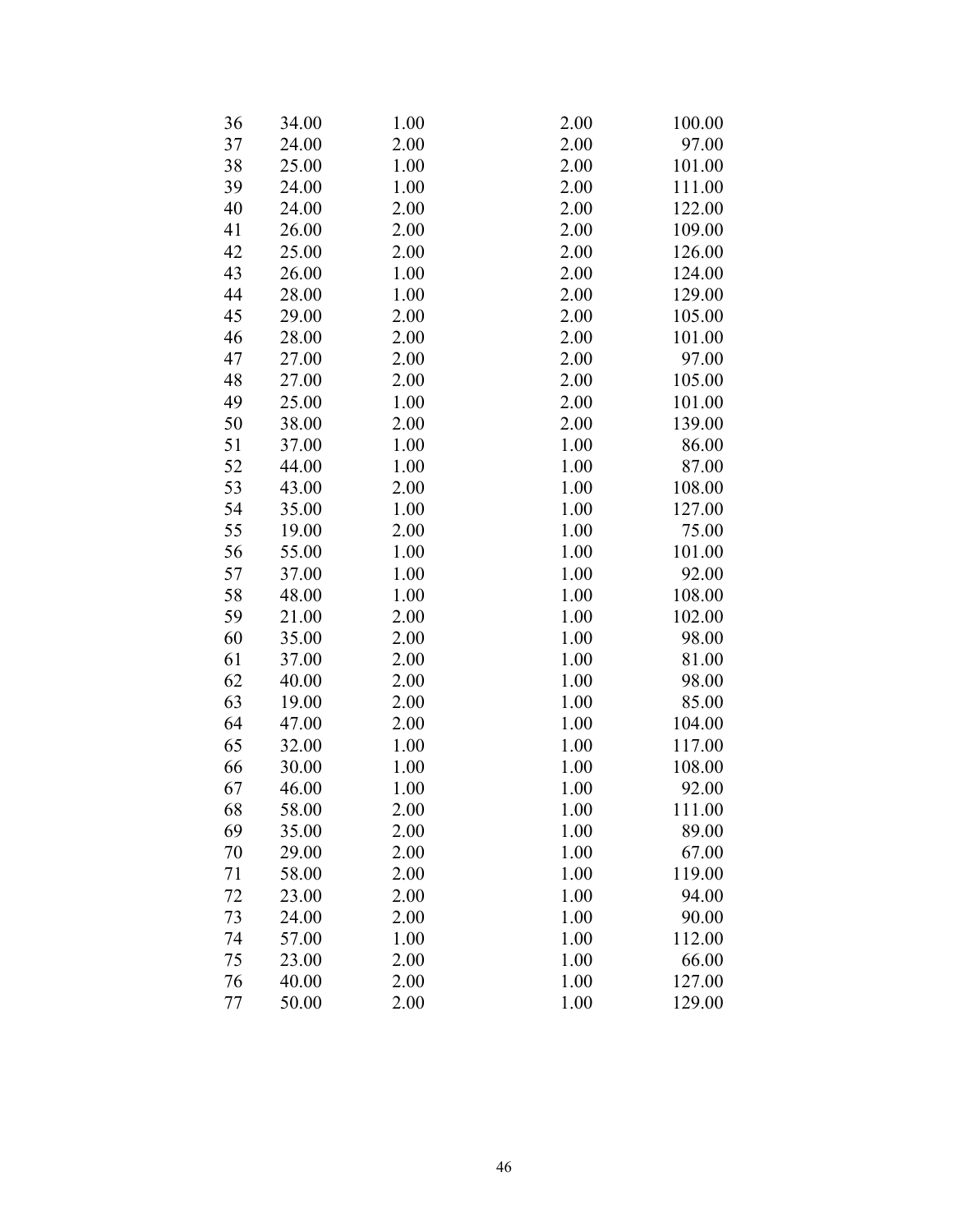| 78  | 35.00 | 1.00 | 1.00 | 111.00 |
|-----|-------|------|------|--------|
| 79  | 19.00 | 1.00 | 1.00 | 97.00  |
| 80  | 27.00 | 1.00 | 1.00 | 95.00  |
| 81  | 40.00 | 2.00 | 1.00 | 111.00 |
| 82  | 62.00 | 2.00 | 1.00 | 118.00 |
| 83  | 16.00 | 1.00 | 1.00 | 82.00  |
| 84  | 19.00 | 2.00 | 1.00 | 87.00  |
| 85  | 24.00 | 1.00 | 1.00 | 111.00 |
| 86  | 44.00 | 2.00 | 1.00 | 96.00  |
| 87  | 45.00 | 2.00 | 1.00 | 111.00 |
| 88  | 51.00 | 1.00 | 1.00 | 86.00  |
| 89  | 18.00 | 2.00 | 1.00 | 88.00  |
| 90  | 22.00 | 2.00 | 1.00 | 100.00 |
| 91  | 57.00 | 1.00 | 1.00 | 114.00 |
| 92  | 26.00 | 2.00 | 1.00 | 95.00  |
| 93  | 42.00 | 2.00 | 1.00 | 103.00 |
| 94  | 18.00 | 2.00 | 1.00 | 86.00  |
| 95  | 18.00 | 2.00 | 1.00 | 96.00  |
| 96  | 46.00 | 1.00 | 1.00 | 115.00 |
| 97  | 45.00 | 1.00 | 1.00 | 98.00  |
| 98  | 52.00 | 2.00 | 1.00 | 93.00  |
| 99  | 40.00 | 2.00 | 1.00 | 123.00 |
| 100 | 45.00 | 2.00 | 1.00 | 95.00  |
|     |       |      |      |        |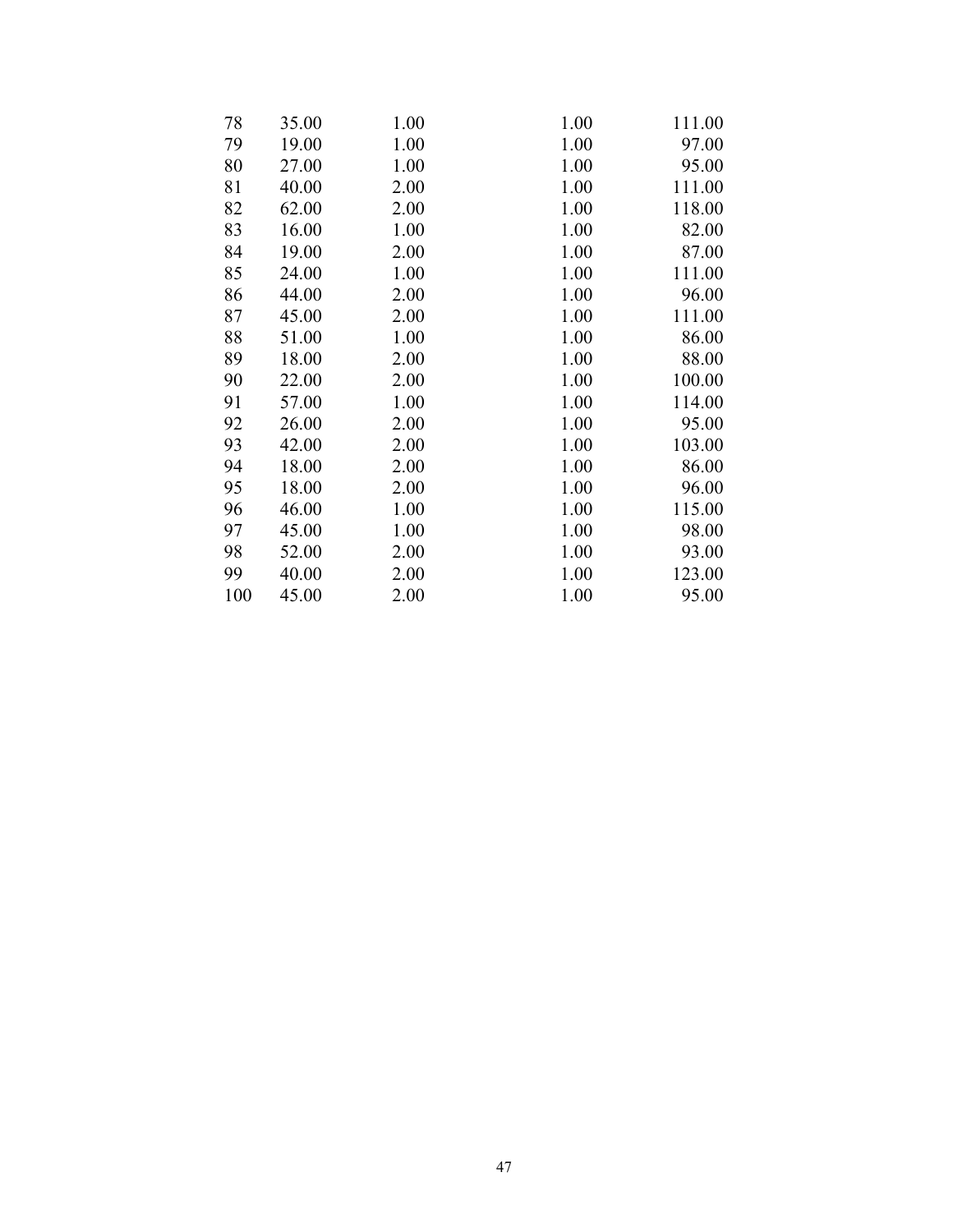## Group Statistics

|       | Education | N  | Mean     | Standard<br>Deviation | Std. Error<br>Mean |
|-------|-----------|----|----------|-----------------------|--------------------|
| Score | 1.00      | 50 | 99.7000  | 14.7042               | 2.0795             |
|       | 2.00      | 50 | 116.6800 | 12.3262               | 1.7432             |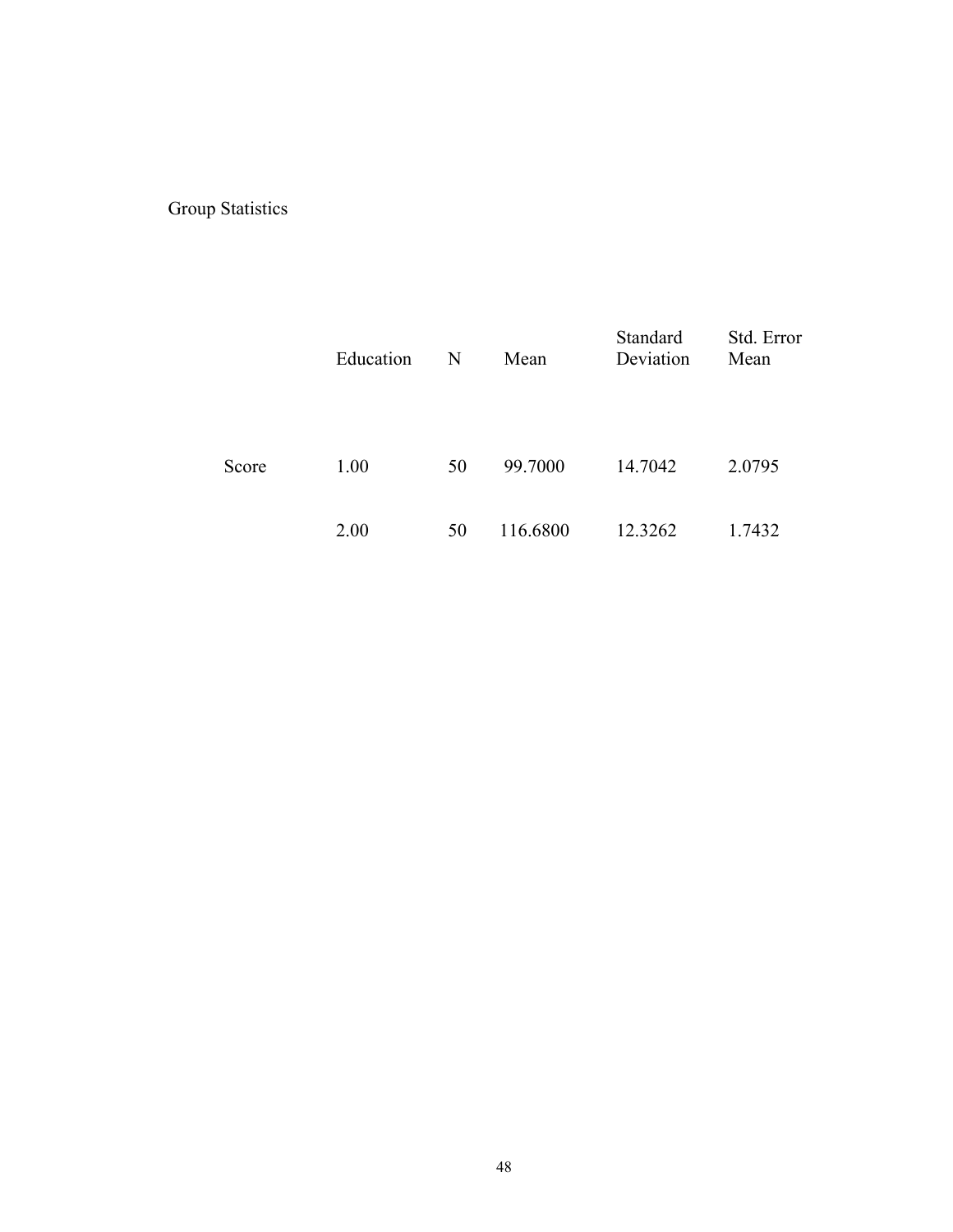Levene's Test for Equality of Variances

|       |                                   |      | Sig. |
|-------|-----------------------------------|------|------|
| Score | <b>Equal Variances</b><br>Assumed | .958 | .330 |

 Equal Variances Not Assumed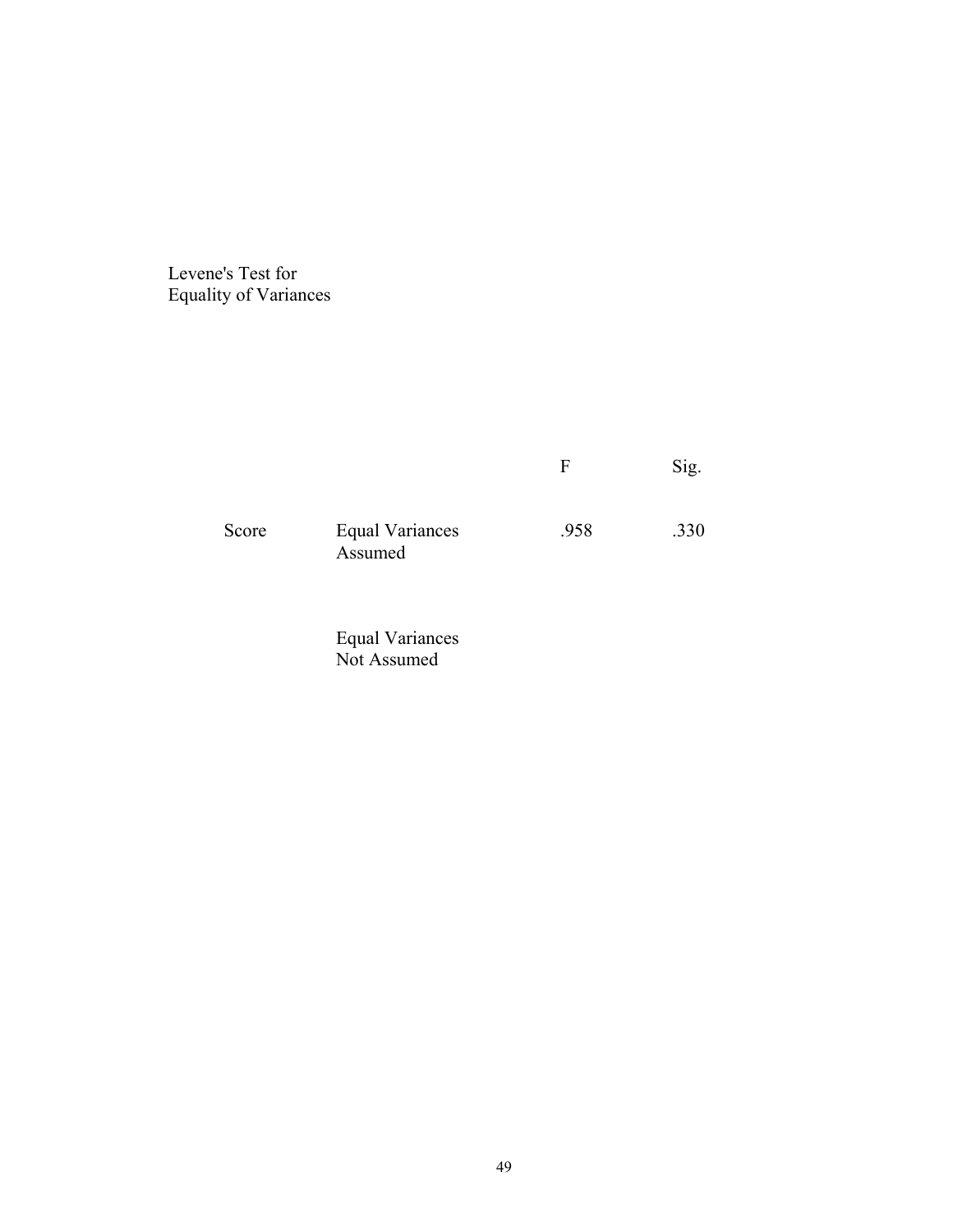# t-test for Equality of Means

|       |                                       | t        | df     | Sig.<br>$(2-tailed)$ | Mean<br>Difference |
|-------|---------------------------------------|----------|--------|----------------------|--------------------|
| Score | <b>Equal Variances</b><br>Assumed     | $-6.258$ | 98     | .000                 | $-16.9800$         |
|       | <b>Equal Variances</b><br>Not Assumed | $-6.258$ | 95.101 | .000                 | $-16.9800$         |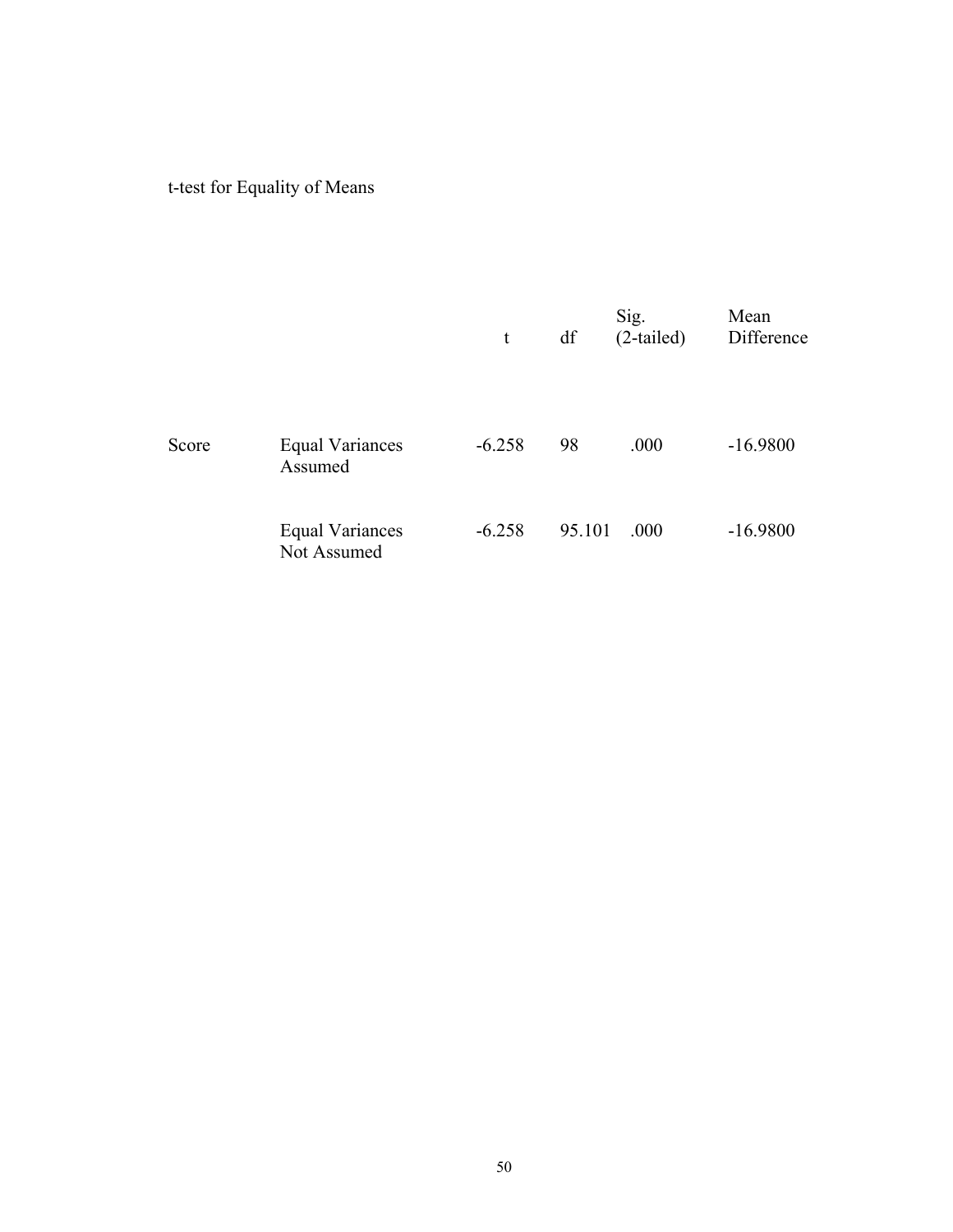## t-test for Equality of Means

### 95% Confidence Interval of the Difference

|       |                                       | Std. Error<br>Difference | Lower      | Upper      |
|-------|---------------------------------------|--------------------------|------------|------------|
| Score | <b>Equal Variances</b><br>Assumed     | 2.7135                   | $-22.3648$ | $-11.5952$ |
|       | <b>Equal Variances</b><br>Not Assumed | 2.7135                   | $-22.3669$ | $-11.5931$ |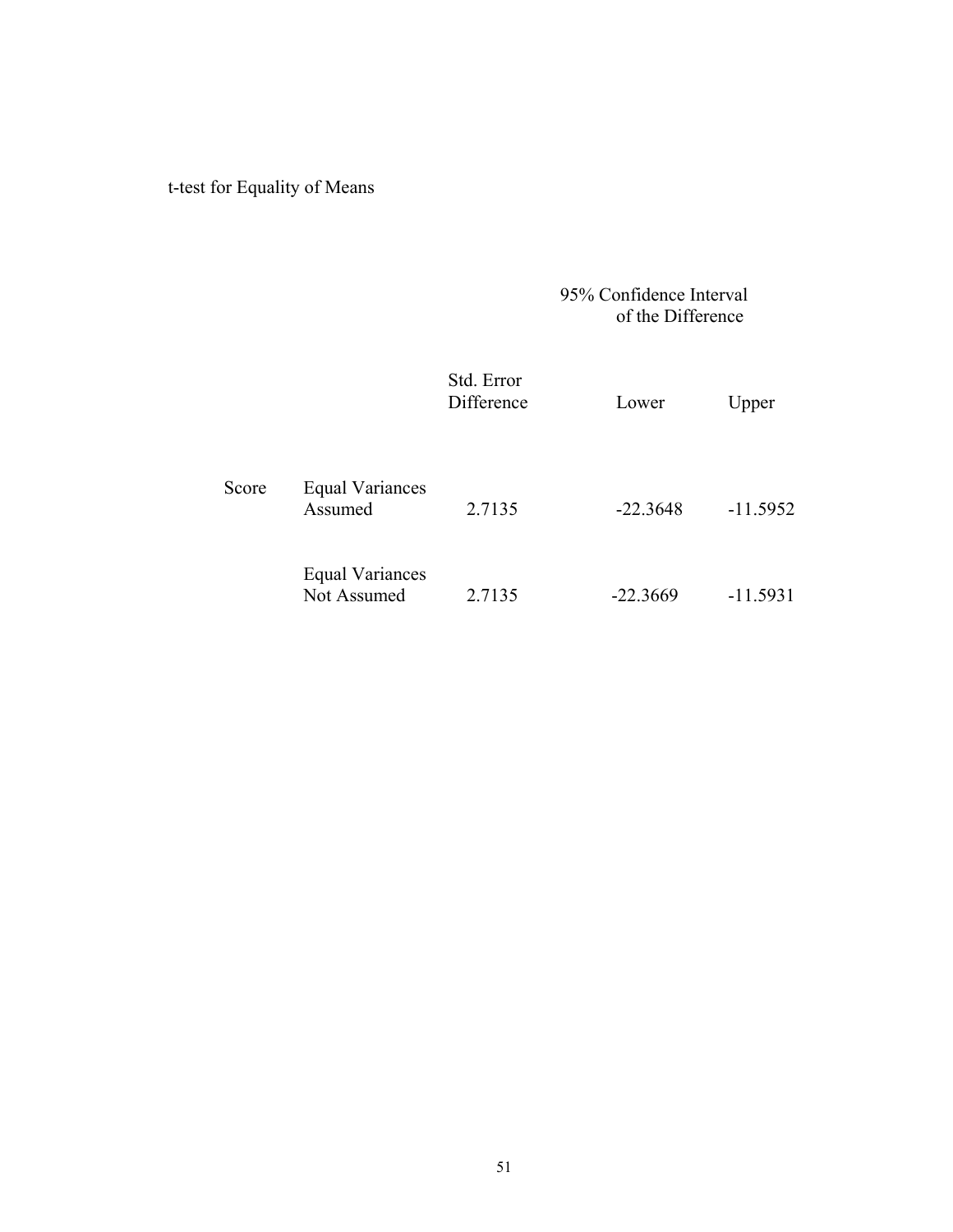#### References

- Anderman, L. H., & Midgley, C. (1997). Motivation and middle school students. In Judith L. Irvin. (Ed.). *What current research says to the middle level practioner,* 1-48. Columbus, OH: National Middle School Association.
- Bailer, I. (1961). Conceptualization of success and failure in mental retarded and normal children. *Journal of Personality, 29,* 303-320.

Bandura, A., (1977a). *Social Learning Theory*. Englewood Cliffs, N.J: Prentice Hall.

- Bandura, A (1982). Self-efficacy: Mechanism in human agency. *American Psychologist, 37(2),* 122-147.
- Bandura, A. (1986). *Social foundations of thought and action: A social cognitive theory.*  Englewood Cliffs, NJ: Prentice Hall.
- Baron, L. & Eisman, H. (1996). Stress Resilience, locus of control, and religion in children of Holocaust victims. *Journal of Psychology Interdisciplinary & Applied, 130,* issue 5, p513, 13p, 2 charts.
- Basgall, J. A., & Snyder, C. R. (1988). Excuses in waiting: External locus of control and reactions to success-failure feedback. *Journal of Personality and Social Psychology, 54,* 656-662.
- Bem, D. (1972). *Self-Perception Theory: Advances in experimental social psychology, 6.* New York: Academic Press.
- Bender, W. N. (1995). *Learning Disabilities: Characteristics, indentification, and teaching strategies.* (2nd Ed.). Needham Heights, Mass: Allyn & Bacon.

Berrenberg, J. L. (1987). The Belief in Personal Control Scale: A Measure of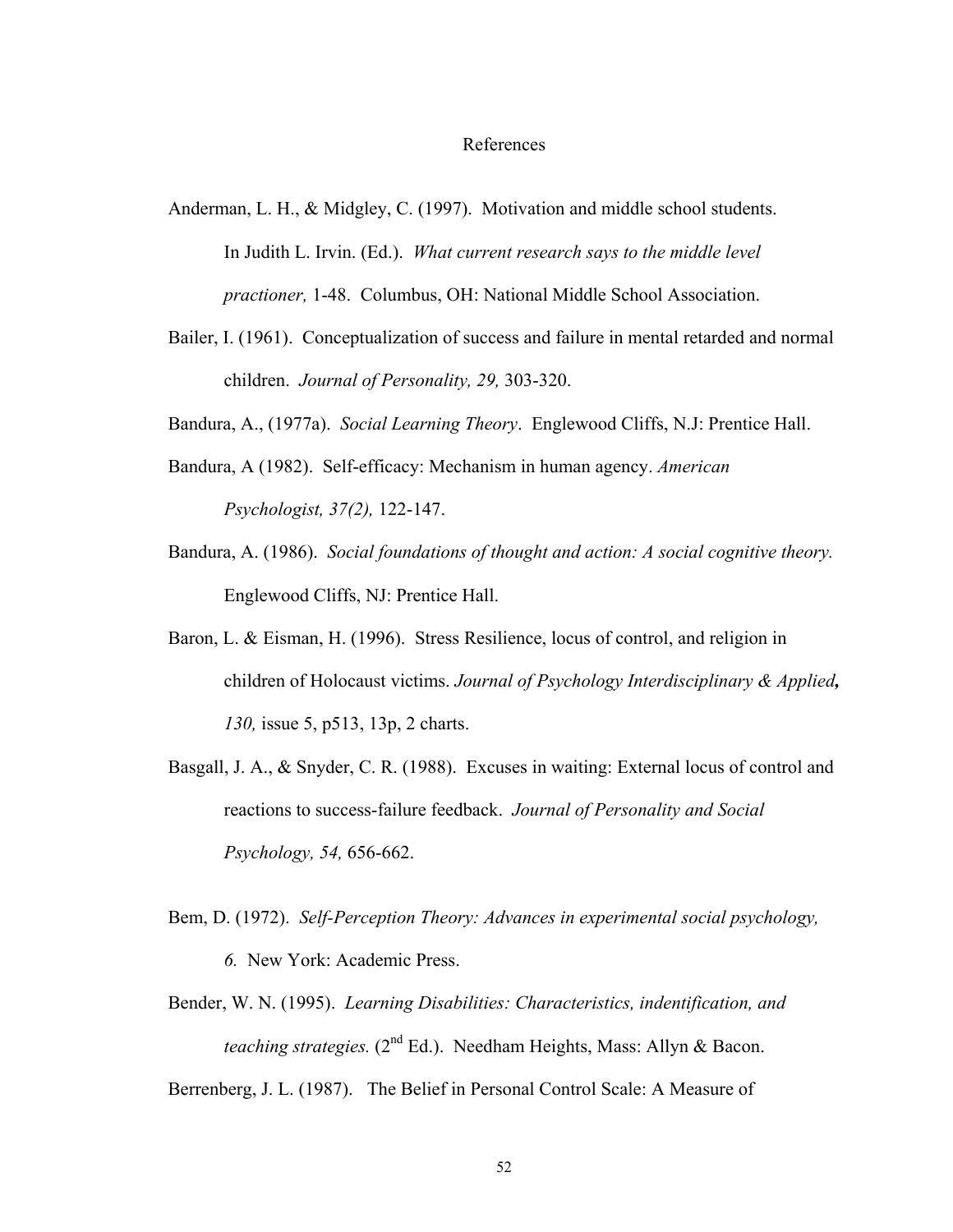God-mediated and exaggerated control. *Journal of Personality Assessment, 51*, 194-206.

- Bradley, G. W. (1978). Self-serving biases in the attribution process: A re-examination of the fact or fiction question. *Journal of Personality and Social Psychology, 36,* 56-71.
- Brooks, N. A., & Matson, R. R. (1982). Social psychological adjustment to multiple sclerosis: A longitudinal study. *Social Science and Medicine, 16,* 2129-2135.
- Carnegie Council on Adolescent Development (1989). *Turning points: Preparing American youth for the 21st century.* New York: Carnegie Corporation of New York.
- Davis, W. L. & Davis, D. E. (1972). Internal and external control and attribution of responsibility for success and failure. *Journal of Personality, 40,* 123-126.
- Dollard, J., Miller, N.E. (1950). *Personality and psychotherapy*. New York: McGraw-Hill.
- Ducette, J., & Wolk, S. (1972). Locus of control and extreme behavior. *Journal of Consulting and Clinical Psychology, 39,* 253-258.
- Duttweiler, P. C. (1984). The Internal Control Index: A newly developed measure of locus of control. *Educational and Psychological Measurement, 44*, 209–221.
- Elliott, Julian T. (1977). Locus of Control; Problem Children--Behavior modifications; behavior disorders in children – treatment. *British Journal of Counseling & Guidance, 25,* Issue 1, 27-47.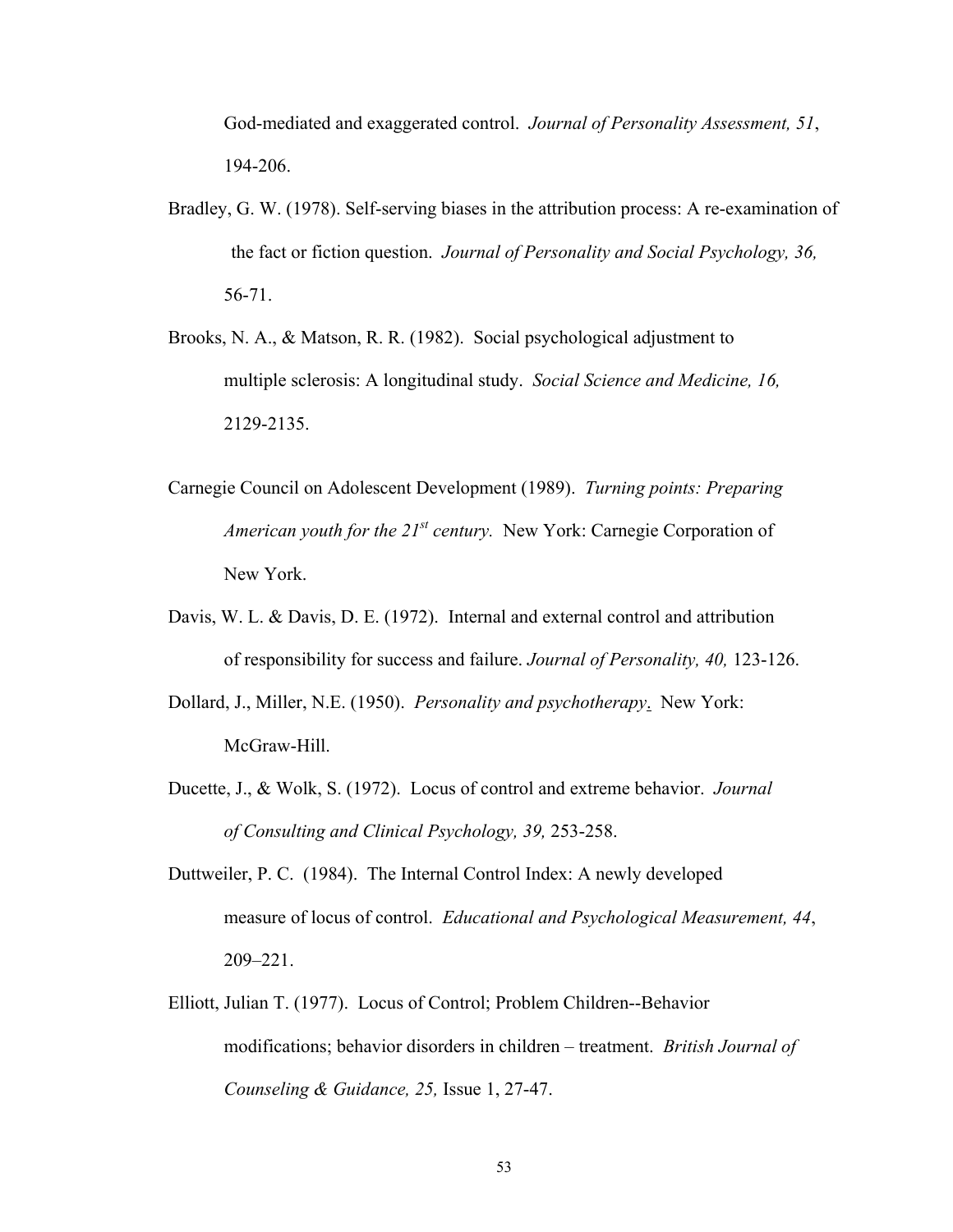Findley, M.J. & Cooper H.M., (1983). Locus of control and academic

achievement: A literature review. *Journal of Personality and Social Psychology*, *44,* No. 2, 419 – 427.

- Gibbs, M.S. (1989). Factors in the victim that mediate between disaster  $\&$ psychotherapy: A review. *Journal of Traumatic Stress. 2(4),* 489-514.
- Kent, W. (1973). *Executive summary of a longitudinal evaluation of adult basic education.* (ERIC Reproduction Service No. ED 085 418).
- Kernis, M.H. (1984). *Internal versus external attributions are important determinants of subsequent performance.* (ERIC Document Reproduction Service No. ED 195 326).
- Lefcourt, H. M. (1976). *Locus of Control: Current trends in theory and research*. Hillsdale, N.J.:Eribaum.
- Lefcourt, H.M. (1982). *Locus of Control: Current trends in theory and research.*  $(2<sup>nd</sup>$ ed). Hillsdale, NJ: Erlbaum.
- Lepper, M., Greene, D., & Nisbett, R. (1973). Undermining children's intrinsic interest with extrinsic reward. *Journal of Personality and Social Psychology, 28,* 129-137.
- Lonky, E., & Reihman, J. (1980). *Cognitive evaluation theory, locus of control and positive verbal feedback.* (ERIC Document Service No. ED 195 324).
- Miller, R., Brickmann, P., & Bolen, D. (1975). Attribution versus persuasion as a means of modifying behavior. *Journal of Personality and Social Psychology, 31,* 430-441.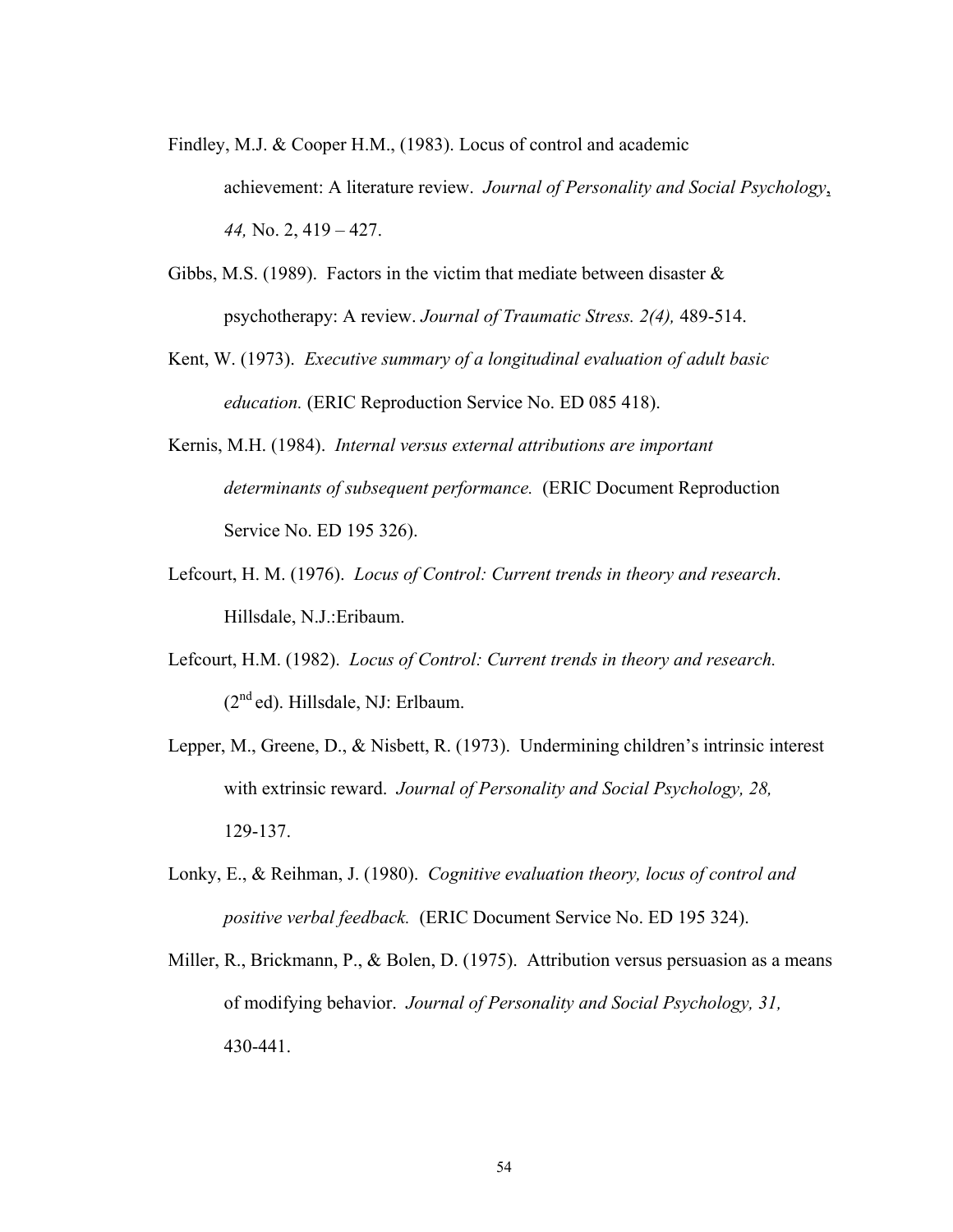- Mischel, W. (1973). Toward a cognitive social learning reconceptualization of personality. *Psychological Review, 80,* 252-283.
- Murphy, L. B., & Moriarty, A. E. (1986). *Vulnerability, coping and growth.* New Haven: Yale University Press.
- National Center for Education Statistics (U.S.) (1989). *Education Indicators.* Washington, D.C: U.S. Government Printing Office.
- National Center for Education Statistics (U.S.) (1991). *The Condition of Education.* Washington, D.C: U.S. Government Printing Office.
- National Commission of Children (U.S.) (1991). *Beyond Rhetoric: A new American agenda for children and families.* Washington, D.C: National Commission on Children.
- Noel, J.G., Forsyth, D.R., & Kelley, K.N. (1987). Improving the performance of failing students by overcoming their self-serving attributional biases. *Basic and Applied Social Psychology, 8,* 151-162.
- Norwicki, S., Jr. & Strickland, Bonnie, R. (1973). Study presents reliability and validity evidence concerning measure of locus of control for children. *Journal of Consulting and Clinical Psychology, 40*, No. 1. 148–154.
- Phares, E.J. (1976). *Locus of control in personality.* Morristown, N.J: General Learning Press.
- Phares, E. J. (1979). Defensiveness and perceived control. In L. C. Perimuter & R. A. Monty (Eds). *Choice and perceived control.* 195 –298. Hillsdale, NJ: Eribaum.
- Phares, E. J. (1992). *Clinical Psychology: Concepts, methods, and profession.* 4<sup>th</sup> edition. Brooks/Cole Publishing, Pacific Grove, California.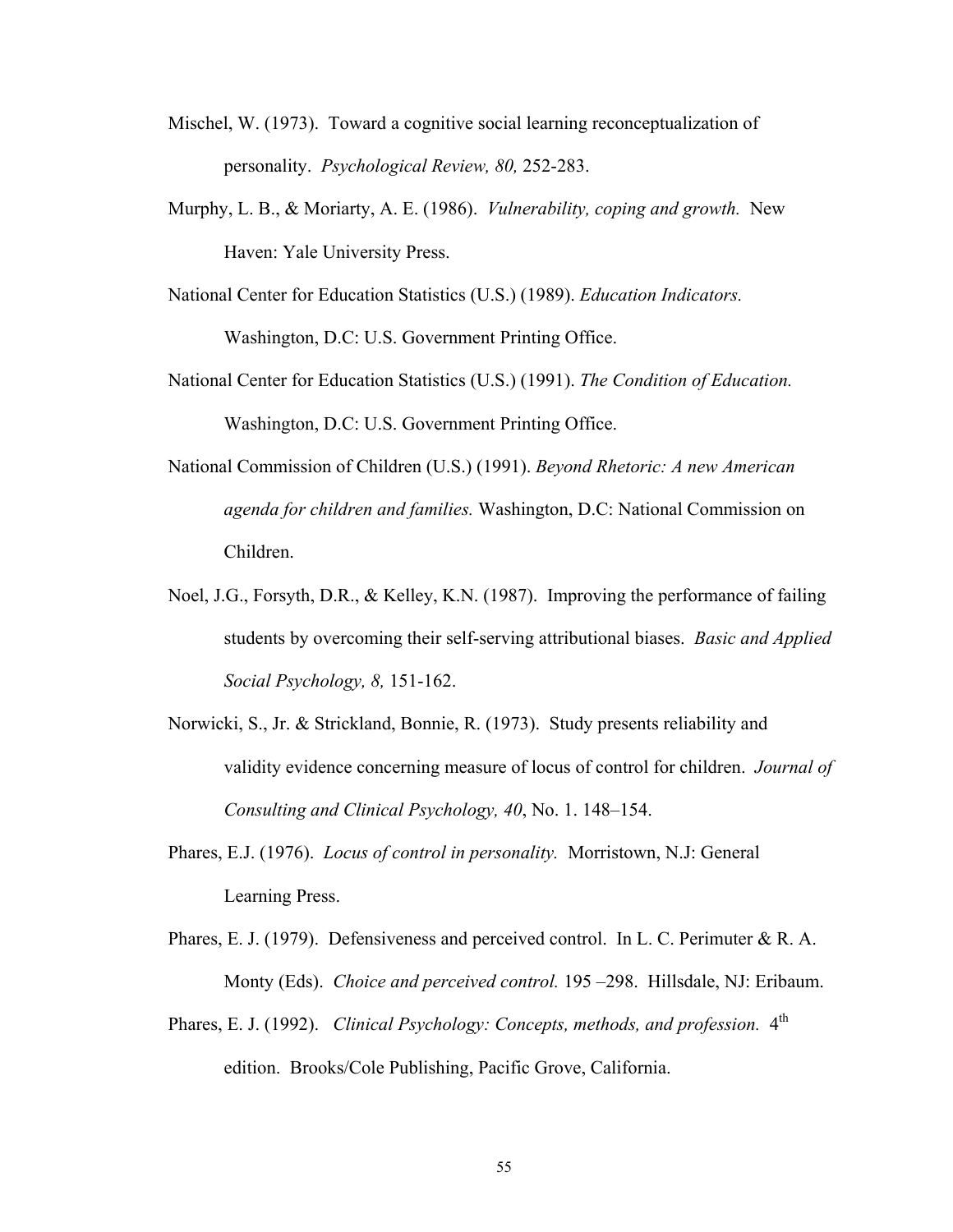- Rothman, A., Salovery, P., Truvey, C., & Fishkin, S. (1993). Attributions of responsibility and persuasion: Increasing mammography utilization among women over 40 with an internally oriented message. *Health Psychology, 12,* 39–47.
- Rotter, J.B. (1954). *Social Leaning and Clinical Psychology*. Englewood Cliffs, NJ: Prentice Hall.
- Rotter, J.B., (1966). Generalized expectancies for internal versus external locus of control of reinforcement. *Psychological Monographs, 80,* 1-28.
- Rotter, J. B. (1966). *Internal External Locus of Control Scale (I.E.).* Assess locus of control dimension of personality: Internal or external.
- Rotter, J.B. (1975). Some problems and misconceptions related to the construct on internal versus external control of reinforcement. *Journal of Consulting and Clinical Psychology, 43,* 56-67.
- Rotter, J. B. (1982). *Citation Classics: Current contents,* 14-20.
- Rotter, J. B., (1990). Internal vs. external control of reinforcement: A case history of a variable. *American Psychologist, 45,* 489–493.
- Rotter, J. B., & Mulry, R. (1965). Internal versus external control of reinforcements and decision time. *Journal of Personality and Social Psychology, 2,* 500-604.
- Rotter, J., Chance, J., & Phares, J., (1972). *Applications of a Social Learning Theory of Personality*. Englewood Cliffs, NJ: Prentice Hall.
- Sigal, J. J., Silver, D., Rakoff, V., & Ellin, B. (1973). Some second generation effects of survival of the Nazi persecution. *American Journal of Orthopsychiatry, 51(1),* 29-41.